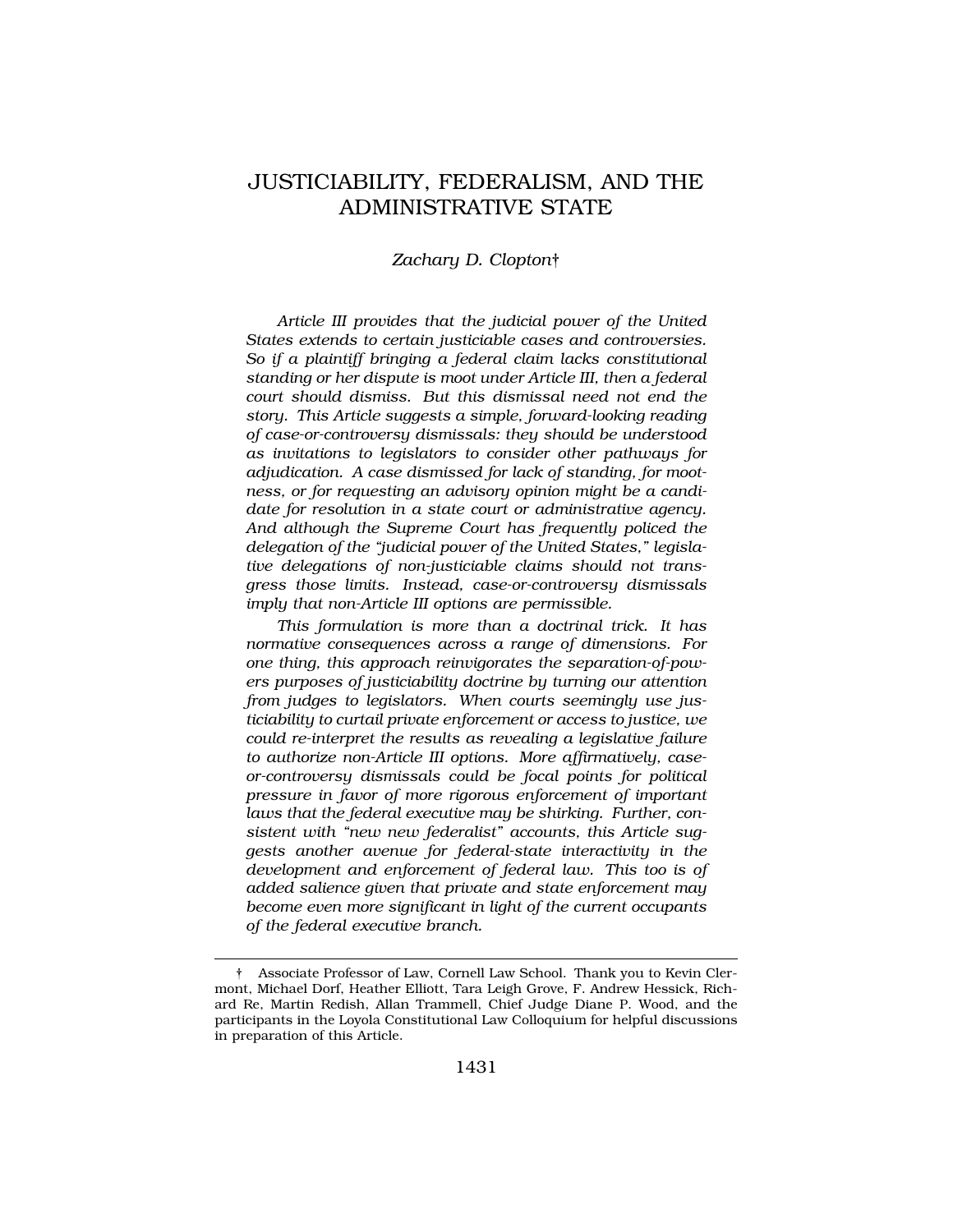|  | B. Case-or-Controversy Dismissals  1442          |  |
|--|--------------------------------------------------|--|
|  | C. The Judicial Power of the United States  1448 |  |
|  | II. NON-ARTICLE III LIMITS  1453                 |  |
|  | III. APPLICATIONS, SMALL AND LARGE  1457         |  |
|  | A. Writ Small: Spokeo v. Robins  1457            |  |
|  | B. Writ Small: Campbell-Ewald Co. v. Gomez 1461  |  |
|  | C. Writ Large: General Statutes 1463             |  |
|  | D. Connections and Consequences 1465             |  |
|  |                                                  |  |
|  |                                                  |  |

#### **INTRODUCTION**

Article III tells us that the judicial power of the United States extends to certain justiciable cases and controversies.<sup>1</sup> So if a plaintiff bringing a federal claim lacks constitutional standing or her dispute is moot under Article III, then the federal court should dismiss.2 But this dismissal need not end the story.3 This Article suggests a simple, forward-looking reading of case-or-controversy dismissals: they should be understood as invitations to legislators to consider other pathways for adjudication. A case dismissed for lack of standing, for mootness, or for requesting an advisory opinion may be a candidate for resolution in a state court, an administrative agency, or a legislative tribunal—and that choice is for legislators, not judges.4

None of this should be earthshattering. After all, it derives from just a couple sentences of the Constitution.5 Yet it runs counter to much of the rhetoric that surrounds Article III jurisprudence. Critics have referred to justiciability doctrine as a "pointless constraint on courts,"6 as "an insupportable judicial

<sup>1</sup> U.S. CONST. art. III, § 2.

<sup>2</sup> *See infra* subpart I.A.

<sup>3</sup> This Article uses the term "dismissal" loosely in two respects. First, sometimes the "dismissal" will be a remand order—cases removed to federal court when there is no federal subject-matter jurisdiction should be remanded to state court. *See* 28 U.S.C. § 1441 (2018). Second, when the decision has precedential effect, it might operate as a potential invitation to the class of cases for which it has an effect. 4 Bringing together state courts, administrative agencies, and legislative

tribunals is consistent with—but does not depend on—Justice Brandeis's commentary on the judicial power in *Crowell v. Benson*, 285 U.S. 22 (1932) (dissenting).

<sup>5</sup> *See* U.S. CONST. art. III, §§ 1–2.

<sup>6</sup> Jonathan R. Siegel, *A Theory of Justiciability*, 86 TEX. L. REV. 73, 75 (2007).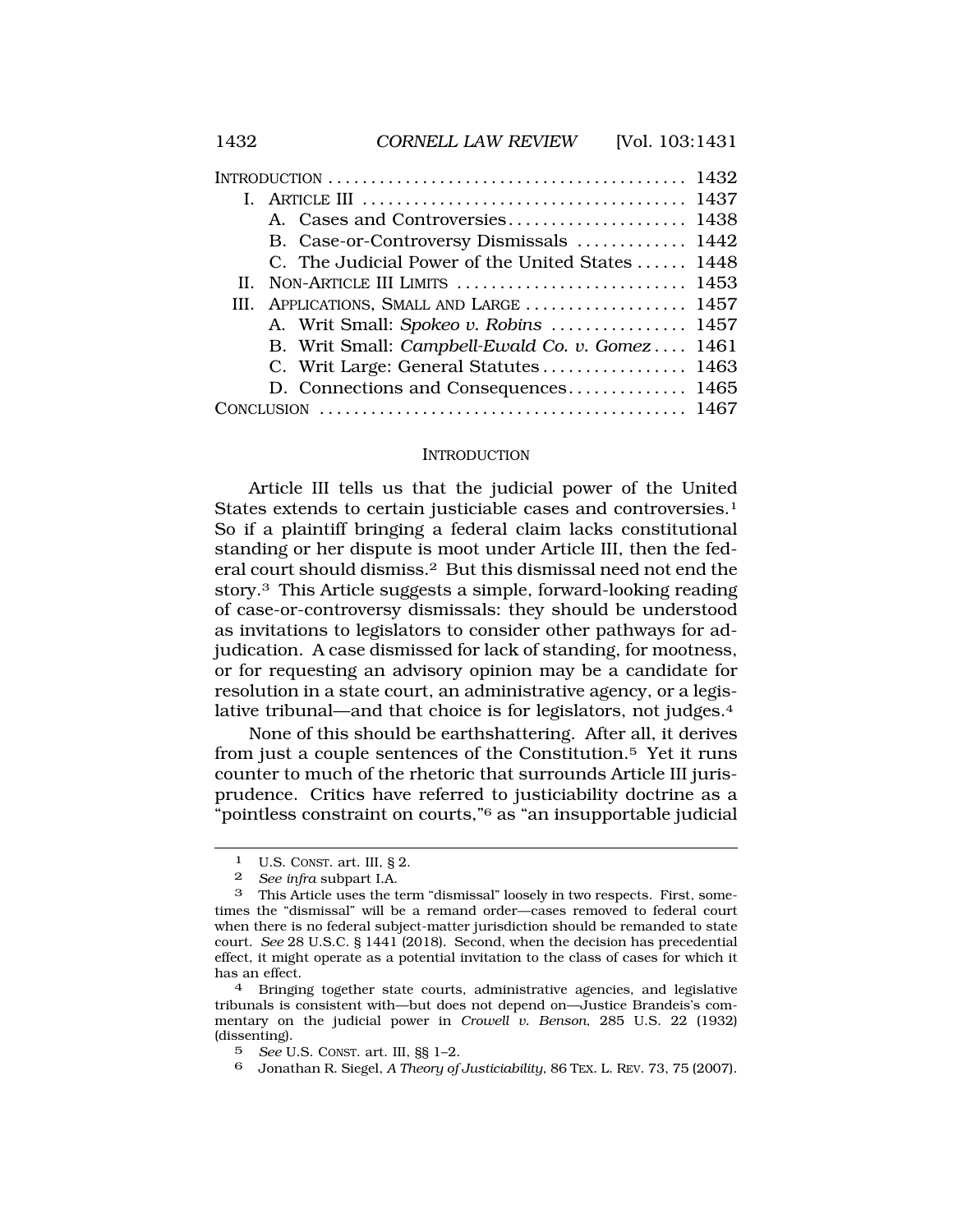contraction of the legislative power,"7 and, straightforwardly, as "making it more difficult to implement federal laws."8 Critics present doomsday scenarios in which important laws governing the environment, consumer protection, and civil rights will go unenforced,<sup>9</sup> and in particular that "private enforcement" of federal law will be [neutered.10](https://neutered.10)

Such concerns run up to the present day. In 2016, the Supreme Court decided two private-enforcement cases raising issues under Article III: Spokeo, Inc. v. Robins (standing)<sup>11</sup> and *Campbell-Ewald Co. v. Gomez* (mootness).<sup>12</sup> Prior to the death of Justice Scalia, one critic characterized these cases as asking "whether the conservative wing of the Roberts Court will respect our Constitution's guarantee of access to courts or subvert it, leaving Americans without legal recourse when corporations violate federal rights."13 And although an eightmember Court declined to issue far-reaching holdings,14 Donald Trump's appointments to the Supreme Court may reinvigorate these [concerns.15](https://concerns.15)

While I may share many of the critics' normative priors (and many of their interpretations of Article III), the rhetoric about federal rights is overheated because it is too focused on the federal courts. If we treat Article III dismissals as reflecting the separation of powers—as the Supreme Court tells us we  $should$ <sup>16—then concerns about under-enforcement should be</sup> directed at legislators too. Federal and state legislatures can provide "legal recourse" outside of Article III courts. And although the Supreme Court has frequently policed the delegation of the "judicial Power of the United States," legislative delegations of *non-justiciable claims* should not transgress

- 10 *See infra* note 49 and accompanying text ("private enforcement").<br>11 136 S Ct 1540 (2016) *See infra subpart III* A
- 11 136 S. Ct. 1540 (2016). *See infra* subpart III.A.
- 12 136 S. Ct. 663 (2016). *See infra* subpart III.B.

16 *See infra* Part I.

<sup>7</sup> Richard J. Pierce, Jr., Lujan v. Defenders of Wildlife*: Standing as a Judicially Imposed Limit on Legislative Power*, 42 DUKE L.J. 1170, 1170–71 (1993).

<sup>8</sup> Robert A. Schapiro, *Toward a Theory of Interactive Federalism*, 91 IOWA L. REV. 243, 303 (2005).

<sup>9</sup> *See, e.g.*, *supra* notes 6–8 and accompanying text; *infra* notes 13–14, 50–51, 95–97 and accompanying text.

<sup>13</sup> David Gans, *No Day in Court: Big Business's Attack on Access to Courts*, BALKINIZATION (Oct. 9, 2015), http://balkin.blogspot.com/2015/10/no-day-in-<br>court-big-businesss-attack-on.html [https://perma.cc/2NC6-26T3].

<sup>&</sup>lt;sup>14</sup> Despite the modesty of the *Spokeo* holding, one critic observed its contribution to standing law "seems to be serving no purpose other than to constitutionalize a deregulatory agenda." Felix T. Wu, *How Privacy Distorted Standing Law*, 66 DEPAUL L. REV. 439, 440 (2017).

<sup>15</sup> *See infra* notes 23 & 25 (identifying vehicles to reconsider these issues).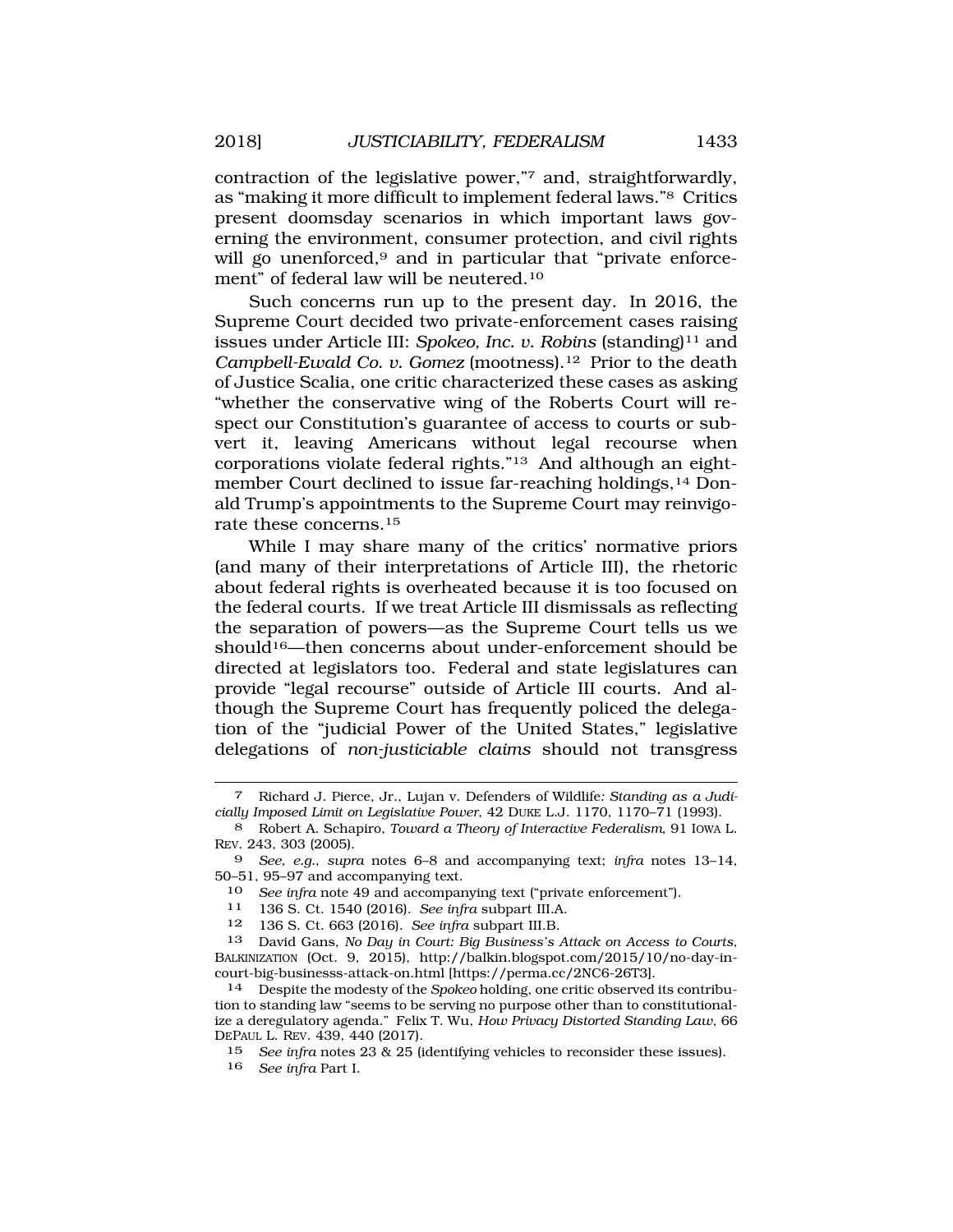those [limits.17](https://limits.17) An Article III dismissal cuts out federal courts but also leaves open non-Article III options that respect judicial power limits.

This formulation is more than a doctrinal trick or a suggestion that critics of the Supreme Court should speak more precisely. It also maps out an institutional strategy for preserving important federal rights. First, imagine a President and a Supreme Court hostile to regulation and enforcement, and a Congress gridlocked or otherwise inactive. In this scenario, progressive states might look to their courts for opportunities to encourage enforcement of those rights that the federal executive is ignoring and the federal courts are retrenching. Next, imagine that four years later the federal political branches become more amenable to regulation and enforcement, but an entrenched Supreme Court with life-tenured justices is holding fast. In this scenario, a Congress intent on restoring enforcement baselines might see state courts and administrative agencies as a means to avoid the obstacles created by the federal courts. These two accounts depend on a reading of Article III that has escaped sustained scholarly attention.

Fleshing out this vision, this Article proceeds as follows. The first step is to look at Article III itself: what does the caseor-controversy requirement entail, and how does it interact with the Constitution's vesting of the judicial power in the federal [courts.18](https://courts.18) This discussion precipitates the simple reading of Article III mentioned above—that is, that case-or-controversy dismissals invite legislative [action.19](https://action.19) This Article next looks outside of Article III for potential limits on the legislative responses that such dismissals [invite.20](https://invite.20) The Constitution certainly places some limits on these options, though they derive from sources other than Article III. In addition, institutional design considerations should shape the potential legislative choice between state-court and administrative resolution of non-Article III disputes.

This Article then applies the dismissal-as-invitation thesis, beginning with the two aforementioned cases decided by the Supreme Court in 2016. First, in *Spokeo, Inc. v. Robins*,<sup>21</sup> the Court asked whether Congress may create the injury that pro-

<sup>17</sup> *See* U.S. CONST. art. III, § 1; *infra* Part I.

<sup>18</sup> This Article is agnostic on the scope of the case-or-controversy requirement itself. I assume that such a requirement exists, and then ask what should be done with claims that fall outside of it.

<sup>19</sup> *See infra* Part I.

<sup>20</sup> *See infra* Part II.

<sup>21</sup> *See infra* subpart III.A.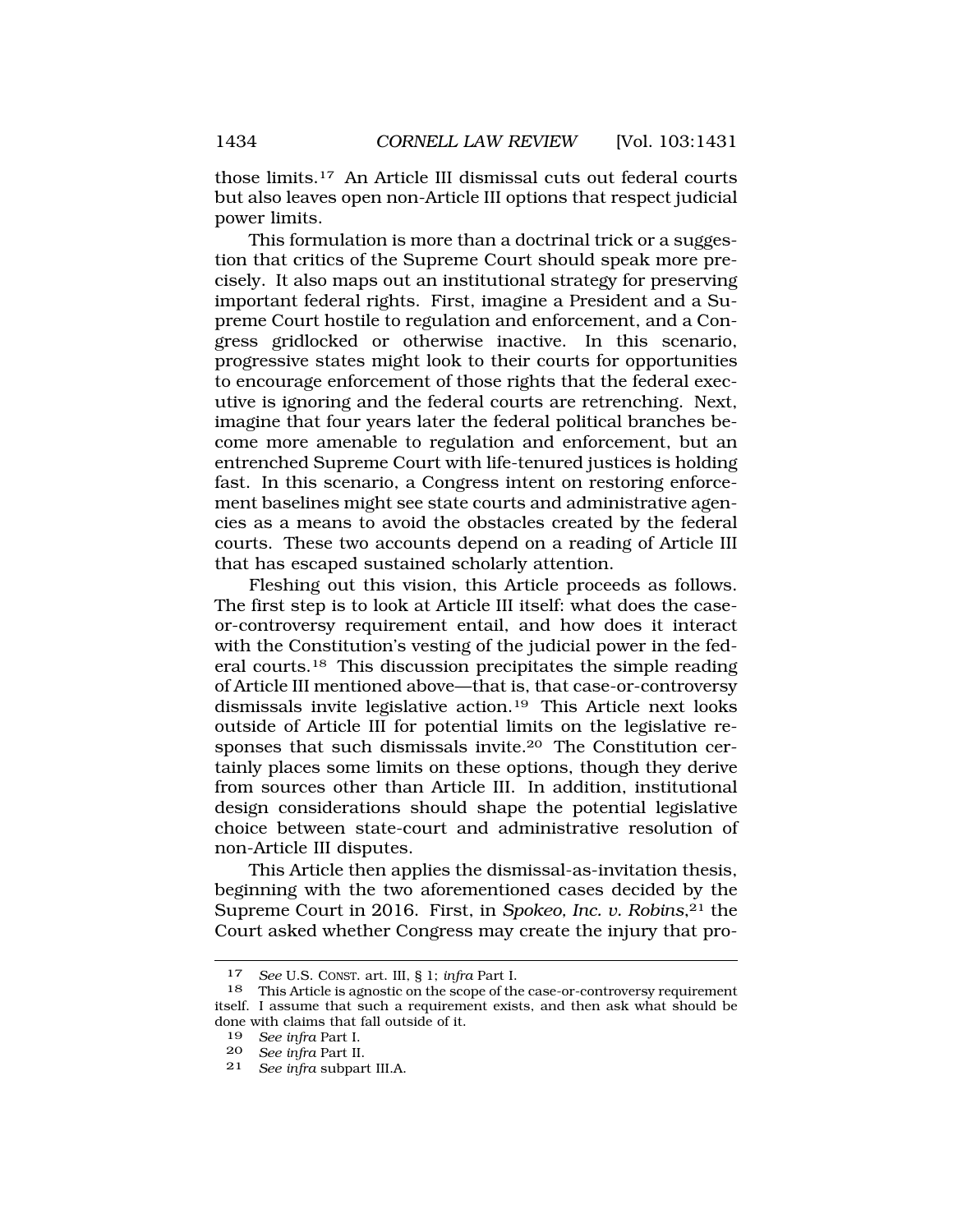vides the basis for federal-court standing in a Fair Credit Reporting Act (FCRA) case.22 The *Spokeo* decision was measured, but it indicated some appetite to curtail congressionally created [standing.23](https://standing.23) Consistent with this Article's thesis, were a court to conclude that Congress cannot create the necessary standing, the result would not be an end to private enforcement of the FCRA but instead an invitation for administrative or state-court resolution of FCRA claims without fear of offending the dignity of the federal courts.

Second, in *Campbell-Ewald Co. v. Gomez*,<sup>24</sup> the Court considered whether an offer of judgment that moots the claim of a named plaintiff in a class action also moots the claims of the rest of the class. Although the Court declined to find mootness on these facts, it left open other possibilities to undercut private enforcement, and the Chief Justice's dissenting opinion suggested that there was some enthusiasm for further restricting the justiciability of federal class [actions.25](https://actions.25) Again, consistent with this Article's thesis, judicial decisions finding class actions to be moot would be an invitation for administrative or state-court resolution of these disputes.

Finally, this Article considers options for Congress and state legislatures to create general statutes providing for non-Article III review of non-justiciable federal [claims.26](https://claims.26) This Article explores not only how legislatures could do so, but why they might. This approach is particularly significant when some states (and eventually federal legislators) may be more interested in regulation and enforcement than the President and the Supreme Court.

The conclusions of this Article connect with two significant strains in recent legal scholarship. First, there has been increasing attention on private enforcement as a tool of federal

<sup>22</sup> *See* 15 U.S.C. § 1681 (1970).

<sup>23</sup> *See* Spokeo, Inc. v. Robins, 136 S. Ct. 1540, 1553 (2016). Since *Spokeo*, the courts of appeals have continued to give the Supreme Court opportunities to take up this question. *See*, *e.g.*, Attias v. Carefirst, Inc., 865 F.3d 620, 630 (D.C. Cir. 2017), *cert denied*, 138 S. Ct. 981 (2018) (holding that the risk of identity theft was an injury that satisfied Article III); Syed v. M-I, LLC, 853 F.3d 492, 507 (9th Cir. 2017), *cert. denied*, 138 S. Ct. 447 (2017) (holding that an informational injury under the FCRA satisfied Article III). *See also infra* note 183.

<sup>24 136</sup> S. Ct. 663 (2016). *See infra* subpart III.B.

<sup>25</sup> Here too, the next opportunity to test these issues may come soon. *See, e.g.*, Petition for Writ of Certiorari, Leyse v. Lifetime Entm't Servs., 138 S. Ct. 637 (2018) (No. 17-162) (seeking certiorari to determine whether a defendant's deposit of an offer of judgment renders a case moot). *See also infra* note 207.

<sup>26</sup> *See infra* subpart III.C. *Cf.* Heather Elliott, *Congress's Inability to Solve Standing Problems*, 91 B.U. L. REV. 159, 205 (2011) (minimizing Congress's options for expanding standing).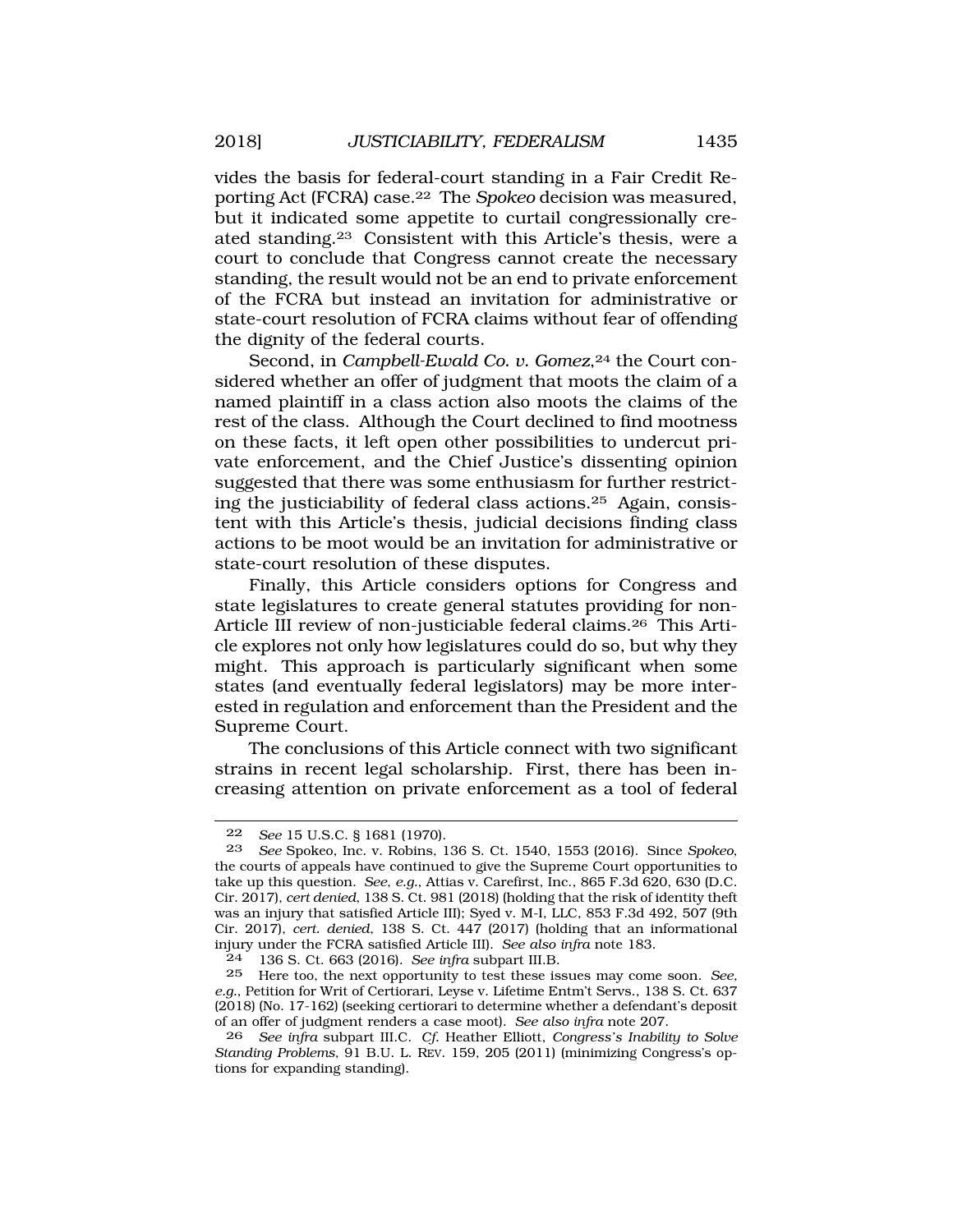(and state) [policy.27](https://policy.27) Particular attention has been paid to the ways that the federal courts have impeded private-enforcement efforts, including through increased scrutiny on Article III's requirements. By reorienting the focus away from federal courts, this Article minimizes the supposedly negative effects of Article III doctrine for private enforcement. In addition, this Article's recognition of state options interacting with federal standards aligns with the "new new federalist" emphasis on federal–state [opportunities.28](https://opportunities.28) This Article emphasizes those opportunities as they relate to private litigation and enforcement, rather than the lawmaking focus that dominates that literature. In the context of private enforcement, federalism presents interesting potential for state implementation around national focal [points.29](https://points.29) This connection of private enforcement and federalism is especially important as the Trump administration is unlikely to be a major source of public enforcement across a range of important issues—though, of course, private enforcement and federalism transcend any one presidential administration.

Before diving in, one brief caveat is in order. This Article does not address non-justiciable suits against federal defendants. Most prominently, this means that it excludes challenges to the constitutionality of federal statutes. Decisions like *Clinton v. City of New York*30 and *INS v. Chadha*31 suggest that it would be impermissible to give an administrative or legislative tribunal the ability to alter statutes outside of the normal lawmaking process, and decisions like *Cooper v. Aaron*32 reject state nullification of federal law. Those decisions would be among the "non-Article III limits" addressed below,<sup>33</sup> but because they implicate an important class of cases in its entirety, I mention them separately here. This Article also excludes suits against other federal defendants, which may raise special

- 29 *See infra* subpart III.C.
- 30 524 U.S. 417 (1998).
- 31 462 U.S. 919 (1983).<br>32 358 U.S. 1 (1958).
- 32 358 U.S. 1 (1958).<br>33 See infra Part II
- 33 *See infra* Part II.

<sup>27</sup> *See infra* notes 49–50, 95–97 and accompanying text (discussing private enforcement).

<sup>28</sup> *See, e.g.*, Heather K. Gerken, *Federalism as the New Nationalism: An Overview*, 123 YALE L.J. 1889, 1890 (2014) (providing an overview of the "nationalist school of federalism"); Symposium, *Federalism as the New Nationalism*, 123 YALE L.J. 1888 (2014) (same).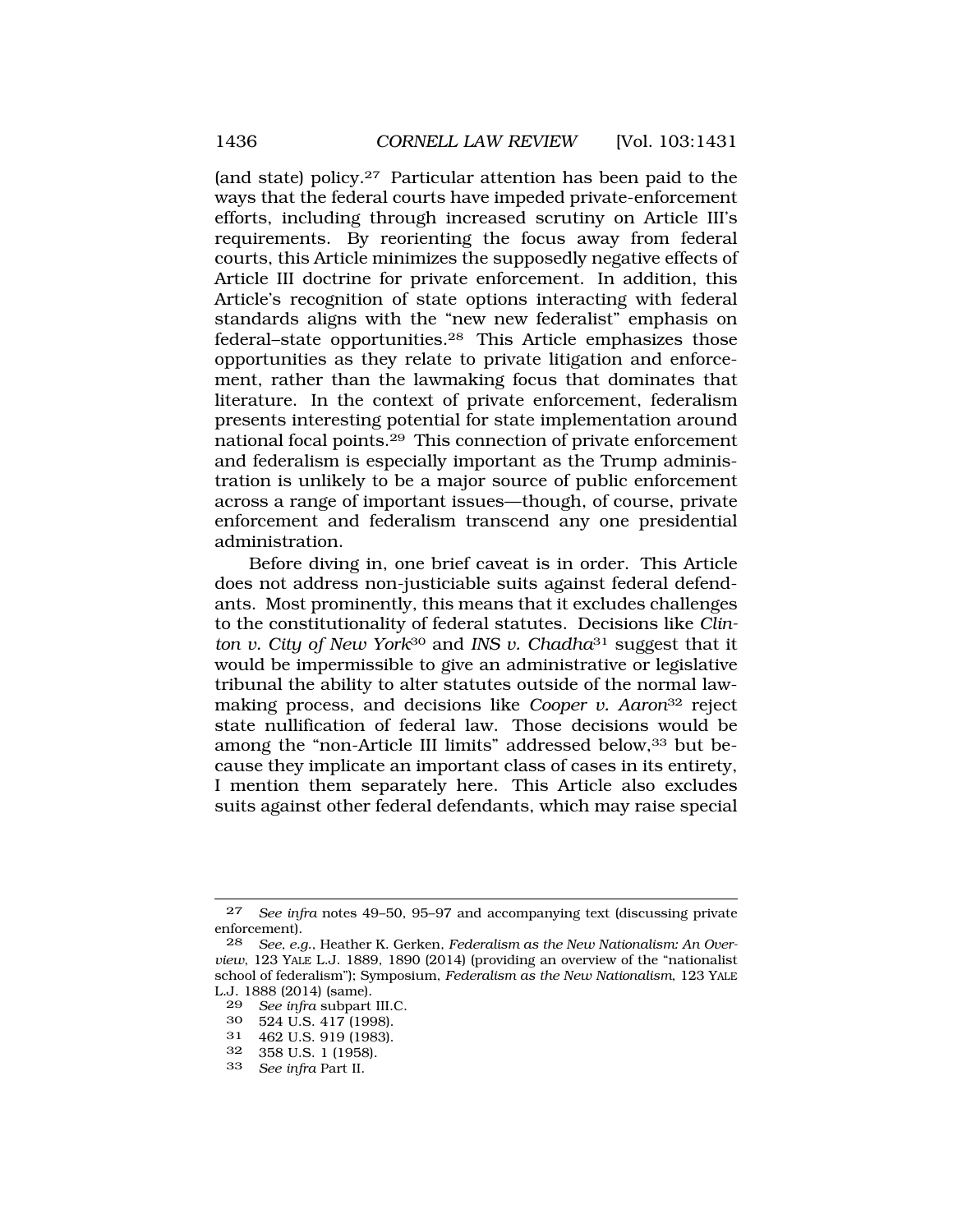federalism and separation-of-powers issues beyond the scope of this [project.34](https://project.34)

In sum, the goal of this project is to reinvigorate the separation-of-powers mission of Article III, and perhaps to import a federalism dimension as well. This means that case-or-controversy dismissals should be properly treated not as defeats for legislative goals but as invitations for legislative creativity. And it means that those parties interested in vigorous enforcement of federal law should not be overly distracted by fights about federal-court access (or federal-executive policy) to the exclusion of alternatives that derive from the principles of federalism and the separation of [powers.35](https://powers.35) Importantly, this Article does not endorse the Supreme Court's recent decisions tightening standing or other justiciability doctrines—instead, it suggests that those decisions are not the end of the [story.36](https://story.36)

#### I

## ARTICLE III

For present purposes, Article III contains two important substantive commands. Section 1 provides that "[t]he judicial Power of the United States, shall be vested in one supreme Court, and in such inferior Courts as the Congress may from time to time ordain and establish."37 Section 2 further develops this command by stating that the judicial power shall extend to certain cases or [controversies.38](https://controversies.38) The federal courts

<sup>34</sup> These federal-defendant claims seem to be subject to resolution in administrative or legislative tribunals, and many of them would be acceptable candidates for state-court resolution as well. But because those conclusions would entail more detailed discussion of separation-of-powers and federalism doctrine, I exclude those cases from this Article's reach.

<sup>35</sup> Of course, this conclusion has a political dimension—it depends on legislators responding to some of these invitations. Acknowledging that those responses may not always be forthcoming, I address these concerns with respect to federal and state legislators separately.

<sup>36</sup> For example, this Article looks at the Court's current conception of Article III rather than the alternative, historical account offered in James E. Pfander & Daniel D. Birk, *Article III Judicial Power, the Adverse-Party Requirement, and Non-Contentious Jurisdiction*, 124 YALE L.J. 1346 (2015).

U.S. CONST. art. III, § 1.

<sup>38</sup> U.S. CONST. art. III, § 2 ("The judicial Power shall extend to all Cases, in Law and Equity, arising under this Constitution, the Laws of the United States, and Treaties made, or which shall be made, under their Authority; to all Cases affecting Ambassadors, other public Ministers and Consuls; to all Cases of admiralty and maritime Jurisdiction; to Controversies to which the United States will be a Party; to Controversies between two or more States; between a State and Citizens of another State; between Citizens of different States; between Citizens of the same State claiming Lands under Grants of different States, and between a State, or the Citizens thereof, and foreign States, Citizens or Subjects.").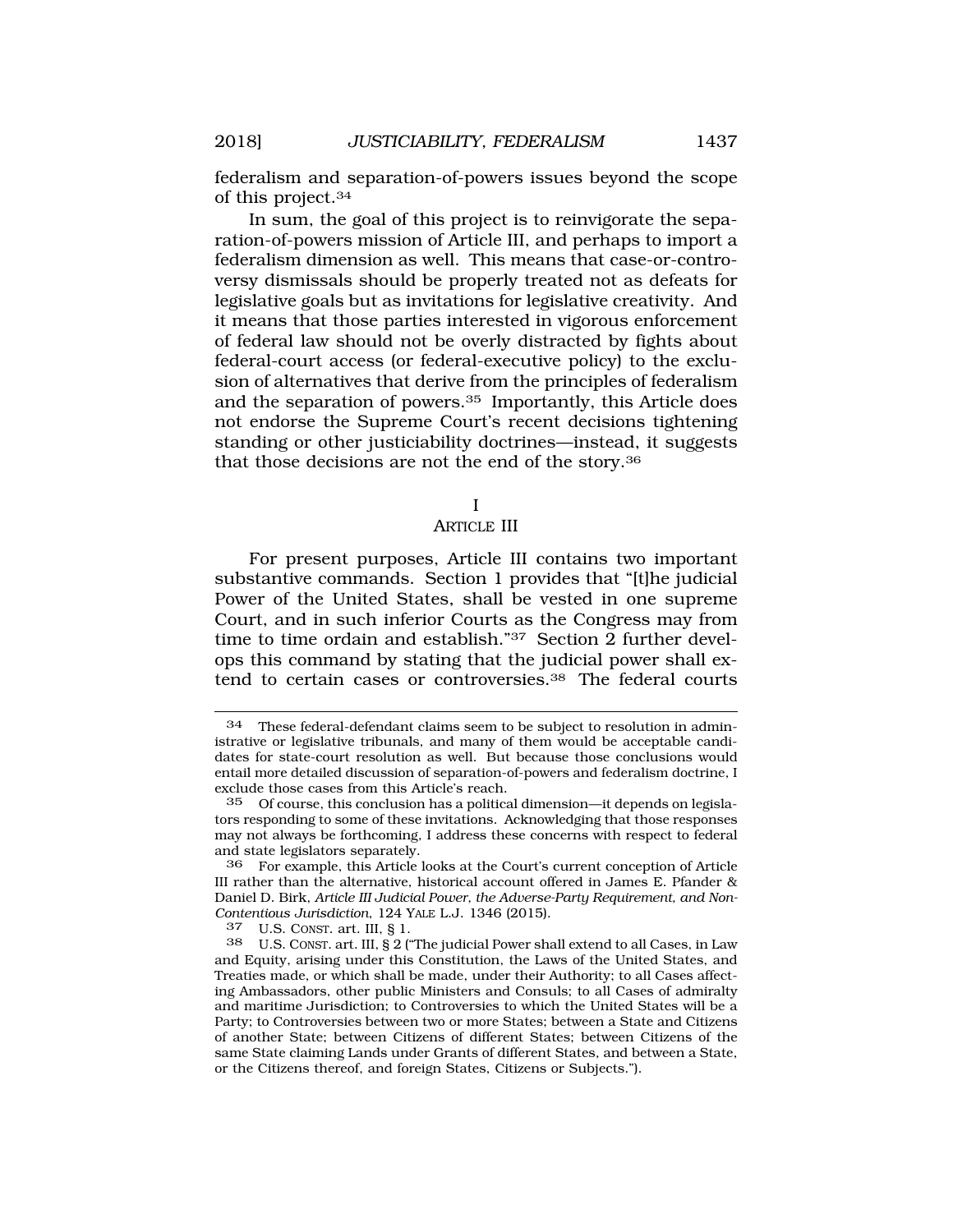have principally understood these commands as reflecting the Framers' concerns with the separation of [powers.39](https://powers.39)

This Part puts these two commands together. Subpart A briefly surveys the operation of the case-or-controversy requirement in federal courts. Subpart B reads the case-or-controversy requirement to suggest that Congress has the power to provide for resolution of disputes that are not quite cases or controversies through various alternative channels. Subpart C then pivots back to the text of Article III and asks whether its vesting clause places any limits on those alternative channels. Taken together, these provisions establish the central contention of this Article: Article III invites Congress to provide for the resolution of certain federal claims outside of the federal courts.

A. Cases and Controversies

In order for the federal courts to take jurisdiction, they must identify a "case" or "controversy" within the heads of jurisdiction in Article III.40 In applying these requirements, the federal courts have fashioned various doctrines to weed out non-justiciable claims.

Perhaps the most debated such requirement is "standing."41 Modern federal standing doctrine has three elements: an injury in fact, which is both concrete and particularized, and actual or imminent; a causal connection such that the injury is fairly traceable to the challenged action; and a likelihood of redressability by a favorable decision.<sup>42</sup> Standing thus attempts to ensure that the parties match the subject matter of the [dispute.43](https://dispute.43) The Supreme Court has been emphatic about

<sup>39</sup> *See infra* subparts I.A and I.C.

<sup>40</sup> U.S. CONST. art. III, § 2 (quoted in relevant part *supra* note 38). 41 *See generally* Heather Elliott, *The Functions of Standing*, 61 STAN L. REV.

<sup>459 (2008) (</sup>discussing the functions and failures of the standing doctrine); William A. Fletcher, *The Structure of Standing*, 98 YALE L.J. 221 (1988) (proposing a new structure of standing law focused on the merits of plaintiff's claim); F. Andrew Hessick, *Standing, Injury in Fact, and Private Rights*, 93 CORNELL L. REV. 275 (2008) (arguing the Supreme Court's injury-in-fact requirement in private rights cases undermines separation of powers); Gene R. Nichol, Jr., *Justice Scalia, Standing, and Public Law Litigation*, 42 DUKE L.J. 1141 (1993) (describing Justice Scalia's role in the development of standing public law litigation); Cass R. Sunstein, *What's Standing After Lujan? Of Citizen Suits, "Injuries," and Article III*, 91 MICH. L. REV. 163 (1992) (evaluating standing doctrine after the Supreme Court's decision in *Lujan v. Defenders of Wildlife*).

<sup>42</sup> *See*, *e.g.*, Lujan v. Defs. of Wildlife, 504 U.S. 555, 560 (1992) (outlining the elements of Article III standing).

<sup>43</sup> As this description suggests, decisions on standing are seemingly caseand party-specific, but it is conceivable that some arguments on standing have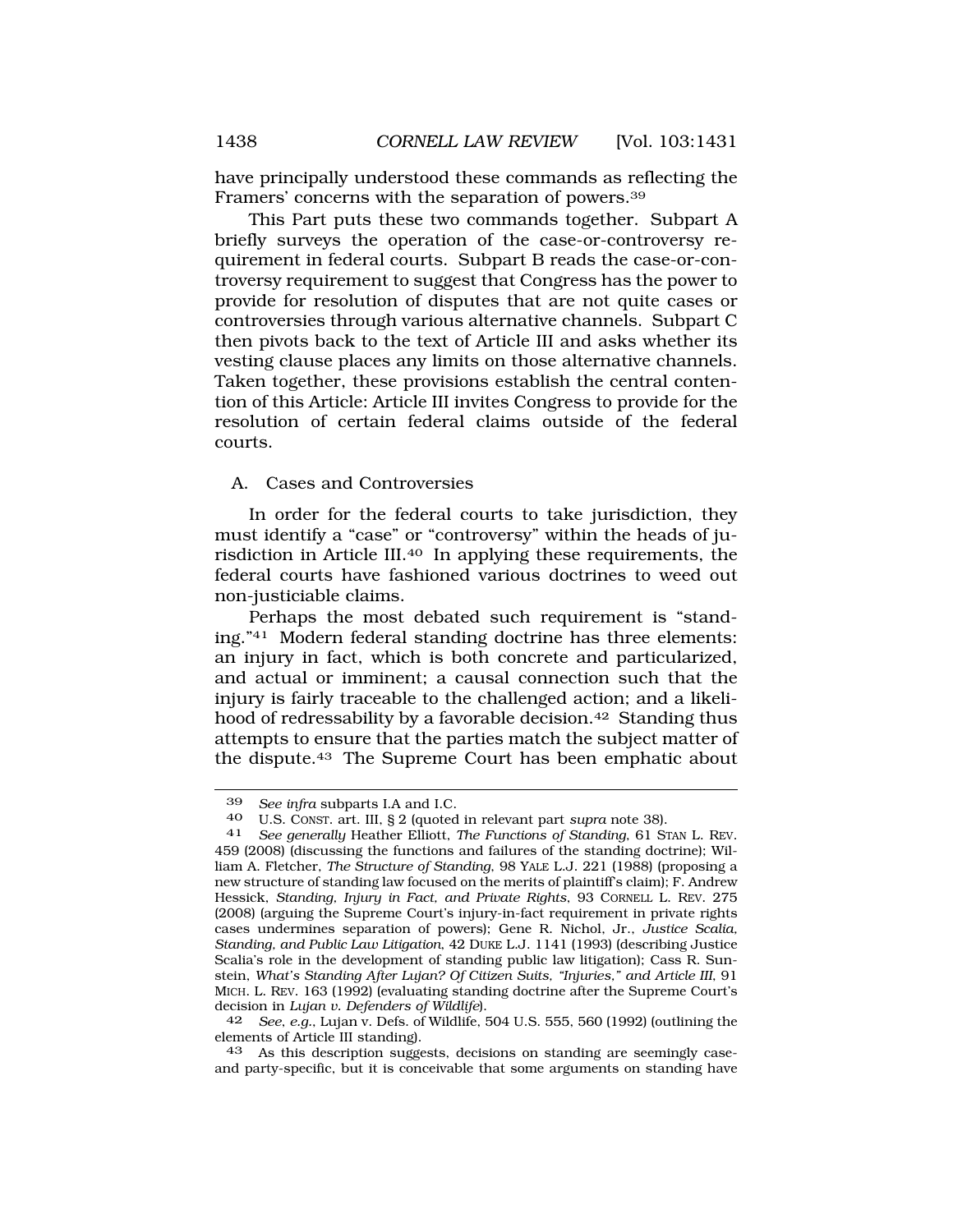the basis of standing: "the law of Art. III standing is built on a single basic idea—the idea of separation of powers."44

I should pause for a moment to elaborate this connection to the separation of powers, which has shifted meanings in the Supreme Court's justiciability jurisprudence. On the one hand, in the *Lujan* decision, the Court suggested that standing doctrine stops Congress from encroaching on the executive's duty to take care that the laws are [enforced.45](https://enforced.45) But in cases before and after *Lujan*—including in *Spokeo*46—the Supreme Court confirmed the more orthodox view of standing's relationship to separation of powers, i.e., that it manifests separationof-powers constraints *on federal [courts](https://courts.47)*.47 Indeed, even *Lujan*'s author Justice Scalia adopted this court-constraining view of standing law in his opinion in *Steel Co. v. Citizens for a Better [Environment](https://Environment.48)*.48

44 Allen v. Wright, 468 U.S. 737, 752 (1984). *See generally* Cass R. Sunstein, *Standing and the Privatization of Public Law*, 88 COLUM. L. REV. 1432, 1459–61 (1988) (describing the role of the separation of powers in the development of the standing doctrine for private-law disputes).

45 504 U.S. at 577 ("If the concrete injury requirement has the separation-ofpowers significance we have always said, the answer must be obvious: To permit Congress to convert the undifferentiated public interest in executive officers' compliance with the law into an 'individual right' vindicable in the courts is to permit Congress to transfer from the President to the courts the Chief Executive's most important constitutional duty, to 'take Care that the Laws be faithfully executed.'"); *see also* Fletcher, *supra* note 41, at 233 ("Where standing to enforce statutorily established duties is at issue, an 'injury in fact' requirement operates as a limitation on the power normally exercised by a legislative body."); Tara Leigh Grove, *Standing as an Article II Nondelegation Doctrine*, 11 U. PA. J. CONST. L. 781, 785 (2009) (offering an Article II theory of standing) Michael C. Dorf, *Supreme Court Requires "Concrete" Injury for Standing*, VERDICT (May 18, 2016),<https://ver> [dict.justia.com/2016/05/18/supreme-court-requires-concrete-injury-standing](https://dict.justia.com/2016/05/18/supreme-court-requires-concrete-injury-standing)  [<https://perma.cc/886F-AET6>] ("Congressional authorization of private lawsuits to compel enforcement could . . . be seen as an effort to shift power from the president to Congress. Accordingly, prior standing cases expressly invoke separation of powers.").

46 Spokeo, Inc. v. Robins, 136 S. Ct. 1540 (2016). *Spokeo* cited a footnote from *Raines v. Byrd*, which is appended to the phrase: "In the light of this overriding and time-honored concern about keeping the Judiciary's power within its proper constitutional sphere . . . ." 521 U.S. 811, 820 (1997). The two other cases cited by *Spokeo* are equally clear that Article III is about constraining the courts. *See* Summers v. Earth Island Inst., 555 U.S. 488 (2009); Gladstone, Realtors v. Vill. of Bellwood, 441 U.S. 91 (1979).

47 *See Spokeo*, 136 S. Ct. at 1547 (collecting cases).

523 U.S. 83, 102 n.4 (1998) ("Our opinion is not motivated . . . by the more specific separation-of-powers concern that this citizen's suit somehow interferes with the Executive's power to take Care that the Laws be faithfully executed. The courts must stay within their constitutionally prescribed sphere of action,

the practical effect of rendering a class of cases non-justiciable in general. *See, e.g.*, Zachary Clopton, *Emoluments and Justiciability*, TAKE CARE (June 26, 2017), <https://takecareblog.com/blog/emoluments-and-justiciability> [https:// perma.cc/YT4P-4CRF].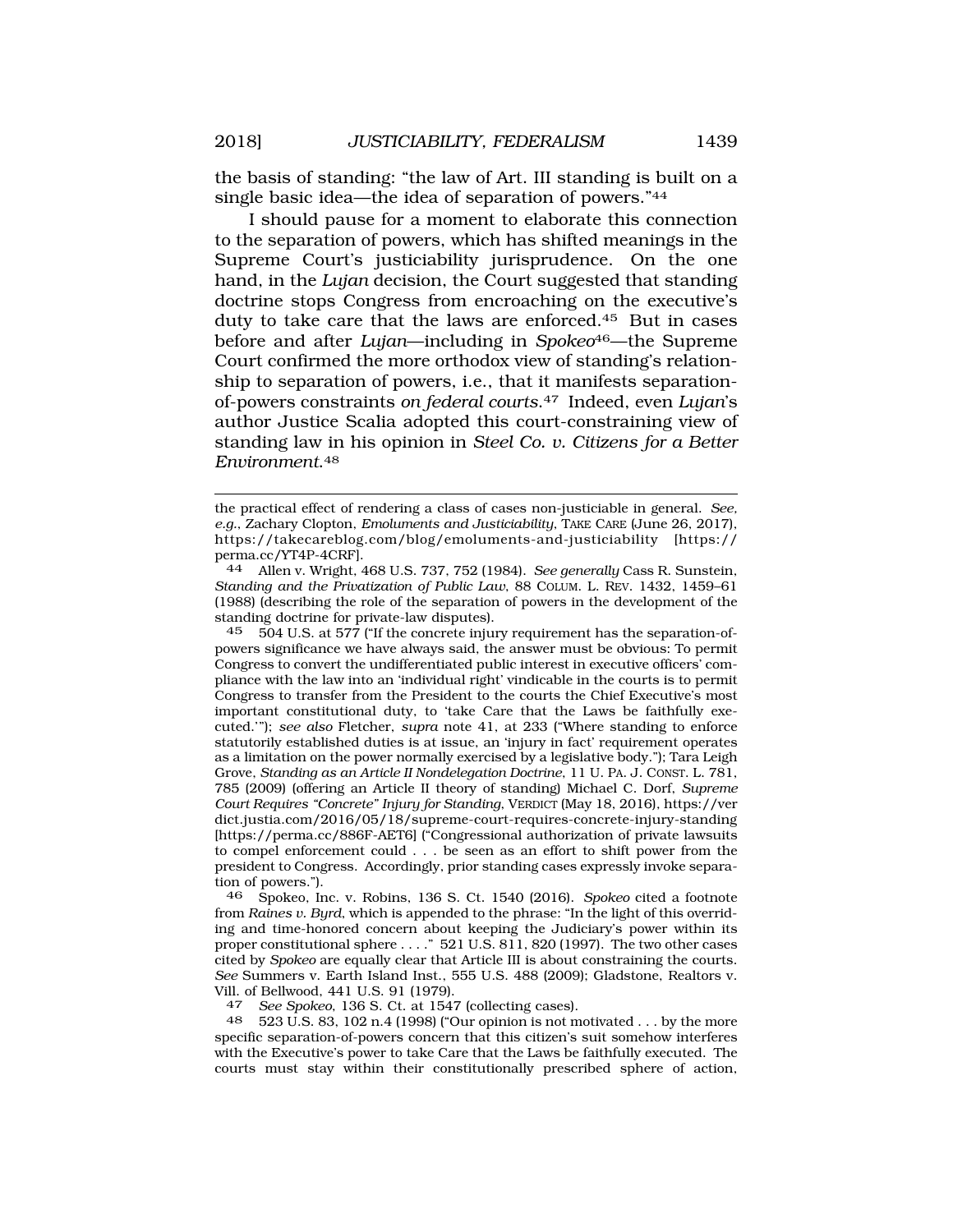In any event, in recent years, the federal courts have narrowed standing doctrine for private claims, raising the ire particularly of those worried about the private enforcement of federal law. Across a range of issues, Congress has empowered private attorneys general to enforce federal statutory [rights.49](https://rights.49)  Scholars have called out the Supreme Court's standing decisions as impediments to private enforcement generally,<sup>50</sup> while environmental and consumer advocates have expressed particular concern about standing in private suits on those subjects.<sup>51</sup>

If standing is about parties, ripeness and mootness are about timing. Ripeness asks if a dispute is sufficiently developed to invoke the power of the federal [courts.52](https://courts.52) Though many well known ripeness cases involve suits to stop the enforcement of statutes or regulations,<sup>53</sup> ripeness principles apply in private civil litigation as well.<sup>54</sup> The doctrine of mootness,

49 For sources describing the development and scope of private enforcement in American law, see generally STEPHEN B. BURBANK & SEAN FARHANG, RIGHTS AND RETRENCHMENT: THE COUNTERREVOLUTION AGAINST FEDERAL LITIGATION (2017) (analyzing the counterrevolution against private enforcement of rights); SEAN FARHANG, THE LITIGATION STATE: PUBLIC REGULATION AND PRIVATE LAWSUITS IN THE U.S. (2010); Stephen B. Burbank & Sean Farhang, *Litigation Reform: An Institutional Approach*, 162 U. PA. L. REV. 1543 (2014); Pamela H. Bucy, *Private Justice*, 76 S. CAL. L. REV. 1 (2002); Zachary D. Clopton, *Redundant Public-Private Enforcement*, 69 VAND. L. REV. 285 (2016) [hereinafter *Redundant Enforcement*]; William B. Rubenstein, *On What a "Private Attorney General" Is-And Why it Matters*, 57 VAND. L. REV. 2129 (2004); Matthew C. Stephenson, *Public Regulation of Private Enforcement: The Case for Expanding the Role of Administrative Agencies*, 91 VA. L. REV. 93 (2005).

50 *See*, *e.g.*, BURBANK & FARHANG, *supra* note 49.

51 For a discussion of consumer law, see *infra* subpart III.A. For the environment, see, for example, Robert V. Percival, *Massachusetts v. EPA: Escaping the Common Law's Growing Shadow*, 2007 SUP. CT. REV. 111 (2007).

52 *See generally* RICHARD H. FALLON, JR., ET AL., HART & WECHSLER'S THE FED-ERAL COURTS AND THE FEDERAL SYSTEM 212–37 (7th ed. 2015) [hereinafter HART & WECHSLER] (explaining the ripeness doctrine); Henry P. Monaghan, *Constitutional Adjudication: The Who and When*, 82 YALE L.J. 1363, 1365 (1973) (discussing ripeness and related doctrines); Gene R. Nichol, Jr., *Ripeness and the Constitution*, 54 U. CHI. L. REV. 153, 161–64 (1987) (reviewing the ripeness doctrine).

53 *See, e.g.*, Abbott Labs. v. Gardner, 387 U.S. 136, 137 (1967) (addressing regulations under the Federal Food, Drug, and Cosmetic Act).

54 *See, e.g.*, MedImmune, Inc. v. Genentech, Inc., 549 U.S. 118, 121 (2007) (appealing dismissal of declaratory judgment claims between patent licensee and licensor).

whether or not exceeding that sphere will harm one of the other two branches. This case calls for nothing more than a straightforward application of our standing jurisprudence, which, though it may sometimes have an impact on Presidential powers, derives from Article III and not Article II.") (internal citations and quotation marks omitted); *see also* Clapper v. Amnesty Int'l USA, 133 S. Ct. 1138, 1146 (2013) ("The law of Article III standing, which is built on separation-ofpowers principles, serves to prevent the judicial process from being used to usurp the powers of the political branches.").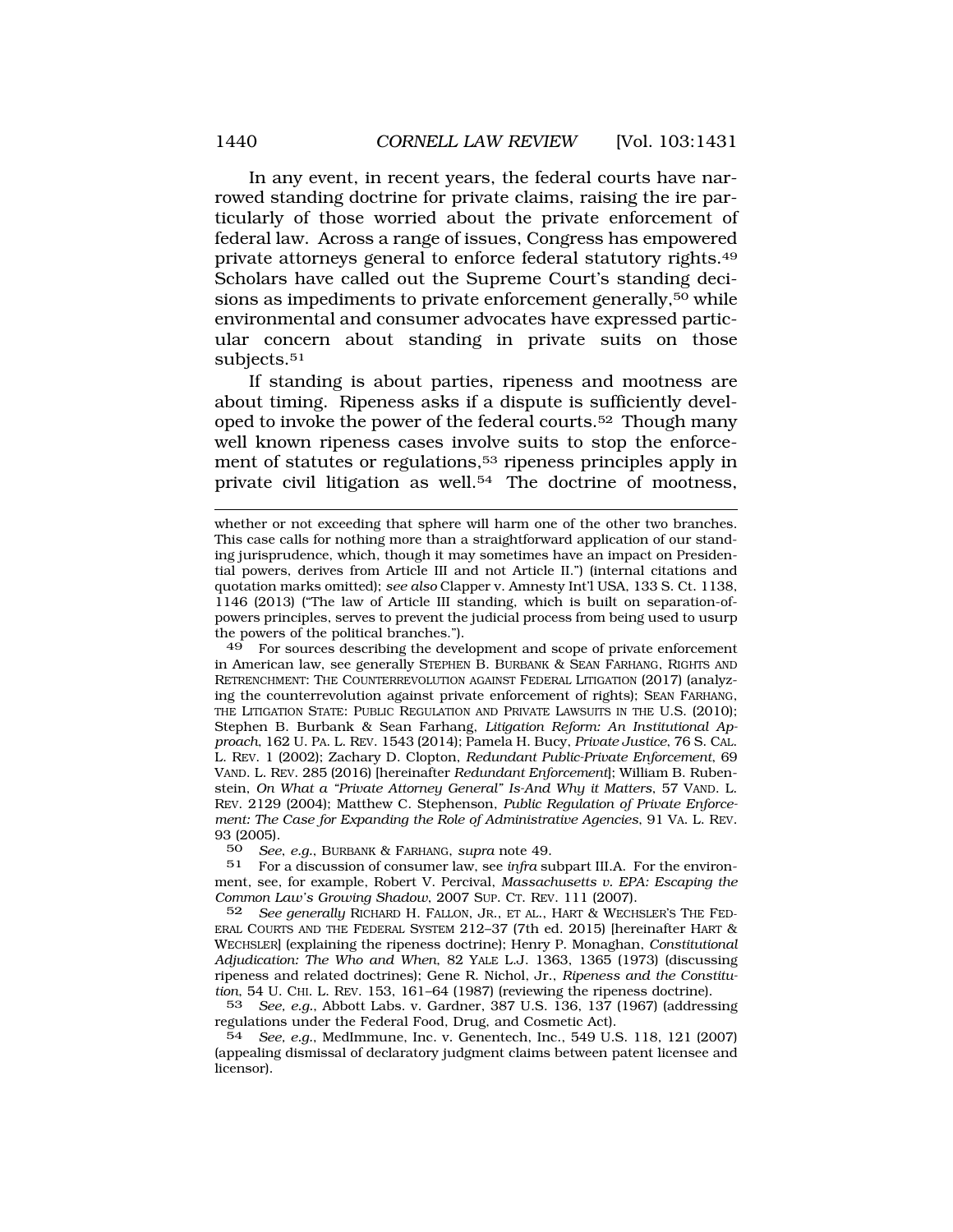meanwhile, asks whether a case is "too late" for judicial deter[mination.55](https://mination.55) Though subject to exceptions, a case "becomes moot only when it is impossible for a court to grant any effectual relief whatever to the prevailing party."56 So, for example, a plaintiff's acceptance of an offer of judgment moots a dispute because there is no live controversy [remaining.57](https://remaining.57) 

Much like standing, Article III ripeness and mootness have their roots in the courts' role in the federal separation of powers.58 When courts take cases too soon or too late, they risk "intrud[ing] upon powers vested in the legislative or executive branches. Judicial adherence to the doctrine of the separation of powers preserves the courts for the decision of issues, between litigants, capable of effective determination."59

Federal courts also have held that certain cases are nonjusticiable because they present political [questions.60](https://questions.60) Political

59 United Pub. Workers v. Mitchell, 330 U.S. 75, 90–91 (1947).

60 *See generally* HART & WECHSLER, *supra* note 52, at 237–66 (reviewing the political question doctrine); Rachel E. Barkow, *More Supreme than Court? The Fall of the Political Question Doctrine and the Rise of Judicial Supremacy*, 102 COLUM. L. REV. 237, 244 (2002) (analyzing the Supreme Court's application of the political question doctrine over time); Tara Leigh Grove, *The Lost History of the Political Question Doctrine*, 90 N.Y.U. L. REV. 1908, 1915 (2015) (explaining the development of the political question doctrine); Martin H. Redish, *Judicial Review and the "Political Question,"* 79 NW. U. L. REV. 1031, 1033 (1985) (arguing that the political question doctrine should not play a role in judicial review).

In *Baker v. Carr*, the Supreme Court identified six factors that characterize political questions:

a textually demonstrable constitutional commitment of the issue to a coordinate political department; or a lack of judicially discoverable and manageable standards for resolving it; or the impossibility of deciding without an initial policy determination of a kind clearly for nonjudicial discretion; or the impossibility of a court's undertaking independent resolution without expressing lack of the respect due coordinate branches of government; or an unusual need for unquestioning adherence to a political decision already made; or the potentiality of embarrassment from multifarious pronouncements by various departments on one question.

<sup>55</sup> *See generally* HART & WECHSLER, *supra* note 52, at 195–212 (reviewing the mootness doctrine); Don B. Kates Jr. & William T. Barker, *Mootness in Judicial Proceedings: Toward a Coherent Theory*, 62 CAL. L. REV. 1385, 1401–12 (1974) (providing an overview of the mootness doctrine); Monaghan, *supra* note 52, at 1383–86 (explaining the development of the mootness doctrine).

<sup>56</sup> Chafin v. Chafin, 133 S. Ct. 1017, 1019 (2013) (quoting Knox v. Serv. Emps. Int'l Union, 132 S. Ct. 2277, 2287 (2012)).

<sup>57</sup> *See, e.g.*, Genesis Healthcare Corp. v. Symczyk, 133 S. Ct. 1523, 1532 (2013).

<sup>58</sup> *See, e.g.*, Zivotofsky *ex rel.* Zivotofsky v. Clinton, 566 U.S. 189, 206–07 (2012) (discussing when separation-of-powers considerations make abstention appropriate); DaimlerChrysler Corp. v. Cuno, 547 U.S. 332, 352 (2006) (noting that the separation-of-powers limit courts to hearing only cases and controversies); Allen v. Wright, 468 U.S. 737, 750–52, 759–60 (1984) (explaining separation-of-powers concerns prevented a finding of standing).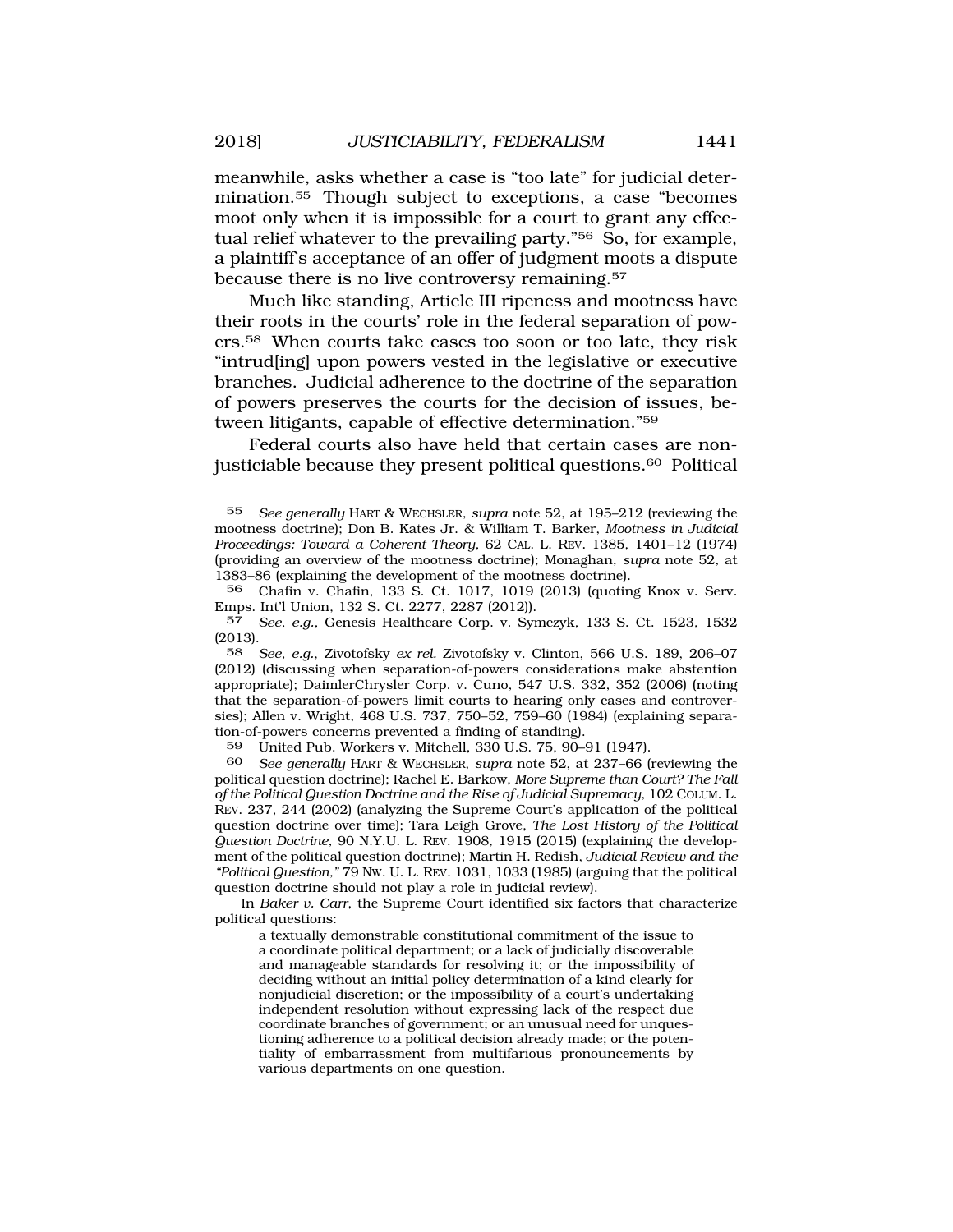questions include the methods of amending the Constitution,61 presidential authority to terminate treaties,<sup>62</sup> the republican form of government guarantee,<sup>63</sup> and Senate authority with respect to [impeachment.64](https://impeachment.64) And again, the political-question doctrine is about respect for the coordinate branches—it is "essentially a function of the separation of powers."65

Finally, Article III is variously understood to require finality and [adversariness.66](https://adversariness.66) For example, federal courts refuse to hear cases subject to political-branch revision,<sup>67</sup> and Chief Justice John Jay famously wrote to President George Washington to decline his invitation to give an advisory opinion.<sup>68</sup> These limits, too, are linked to the courts' position in the federal separation of [powers.69](https://powers.69) 

B. Case-or-Controversy Dismissals

A finding of non-justiciability means that the federal-court suit should end (soon).<sup>70</sup> But that finding does not necessarily mean the end of the dispute, and it should not mean the end of the enforcement regime. My repeated references to the separation-of-powers origins of the case-or-controversy requirement

66 *See, e.g.*, HART & WECHSLER, *supra* note 52, at 81–95 (providing an overview of finality and adversariness requirements). *But see* United States v. Windsor, 570 U.S. 744, 754–63 (2013) (characterizing adversariness as a prudential, not constitutional, requirement).

67 *See, e.g.*, Hayburn's Case, 2 U.S. 408 (1792).

68 *See* Letter from John Jay to George Washington (Aug. 8, 1793), *available at*  [http://press-pubs.uchicago.edu/founders/documents/a3\\_2\\_1s34.html](http://press-pubs.uchicago.edu/founders/documents/a3_2_1s34.html) [https:/ /perma.cc/U92L-U38R].

69 *See, e.g.*, Hayburn's Case, 2 U.S. 408; HART & WECHSLER, *supra* note 52, at 81–95; Letter from John Jay, *supra* note 68.

70 *See, e.g.*, HART & WECHSLER, *supra* note 52, at 204–06 (discussing vacatur after mootness).

<sup>369</sup> U.S. 186, 217 (1962).

<sup>61</sup> *See* Coleman v. Miller, 307 U.S. 433 (1939).

<sup>62</sup> *See* Goldwater v. Carter, 444 U.S. 996 (1979).

<sup>63</sup> *See* Luther v. Borden, 48 U.S. 1 (1849).

<sup>64</sup> *See* Nixon v. United States, 506 U.S. 224 (1993).

<sup>65</sup> Baker, 369 U.S. at 217. There is some debate about whether the federal political question doctrine necessarily applies in state courts. *See, e.g.*, Backman v. Sec'y of Commonwealth, 441 N.E.2d 523, 526–28 (Mass. 1982) (explaining the role of political question doctrine in Massachusetts); Lawrence Gene Sager, *Insular Majorities Unabated:* Warth v. Seldin *and* City of Eastlake v. Forest City Enterprises, Inc., 91 HARV. L. REV. 1373, 1400–01 (1978) (discussing justiciability doctrines in state courts). The arguments against this application are strong, and they are strongest in the non-federal defendant cases that comprise the focus of this article. But this is a separate issue from whether state courts may voluntarily incorporate federal political-question principles.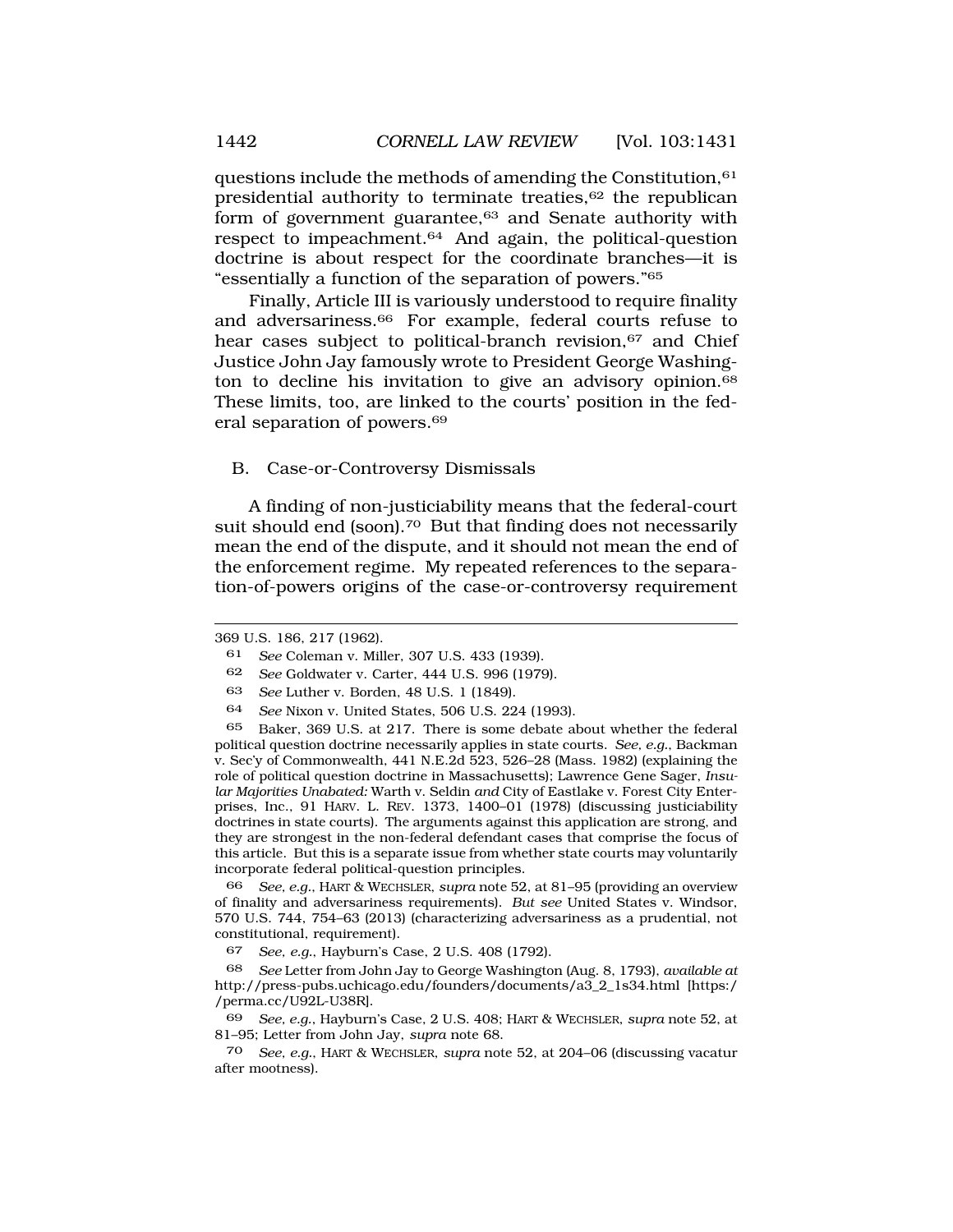is not just a mantra—it also highlights a set of responses to case-or-controversy dismissals from outside of Article III.71

Take standing. When a federal court concludes that a particular plaintiff has not suffered an "injury in fact" such that she may sue to enforce a federal statute, the court says nothing about whether such a suit would be viable in a state court, administrative agency, or legislative [tribunal.72](https://tribunal.72) More generally, when a federal court interprets Article III to imply any plaintiff bringing a certain type of claim would lack standing, the court says nothing about whether such suits would be viable in state courts, administrative agencies, or legislative [tribunals.73](https://tribunals.73) 

First, federal statutes are regularly enforced in state courts. Prior to Reconstruction, there was no grant of general federal-question jurisdiction, $74$  so many federal-law claims were adjudicated in state [courts.75](https://courts.75) Today, many statutes expressly provide for concurrent jurisdiction,76 and the Supreme Court has held that state courts must enforce federal law on the same level as analogous state law.77 Moreover, state courts are not obligated to follow federal standing [rules.78](https://rules.78) In *ASARCO v. Kadish*, the Supreme Court made clear that state courts may

<sup>73</sup>*See* Fallon, *supra* note 72, at 933–49. 74 "An Act to determine the jurisdiction of circuit courts of the United States, and to regulate the removal of causes from State courts, and for other purposes." 18 Stat. 470, ch. 137 (Mar. 3, 1875). There is a slight exception under the brief reign of the Judiciary Act of 1801. *See, e.g.*, Alison L. LaCroix, *Federalists, Federalism, and Federal Jurisdiction*, 30 LAW & HIST. REV. 205, 207 (2012).

75 *See, e.g.*, Richard H. Fallon, Jr., *The Ideologies of Federal Courts Law*, 74 VA. L. REV. 1141, 1154 (1988); Felix Frankfurter, *Distribution of Judicial Power Between United States and State Courts*, 13 CORNELL L.Q. 499, 506 (1928). This long history also implies that there should be no Article I problem stemming merely from the fact that Congress adopted a federal statute enforced only in state court.

76 *See, e.g.*, *infra* subpart III.A (discussing the FCRA and presumption of concurrency).

77 Testa v. Katt, 330 U.S. 386, 394 (1947).

78 Then-Professor William A. Fletcher argued that "[s]tate courts should be required to adhere to article III 'case or controversy' requirements whenever they adjudicate questions of federal law." *The "Case or Controversy" Requirement in State Court Adjudication of Federal Questions*, 78 CAL. L. REV. 263, 265 (1990). But as explained shortly, that is not the law.

<sup>71</sup> *See supra* note 3 (discussing "dismissals").

<sup>72</sup> *See generally* Paul M. Bator, *The Constitution as Architecture: Legislative and Administrative Courts Under Article III*, 65 IND. L.J. 233, 234 (1990) (explaining various approaches to justify non-Article III tribunals); Richard H. Fallon, Jr., *Of Legislative Courts, Administrative Agencies, and Article III*, 101 HARV. L. REV. 915, 933–49 (1988) (applying the "appellate review" theory to justify non-article III tribunals); James E. Pfander, *Article I Tribunals, Article III Courts, and the Judicial Power of the United States*, 118 HARV. L. REV. 643, 671–97 (2004) (discussing the history of and justification for Article I tribunals).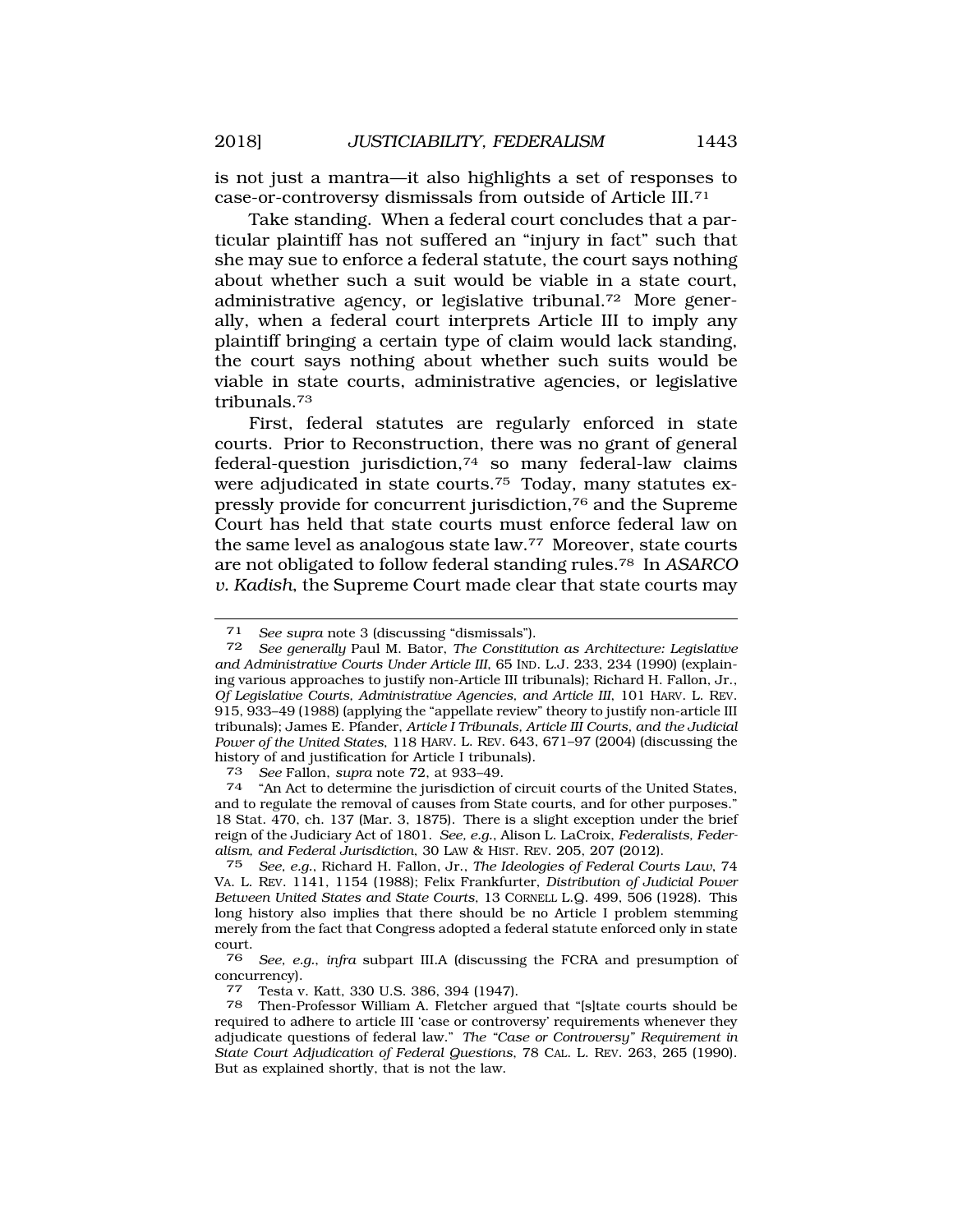adjudicate federal claims that would not satisfy the case-orcontroversy requirement if brought in federal [court.79](https://court.79) Many states in fact have standing rules looser than Article III.<sup>80</sup> Therefore, when Article III standing is not available and a state has more liberal standing rules, plaintiffs who file federal claims in state courts may proceed without fear of an Article III dismissal (or a successful removal to federal court).<sup>81</sup>

For example, claims for civil rights violations under the highly important (and often contentious) Section 1983 may be brought in federal or state [courts.82](https://courts.82) Of course, Section 1983 suits in federal court are subject to Article III standing, but what if such suits are brought in state court? In *Keyhea v. Rushen*, for example, California taxpayers sued under Section 1983 alleging third-party harms to prisoners from the use of psychotropic drugs against their will.83 Taxpayer standing for 1983 claims is unavailable in federal court, but permissible in California state [court.84](https://court.84) As a result, plaintiffs were able to press their federal claim in state court despite lacking a federally justiciable case or [controversy.85](https://controversy.85) Of course, this assumes a federal statute with concurrent jurisdiction and a state with

<sup>79</sup> ASARCO Inc. v. Kadish, 490 U.S. 605, 617 (1989) ("We have recognized often that the constraints of Article III do not apply to state courts, and accordingly the state courts are not bound by the limitations of a case or controversy or other federal rules of justiciability even when they address issues of federal law, as when they are called upon to interpret the Constitution or, in this case, a federal statute.").

<sup>80</sup> *See, e.g.*, Helen Hershkoff, *State Courts and the "Passive Virtues": Rethinking the Judicial Function*, 114 HARV. L. REV. 1833, 1852–59 (2001) (comparing federal standing rules with standing rules in state courts); F. Andrew Hessick, *Cases, Controversies, and Diversity*, 109 NW. U. L. REV. 57, 65–68 (2015) (explaining the variance between state and federal standing doctrine). For an example that got the attention of the Supreme Court, see Nike, Inc. v. Kasky, 539 U.S. 654, 667–70 (2003) (per curiam) (Stevens, J., concurring) (noting that California's unfair-competition law allowed a private attorney general to sue Nike for misrepresentations regarding foreign working conditions in state court even though plaintiff would not have been able to establish Article III standing).

<sup>81</sup> *See* 28 U.S.C. § 1441 (2018). I situate these responses within a broader framework in Zachary D. Clopton, *Procedural Retrenchment and the States*, 106 CAL. L. REV. 411 (2018).

<sup>82</sup> *See* Haywood v. Drown, 556 U.S. 729, 731 (2009); Patsy v. Bd. of Regents of Fla., 457 U.S. 496, 506–07 (1982); Maine v. Thiboutot, 448 U.S. 1, 3 n.1 (1980).

<sup>83 5</sup> Cal. Rptr. 2d 762 (1992).

<sup>84</sup> *See* Cal. Civ. Proc. Code § 526a (Deering 2017).

<sup>85</sup> Ultimately, the plaintiffs did not prevail on their Section 1983 claim, but they were able to obtain attorney fees under Section 1988 because their successful state-law claim was factually related to the federal claim. *See Keyhea*, 5 Cal. Rptr. 2d at 762.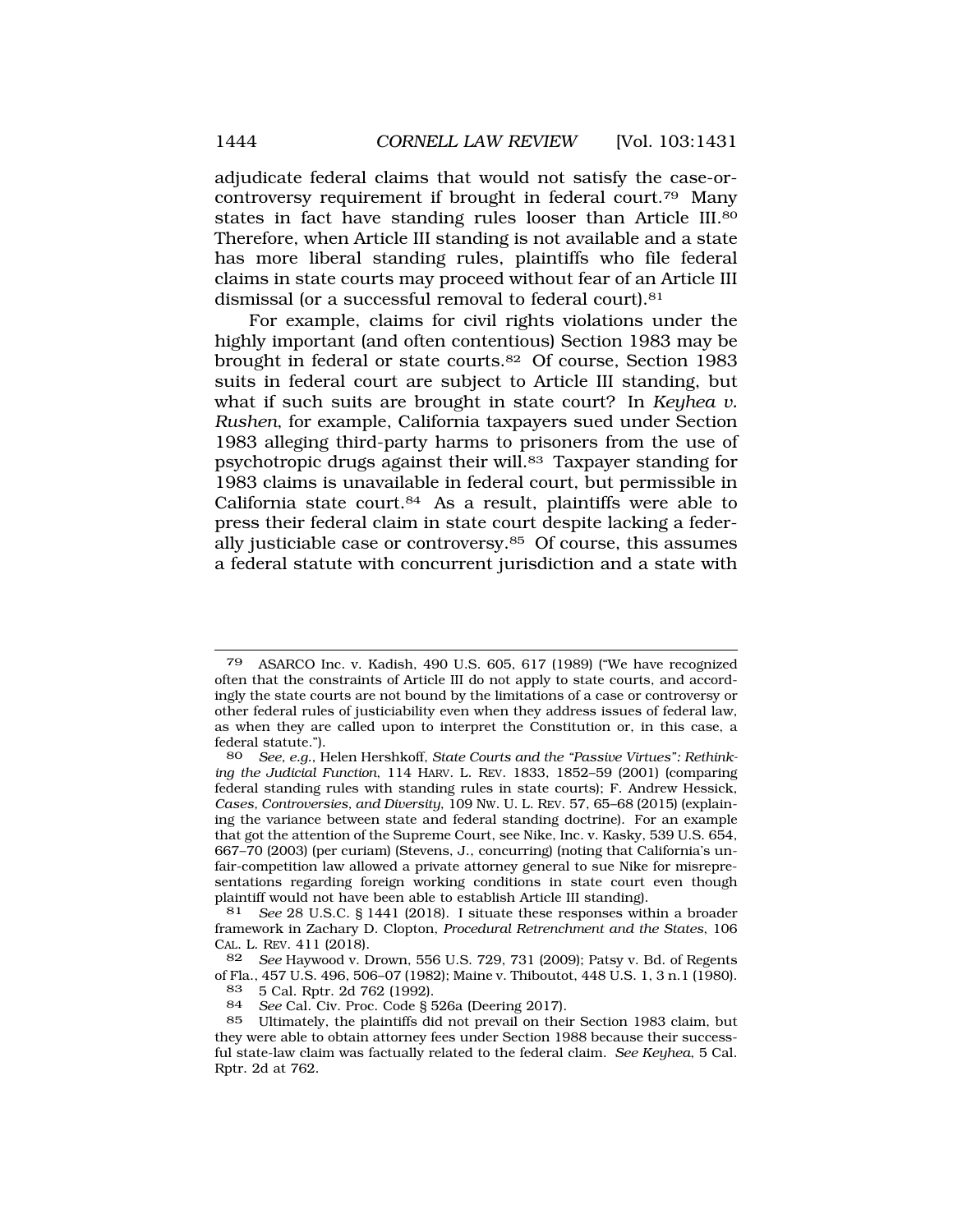broad standing law.86 Why Congress and a state might operate in this way is taken up [below.87](https://below.87) 

In addition to state-court resolution, when a federal court dismisses a suit for lack of standing, Congress could understand this dismissal as an invitation to create a non-Article III *federal* process. Most prominently, agency adjudication is not subject to the strictures of Article III standing. In the words of the D.C. Circuit, "[w]ithin their legislative mandates, agencies are free to hear actions brought by parties who might be without party standing if the same issues happened to be before a federal court."88 In *Ritchie v. Simpson*, for example, William Richie was able to challenge O.J. Simpson's applications to register the trademarks O.J. SIMPSON, O.J., and THE JUICE as immoral and scandalous in the Trademark Trial and Appeal Board (TTAB) merely on the basis of Ritchie's claim to be a "family man" who believed that the "sanctity of marriage requires a husband and wife who love and nurture one an-

<sup>86</sup> Indeed, some state courts have applied federal standing principles in state Section 1983 cases on the theory that federal standing doctrine inhered to the federal statute. *See, e.g.*, STEVEN H. STEINGLASS, SECTION 1983 LITIGATION IN STATE COURTS § 6.4 (2016) (collecting examples of states mirroring and not mirroring federal pleading standards for Section 1983 claims in state courts).

<sup>87</sup> *See infra* Part III. Though not adjudicating a federal statutory cause of action, another useful illustration of the state-court option arose in *Envtl. World Watch, Inc. v. Am. Airlines, Inc.*, No. C05-1799 TEH, 2005 WL 1867728 (N.D. Cal. Aug. 3, 2005). California's Proposition 65 required businesses that operate or sell products in California to warn their employees if they were exposed to certain chemicals, and it broadened state standing doctrine to permit suits by private parties "in the public interest." *Id.* at \*3. Taking advantage of Prop 65, Environment World Watch (EWW) filed suit in state court against various airlines operating in California, even though EWW had not suffered any injury in fact. The airline defendants removed the case to federal court, but because EWW lacked Article III standing, the case was remanded to state court. *Id.* What makes this case noteworthy is that one of those airline defendants was the state-owned airline of New Zealand. The Foreign Sovereign Immunities Act purportedly provides federal-court jurisdiction for suits against foreign sovereigns, see 28 U.S.C. § 1330 (2018), but because of the Article III problem, the New Zealand airline was forced to defend that case in state court.

<sup>88</sup> Gardner v. FCC, 530 F.2d 1086, 1090 (1976). *See also* Pittsburgh & W. Va. R.R. Co. v. United States, 281 U.S. 479, 486 (1930) ("The mere fact that appellant was permitted to intervene before the [administrative agency] does not entitle it to institute an independent suit [in federal court] to set aside the [agency's] order in the absence of resulting actual or threatened legal injury to it."); HENRY J. FRIENDLY, FEDERAL JURISDICTION: A GENERAL VIEW 118 (1973) (noting the various factors that "negate any general rule linking a person's standing to seek judicial review to the fact that he has been allowed to intervene before the agency"); 13A Charles A. Wright, Arthur R. Miller, and Edward H. Cooper, Federal Practice and Procedure, § 3531.13, at 80 (1984 & Supp. 1997) ("Administrative agencies are not established under Article III and should not be bound by judicial rules of standing in determining what parties to admit to adjudicatory or rulemaking proceedings, any more than they are bound by other judicial rules of procedure.").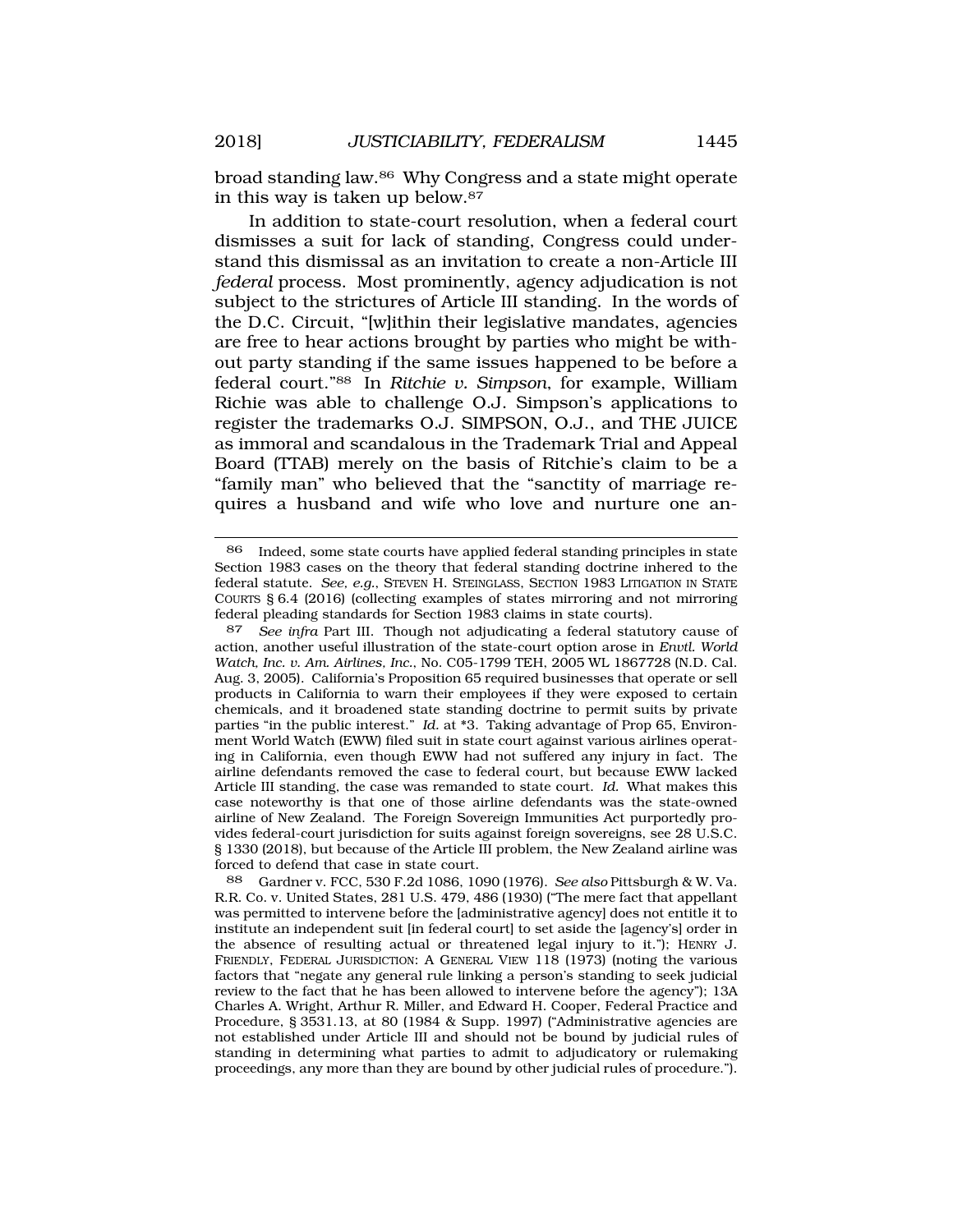other."89 It is hard to imagine Ritchie convincing a federal court that he should have Article III standing to challenge the applications, but the Federal Circuit concluded that this was sufficient to proceed in the TTAB.<sup>90</sup> Similarly, in proceedings from the Federal Energy Regulatory Commission<sup>91</sup> to the Federal Communications Commission92 to the Department of the Interior,93 plaintiffs have gained access to administrative adjudication without complying with Article III. Legislative courts also could be made available, insulated from Article III standing, should Congress so [choose.94](https://choose.94) 

These non-Article III options have particular salience in light of recent decisions on private enforcement. During the second half of the 20th century, Congress has relied heavily on private parties to enforce various federal statutes. Professors Burbank and Farhang (and others) have documented the trend—and associated [backlash.95](https://backlash.95) The thrust of their argument is that the Supreme Court has been more effective than Congress in rolling back the private-enforcement [revolution.96](https://revolution.96)  However, had previous congresses created non-Article III mechanisms to go along with private-enforcement rights, attempts to limit enforcement through justiciability doctrine would have fallen short.<sup>97</sup>

90 *Id.* 

92 *E.g.*, Gardner, 530 F.2d at 1090–91.

93 *E.g.*, Koniag, Inc. v. Andrus, 580 F.2d 601, 605–08 (D.C. Cir. 1978). For another interesting example, note that any person—not only one alleging an injury in fact—can file a complaint of judicial misconduct with the Judicial Council of the circuit courts. *E.g.*, *In re* Complaints of Judicial Misconduct, 9 F.3d 1562 (U.S. Jud. Conf. 1993).

94 *See supra* note 72.

95 *See supra* note 49 (collecting work of Burbank, Farhang, and others). *See also, e.g.*, J. Maria Glover, *The Structural Role of Private Enforcement Mechanisms in Public Law*, 53 WM. & MARY L. REV. 1137 (2012).

96 BURBANK & FARHANG, *supra* note 49. In other words, previous congresses' efforts to entrench their substantive preferences through private enforcement were thwarted by the courts' ability to close their doors. For more on intertemporal preferences, see *infra* note 238 and accompanying text.

97 In the wake of various standing decisions that seemed to hamper the private enforcement of environmental statutes, an occasional commentator would call for the creation of non-Article III tribunals to handle environmental claims. *See, e.g.*, Preston Carter, Note, "*If an (Endangered) Tree Falls in the Forest, and No One Is Around . . . .": Resolving the Divergence Between Standing Requirements & Congressional Intent in Environmental Legislation*, 84 NOTRE DAME L. REV. 2191, 2212–22 (2009); James Dumont, *Beyond Standing: Proposals for Congressional Response to Supreme Court "Standing" Decisions*, 13 VT. L. REV. 675, 684–89 (1989); Timothy C. Hodits, Note, *The Fatal Flaw of Standing: A Proposal for an Article I Tribunal for Environmental Claims*, 84 WASH. U. L. REV. 1907, 1907 (2006);

<sup>89</sup> Ritchie v. Simpson, 170 F.3d 1092, 1097 (Fed. Cir. 1999)

<sup>91</sup> *E.g.*, Ecee, Inc. v. Fed. Energy Regulatory Comm'n, 645 F.2d 339, 349–50 (5th Cir. 1981).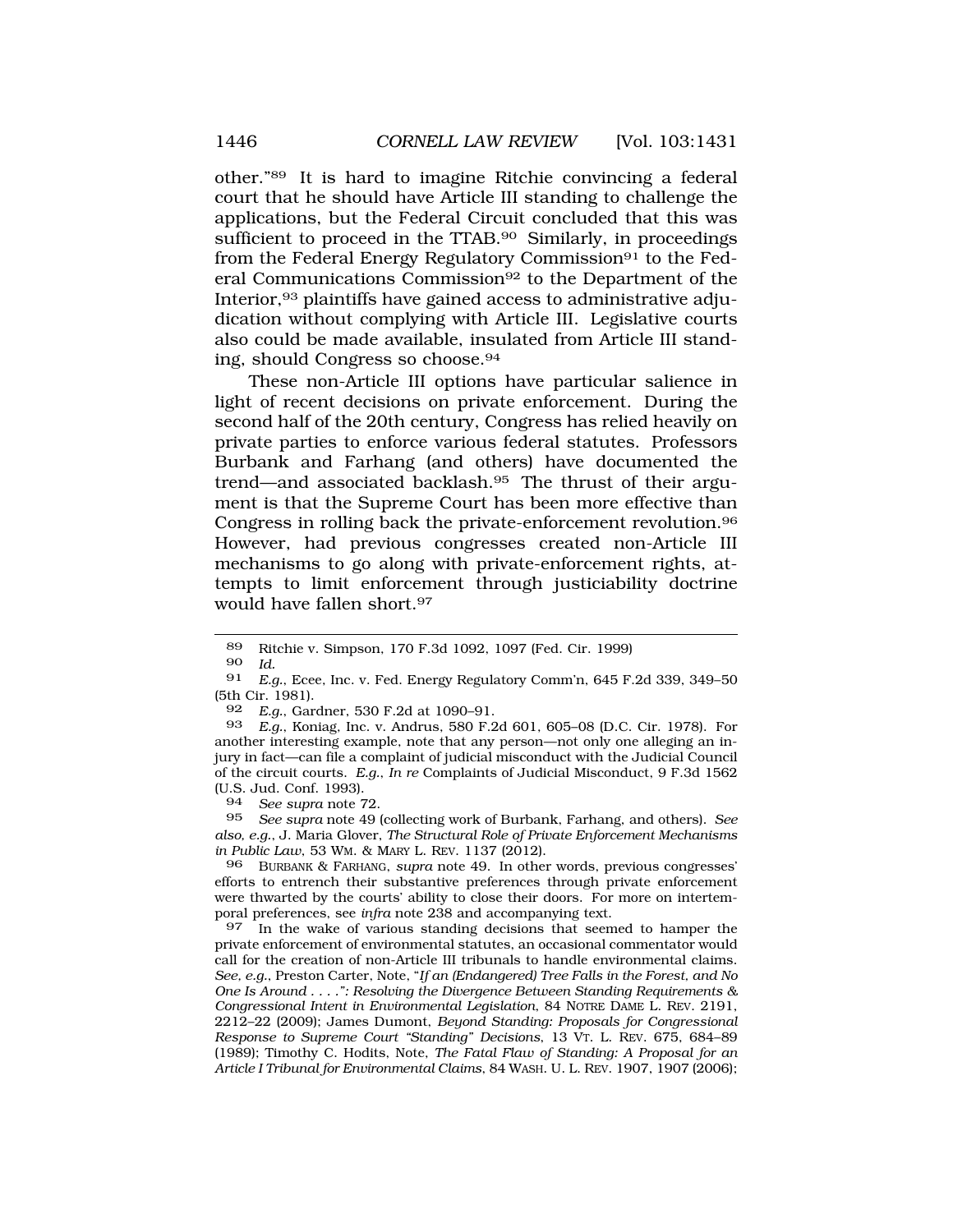Case-or-controversy dismissals for reasons other than standing also might be understood as calls for Congress to act. Sometimes Congress may create statutory schemes that require judgments that appear advisory or [non-final.98](https://non-final.98) If a federal court were to reject such an approach on Article III grounds, Congress could create an administrative or legislative tribunal to do the work. For example, for most of its history, Court of Claims judges handled both independent suits against the government and so-called congressional-references cases, in which they issued advisory opinions over which Congress had final say.99 In *Glidden Co. v. Zdanok*, the Supreme Court confirmed that the Court of Claims was an Article III tribunal.100 Following *Glidden*, the Article III judges of the Claims Court refused to issue advisory opinions in congressional-reference cases. Rather than despair the loss of those determinations, Congress simply assigned the work to Article I commissioners instead.101 Similarly, the Administrative Procedure Act authorizes agencies to issue "declaratory judgments,"102 and Article III does not seem to require those proceedings to involve justiciable cases or controversies.103 State courts, too, could hear "advisory opinion" cases under federal law if consistent with state justiciability principles.104

Finally, one could imagine similar patterns for mootness and ripeness, though as discussed below, ripeness may pre-

David Krinsky, *How to Sue Without Standing: The Constitutionality of Citizen Suits in Non-Article III Tribunals*, 57 CASE W. RES. L. REV. 301, 308 (2007). *See also*  Elliott, *supra* note 26, at 206 (arguing against such proposals).<br><sup>98</sup> See supra notes 66–69 and accompanying text.

<sup>98</sup> *See supra* notes 66–69 and accompanying text.

<sup>99</sup> *See, e.g.*, Pfander, *supra* note 72, at 657, 704–05.

<sup>100 370</sup> U.S. 530 (1962).<br>101 See Federal Courts In

See Federal Courts Improvement Act of 1982, Pub. L. No. 97-164, sec. 105, § 171(b) (codified as amended at 28 U.S.C. §§ 171-77 (2000)).<br>102 See 5 U.S.C. § 554(e) (2018) ("The agency with like effe

See 5 U.S.C. § 554(e) (2018) ("The agency, with like effect as in the case of other orders, and in its sound discretion, may issue a declaratory order to terminate a controversy or remove uncertainty.").

<sup>103</sup> *See, e.g.*, Cent. Freight Lines v. I.C.C., 899 F.2d 413, 417 (5th Cir. 1990) (explaining that it is "well established that the case or controversy requirement of Article III does not restrict an agency's authority to issue declaratory rulings under 5 U.S.C. § 554(e)") (internal quotation marks omitted); *see also* Emily S. Bremer, *The Agency Declaratory Judgment*, 78 OHIO ST. L.J. 1169 (2017). Indeed, it would be odd to suggest that Article III applied to agency declaratory proceedings but not to other agency adjudications.<br>104 See ASARCO, Inc. v. Kadish, 490 U.S.

<sup>104</sup> *See* ASARCO, Inc. v. Kadish, 490 U.S. 605, 620 (1989) (noting "established traditions and . . . prior decisions recognizing that the state courts are not bound by Article III and yet have it within both their power and their proper role to render binding judgments on issues of federal law, subject only to review by this Court"); *id.* at 636 (Rehnquist, C.J., concurring in part and dissenting in part) (noting the "unremarkable proposition . . . [that] state courts render advisory decisions on federal law of no binding force even within the State").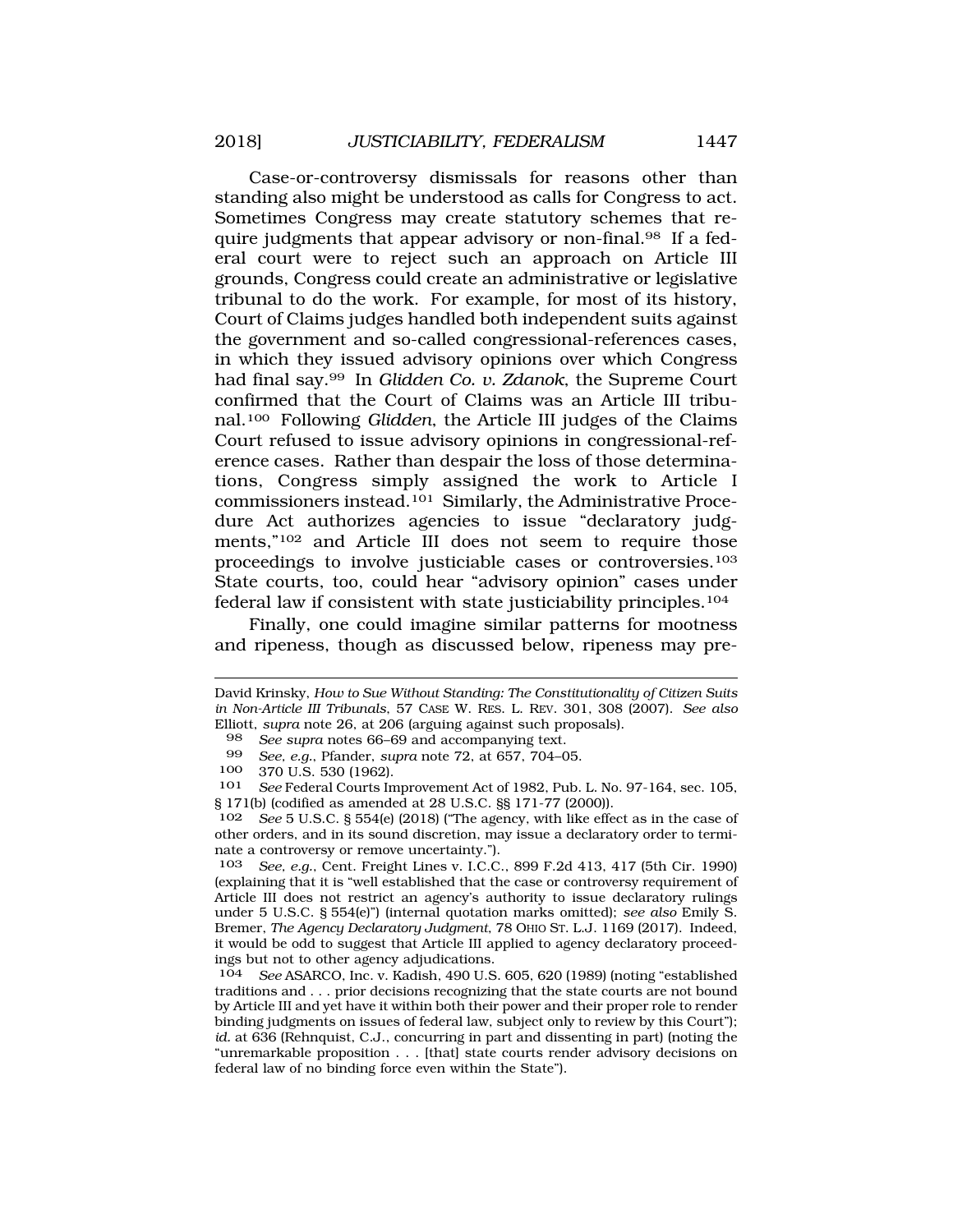sent a special concern not present for other justiciability doctrines.105

## C. The Judicial Power of the United States

Stated simply, the previous subpart suggests that a caseor-controversy dismissal could be understood as an opportunity for non-Article III resolution. But observers of federal courts might have a sneaking suspicion that this claim is too bold. For various textual, historical, and functional reasons, the Supreme Court has placed limits on the types of disputes that Congress may assign to non-Article III tribunals, and these limits have generated significant judicial and scholarly attention. One might think, therefore, that these limits also should cut back on my dismissal-as-invitation thesis. To better understand this issue, this subpart surveys the jurisprudential landscape with respect to the judicial power,106 and then explains why (for the most part) it should not affect the disputes described in this Article.

In addition to the case-or-controversy requirement (and other provisions not relevant here107), Article III establishes an important limit on federal dispute resolution when it provides that "[t]he judicial Power of the United States, shall be vested in one supreme Court, and in such inferior Courts as the Congress may from time to time ordain and establish."108 Understood as an important bulwark of the separation of powers,<sup>109</sup> the vesting clause seems to imply a mandatory rule—by using "shall," the Constitution declares that the judicial power may be exercised *only* by the federal judicial branch.110 Although a few recent scholars have aspired to Article III literalism,111 history seems to cut the other way. Military, territorial, and public-rights disputes have been adjudicated outside of Article III

U.S. CONST. art. III, § 1.

<sup>105</sup> *See infra* notes 141–44 and accompanying text.<br>106 For a curious reader then-Judge Gorsuch surve

<sup>106</sup> For a curious reader, then-Judge Gorsuch surveyed much of the history in In re *Renewable Energy Dev. Corp.*, 792 F.3d 1274 (10th Cir. 2015).

<sup>107</sup> Article III, Section 2 also addresses original jurisdiction and criminal cases; Article III, Section 3 addresses treason. U.S. CONST. art. III, §§ 2-3.<br>108 II S. CONST. art. III, § 1

<sup>109</sup> *See infra* notes 112–20 and accompanying text.

<sup>110</sup> Shall is typically understood as mandatory. See, for example, Nat'l Ass'n of Home Builders v. Defs. of Wildlife, 551 U.S. 644, 661–62 (2007); Lopez v. Davis, 531 U.S. 230, 241 (2001); Lexecon Inc. v. Milberg Weiss Bershad Hynes & Lerach, 523 U.S. 26, 35 (1998), though not always, for example, Town of Castle Rock v. Gonzales, 545 U.S. 748, 761 (2005). *See also* A. SCALIA & B. GARNER, READING LAW: THE INTERPRETATION OF LEGAL TEXTS 114 (2012) ("[W]hen the word shall can reasonably read as mandatory, it ought to be so read.").

<sup>111</sup> *See* Pfander, *supra* note 72, at n.8 (collecting sources).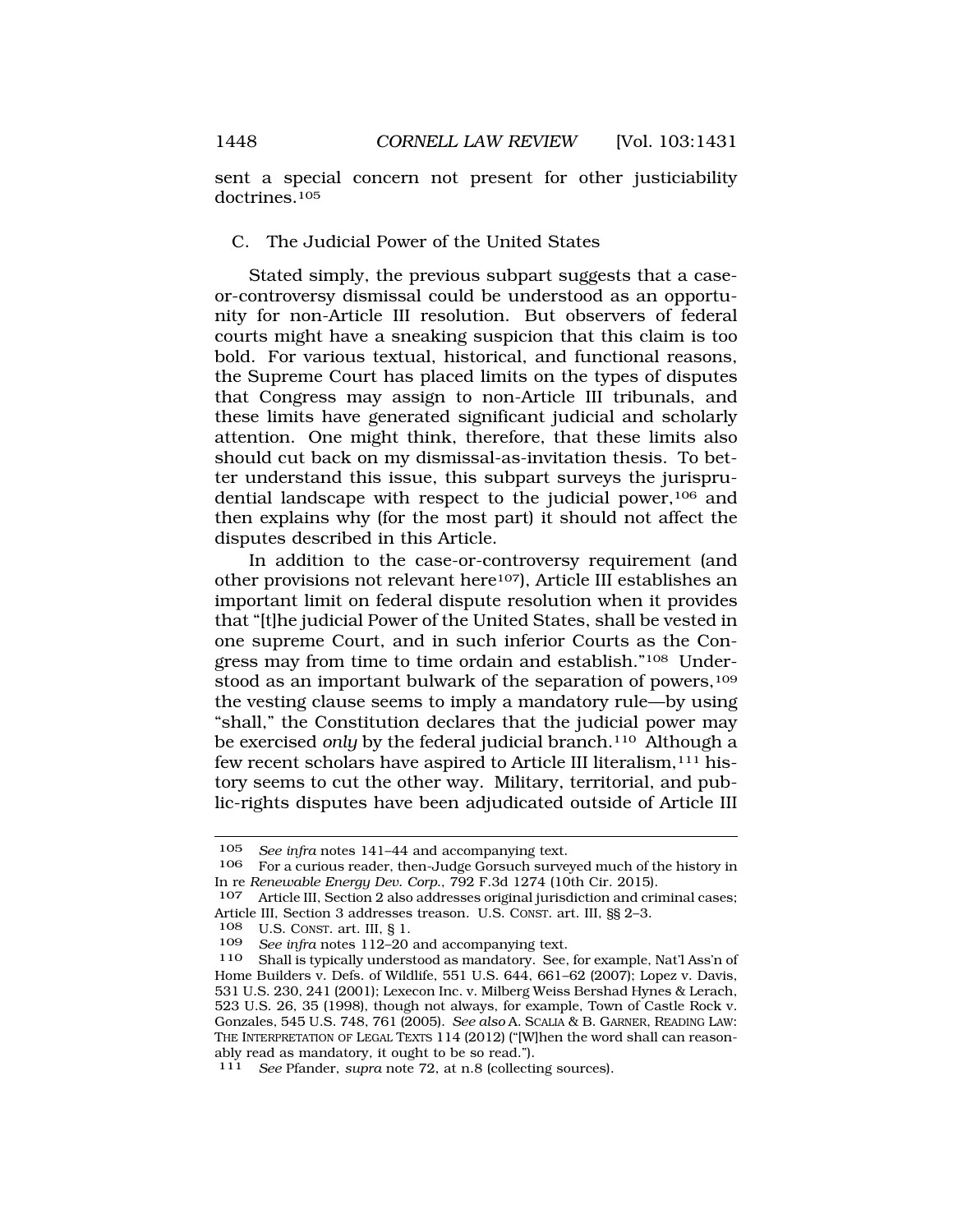for centuries, though *Murray's Lessee* teaches the default rule that Congress may not "withdraw from judicial cognizance any matter which, from its nature, is the subject of a suit at the common law, or in equity, or admiralty  $\ldots$  ."<sup>112</sup>

More recent decisions have explored the line between those cases or controversies that can and cannot be adjudicated outside of Article III. In *Northern Pipeline*, the Supreme Court adopted a so-called categorical approach based on the history of non-Article III tribunals,<sup>113</sup> though the Court quickly abandoned this method in favor of a balancing approach presaged in Justice White's *Northern Pipeline* dissent.114 In *Schor*, the Court explained that federal courts must balance the goals of Congress with the need for an independent judiciary to "determin[e] the extent to which a given congressional decision to authorize the adjudication of Article III business in a non-Article III tribunal impermissibly threatens the institutional integrity of the Judicial Branch."115 In *Granfinanciera*, Justice Brennan suggested a correspondence between Article III and the Seventh Amendment, which preserved the jury right for suits at common law.116

The Roberts Court addressed the federal judicial power in a pair of cases arising out of bankruptcy proceedings. First, in *Stern*, the Supreme Court again reiterated the existence of some "public rights" disputes that could find a non-Article III home, but also concluded that mere characterization of a case as related to a public right was not enough: "[Congress] may no more lawfully chip away at the authority of the Judicial Branch than it may eliminate it entirely."117 Finally, in 2015, the Supreme Court in *Wellness International* recalled *Schor*'s concern with "institutional integrity of the Judicial Branch."118 The majority in *Wellness International* concluded that Congress had not attempted to "aggrandize itself or humble the Judiciary" by providing for non-Article III adjudication of cases or controversies.119 Again relying on *Schor*, the Court commented that the law was far from the extreme scenario presented by

<sup>112</sup> Murray's Lessee v. Hoboken Land & Improvement Co., 59 U.S. 272, 284 (1855).

<sup>113</sup> N. Pipeline Constr. Co. v. Marathon Pipe Line Co., 458 U.S. 50, 63–70 (1982).

<sup>114</sup> *Id.* at 113–16.

<sup>115</sup> Commodity Futures Trading Comm'n v. Schor, 478 U.S. 833, 851 (1986).

<sup>116</sup> Granfinanciera, S.A. v. Nordberg, 492 U.S. 33, 64 (1989).

<sup>117</sup> Stern v. Marshall, 564 U.S. 462, 502–03 (2011).

<sup>118</sup> Wellness Int'l Network, Ltd. v. Sharif, 135 S. Ct. 1932, 1944 (2015).

<sup>119</sup> *Id.* at 1945.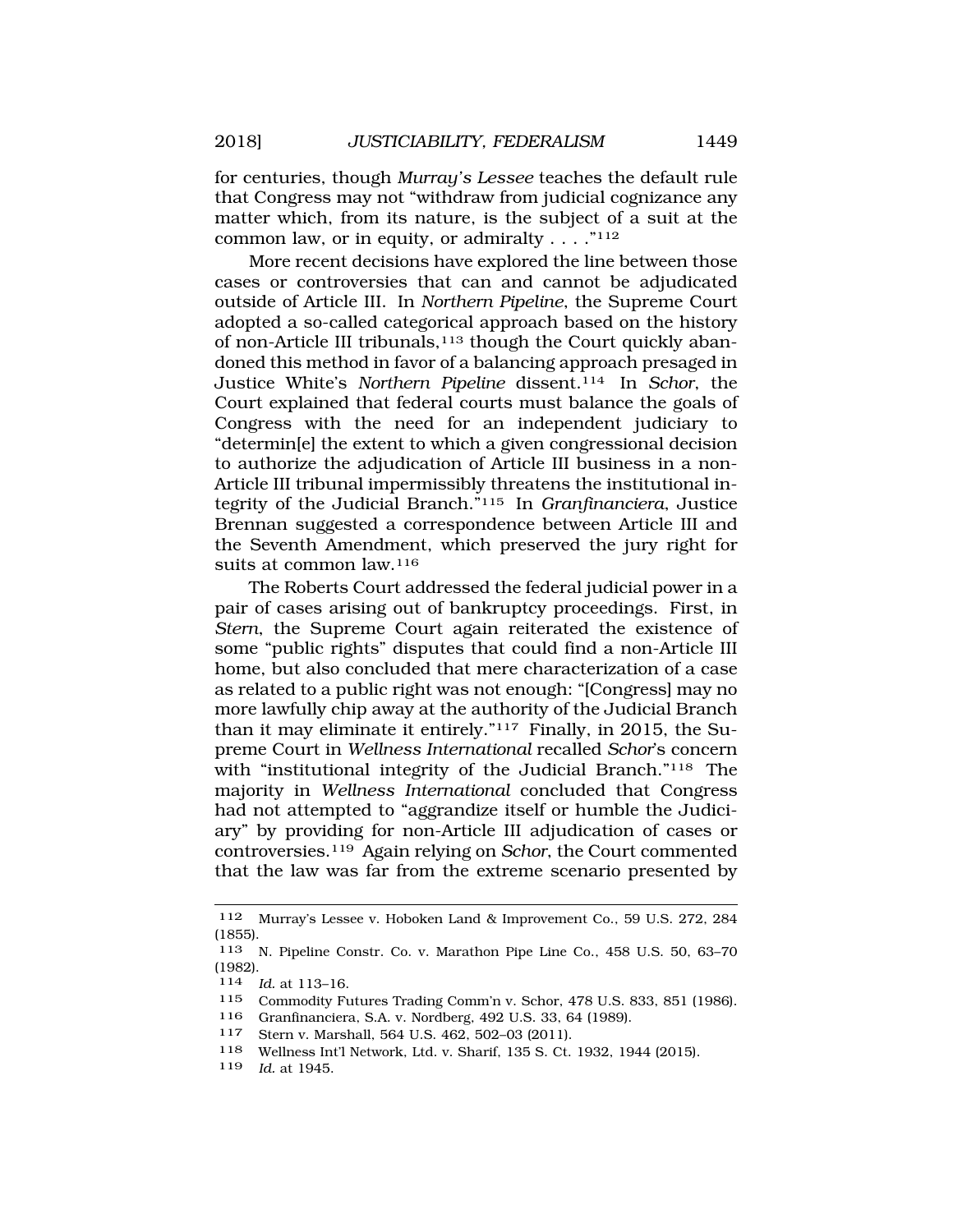detractors: it was not as if "Congress created a phalanx of non-Article III tribunals equipped to handle the entire business of the Article III courts without any Article III supervision or control and without evidence of valid and specific legislative necessities."120

Upon first glance, the proposal to treat case-or-controversy dismissals as invitations for non-Article III adjudication seems to fit within this long-running debate, so readers might expect here an explanation why adjudicating these cases outside of the federal courts would fit in some historical category or would satisfy the Court's balancing test. But, the judicial power limit does not affect the jurisdiction of state courts, and even for non-Article III *federal* tribunals, my thesis avoids this debate altogether.121 The issues described in the preceding paragraphs address when Congress can assign Article III-type disputes to non-Article III tribunals. By very definition, a suit dismissed on the basis of the case-or-controversy requirement is not an Article III dispute at all.<sup>122</sup> Consider the underlying disputes in the recent cases addressing the vesting clause:

- In *Northern Pipeline*, the plaintiff "sought damages for alleged breaches of contract and warranty, as well as for alleged misrepresentation, coercion, and duress";<sup>123</sup>
- In *Schor*, the relevant dispute was a claim under state law to recover a debit balance;<sup>124</sup>
- In *Granfinanciera*, the Court discussed claims for fraudulent transfers traditionally brought at law; $125$
- In *Stern*, the Court addressed tortious interference;<sup>126</sup> and
- In *Wellness International*, the Court addressed itself to an alter-ego claim under state law.<sup>127</sup>

In each of these cases, an Article III case or controversy could have been articulated. Not so when a court finds a lack of standing, mootness, or an advisory opinion.<sup>128</sup>

125 Granfinanciera, S.A. v. Nordberg, 492 U.S. 33 (1989).<br>126 Stern v. Marshall, 564 U.S. 469 (2011).

<sup>120</sup> *Id.* at 1947.

<sup>121</sup> As discussed below, the situation may be slightly more complicated for some unripe claims. See *infra* notes 141–44 and accompanying text.

<sup>122</sup> *See supra* subpart I.A.

<sup>123</sup> N. Pipeline Constr. Co. v. Marathon Pipe Line Co., 458 U.S. 50, 56 (1982). In *Thomas*, a related case not described above the line, the dispute was a statelaw contract claim. *See* Thomas v. Union Carbide Agric. Prods. Co., 473 U.S. 568 (1985).

<sup>124</sup> Commodity Futures Trading Comm'n v. Schor, 478 U.S. 833 (1986).<br>125 Cranfinanciera S.A. v. Nordberg, 492 U.S. 33 (1989).

Stern v. Marshall, 564 U.S. 462 (2011).

<sup>127</sup> Wellness Int'l Network, Ltd. v. Sharif, 135 S. Ct. 1932 (2015).<br>128 See support LA

See supra subpart I.A.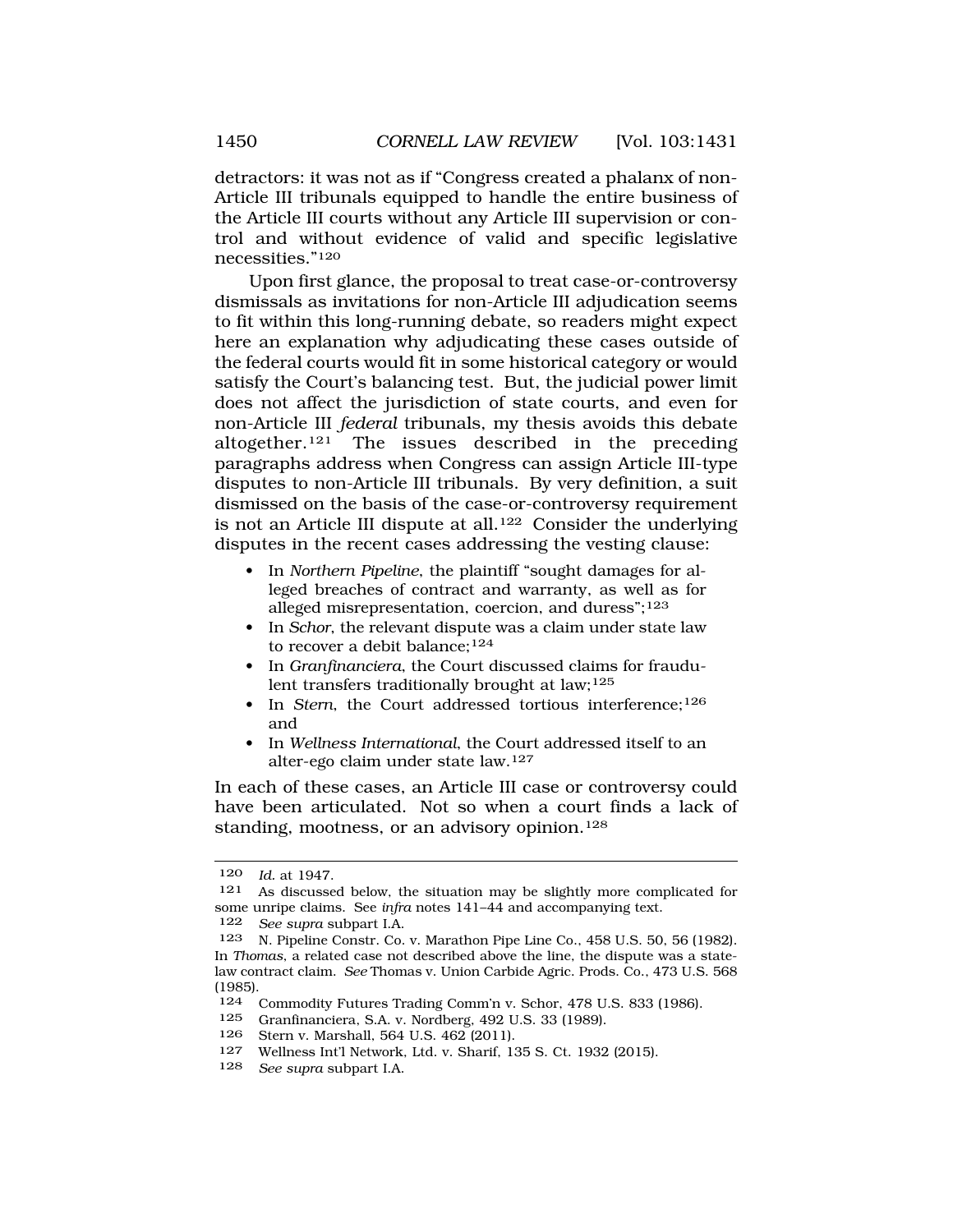One could reach the same conclusion based on any of the major approaches to the judicial-power limit.<sup>129</sup> Balancers worry about threats to the integrity of the courts or attempts to humble the judiciary,130 but how could the disposition of a dispute that the federal courts *cannot* constitutionally resolve threaten or humble the judicial branch? Categorical formalists draw exceptions within Article III for certain types of disputes,131 but the claims addressed here are not within Article III at all. When Justice Brennan connected Article III to the Seventh Amendment,<sup>132</sup> he implicitly recognized that the scope of Article III is tied to those suits at common law for which the Seventh Amendment preserves the right to a jury, but there would be no jury right to preserve if there was no case or controversy to begin with.133 And even for the few-and-farbetween literalists,<sup>134</sup> a mandatory judicial-power should still permit non-Article III courts to resolve non-Article III disputes. So, while a case-or-controversy dismissal takes away federalcourt dispute resolution with one hand, it invites legislative creativity by removing the judicial-power limit with the other.

In addition to uniting these various factions, the dismissalas-invitation thesis also avoids two other debates that divide judges and scholars. First, depending on one's reading of the Constitution, Article III supervision of non-Article III courts may be required.135 But this debate is simply orthogonal to the claim here—my suggested alternatives work whether or not Article III supervision is required, and indeed the Supreme Court has countenanced review of some state court decisions for which Article III standing would not be available.136

<sup>129</sup> I would also note that both sections of Article III discuss the "judicial power," suggesting (though not requiring) symmetry between the two. *See* U.S. Const. art. III, § 1 ("The judicial Power of the United States, shall be vested . . . ."); § 2 ("The judicial Power shall extend . . ."); *see also* Akhil Reed Amar, *Intratextualism*, 112 HARV. L. REV. 747, 791 (1999) (describing a methodology of constitutional interpretation that uses the Constitution as a "dictionary" to define its own terms). *But see* Adrian Vermeule & Ernest A. Young, Commentary, *Hercules, Herbert, and Amar: The Trouble with Intratextualism*, 113 HARV. L. REV. 730 (2000) (critiquing Amar's *Intertextualism*). However, nothing here turns on this (intra)textual analysis.<br>130 See sunra not

See supra notes 114–15 and accompanying text.

<sup>131</sup> *See supra* notes 113 and accompanying text.

<sup>132</sup> Granfinanciera, S.A. v. Nordberg, 492 U.S. 33 (1989).

<sup>133</sup> Note also that the Seventh Amendment does not apply to state courts. *See infra* note 146 and accompanying text.

<sup>134</sup> *See supra* note 113 and accompanying text.

<sup>135</sup> *See* Pfander, *supra* note 72, at 721–31 (discussing this requirement).

<sup>136</sup> ASARCO, Inc. v. Kadish, 490 U.S. 605 (1989). With respect to Article I or Article II solutions, if supervision were required (or desired), the non-Article III resolution itself might create a case or controversy even if the original dispute did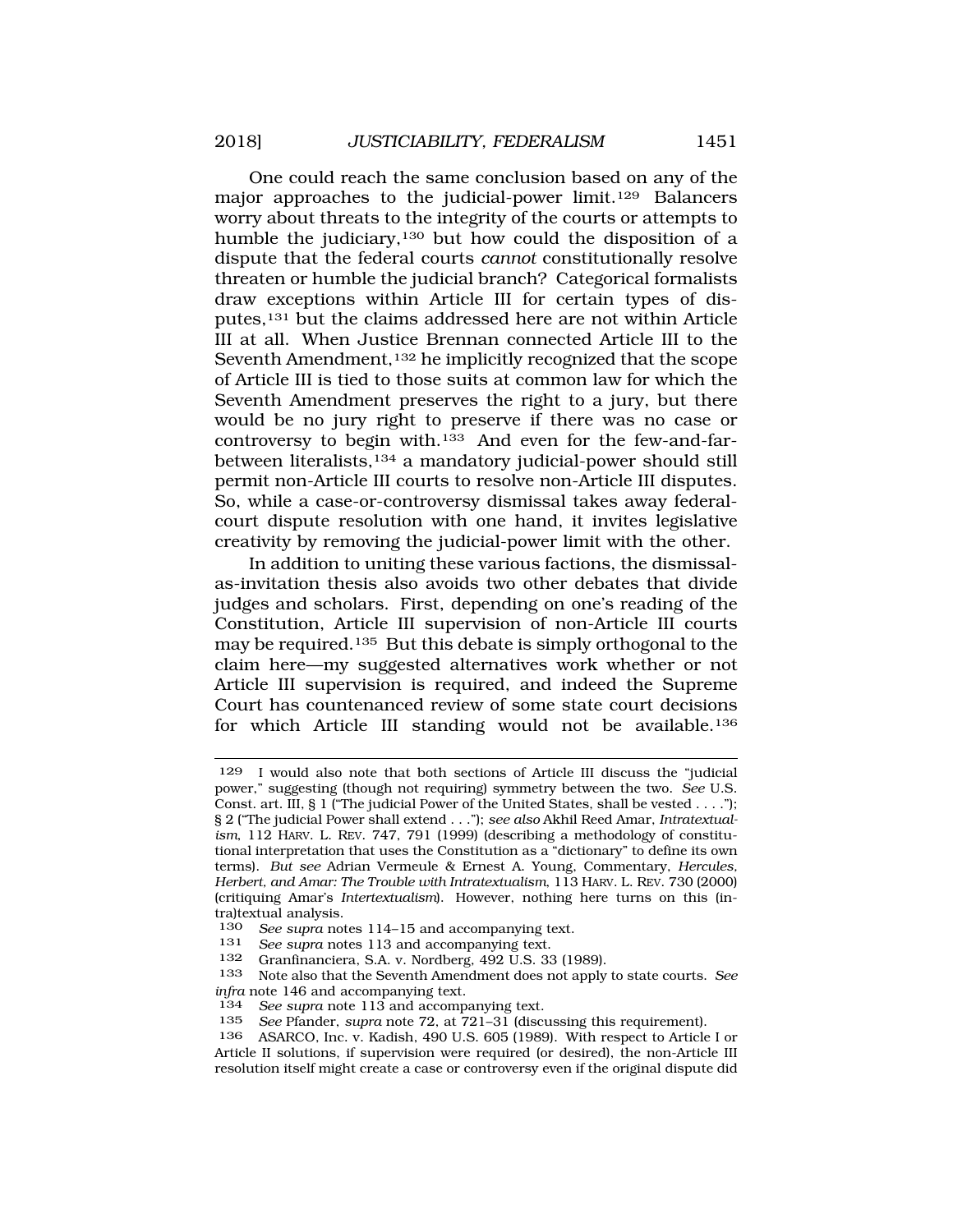Whatever one's view of this supervisory question, it can be imported into my scheme.137 Second, some of the recent Article III decisions have turned on the role of party consent.138 But consent is irrelevant to the jurisdictional question whether a party articulates a case-or-controversy.139 In addition, when legislators consider an invitation to authorize non-Article III resolution, they seemingly would be permitted to make their own choice about the importance of party consent.140

The conclusory language of this Part with respect to Article III's inapplicability to non-Article III claims may require more thought when applied to the doctrine of ripeness.<sup>141</sup> Specifically, ripeness may pose special challenges for those justices that treat the judicial-power limit as protecting the integrity of the judicial branch.142 Non-Article III adjudication of claims for which there is no standing or which are moot should not humble the judicial branch. Ripeness is potentially different, in that it might humble the judicial branch to take away a set of cases that in time may ripen into Article III disputes.143 Indeed, a decision on ripeness might expressly identify the circumstances under which a premature claim might ripen into a case or controversy. The consequence, therefore, is that the constitutional analysis of this Part is less straightforwardly ap-

not do so. *See* Pfander, *supra* note 72, at 724–31 (noting some historical tools such as officer suits and common-law writs).

<sup>137</sup> The possibility for federal appellate review might ameliorate concerns that state courts or administrative agencies could not (formally) or should not (functionally) have the last word on federal claims.

<sup>138</sup> *See, e.g.*, Wellness Int'l Network, Ltd. v. Sharif, 135 S. Ct. 1932, 1942–49 (2015) ("Article III is not violated when the parties knowingly and voluntarily consent to adjudication by a bankruptcy judge."); *see also* F. Andrew Hessick, *Consenting to Adjudication Outside the Article III Courts*, 71 VAND. L. REV. 715, 718 (2018) (criticizing the consent exception to Article III).

<sup>139</sup> Sosna v. Iowa, 419 U.S. 393, 398 (1975) ("While the parties may be permitted to waive nonjurisdictional defects, they may not by stipulation invoke the judicial power of the United States in litigation which does not present an actual .<br>'case or controversy.'").<br>140 Subject to due r

<sup>140</sup> Subject to due process and other constraints described *infra* Part II, of course.

<sup>141</sup> *See supra* notes 52–54 and accompanying text.

<sup>142</sup> *See, e.g.*, Wellness Int'l Network, Ltd. v. Sharif, 135 S. Ct. 1932, 1942–47 (2015) (finding that Article III allows bankruptcy judges to decide cases for final adjudication with the parties' knowing and voluntary consent); Stern v. Marshall, 564 U.S. 462, 482–87 (2011) (holding that the bankruptcy court lacked authority under Article III to enter a final judgment on a counterclaim); Commodity Futures Trading Comm'n v. Schor, 478 U.S. 833, 851–57 (1986) (concluding that agency jurisdiction over state law claims incident to adjudication of federal claims does not violate Article III).

<sup>143</sup> *See, e.g.*, Wellness, 135 S. Ct. at 1944–46 (explaining that Congress did not attempt to humble the Judiciary when Congress gave jurisdiction over the claims at issue to the bankruptcy courts).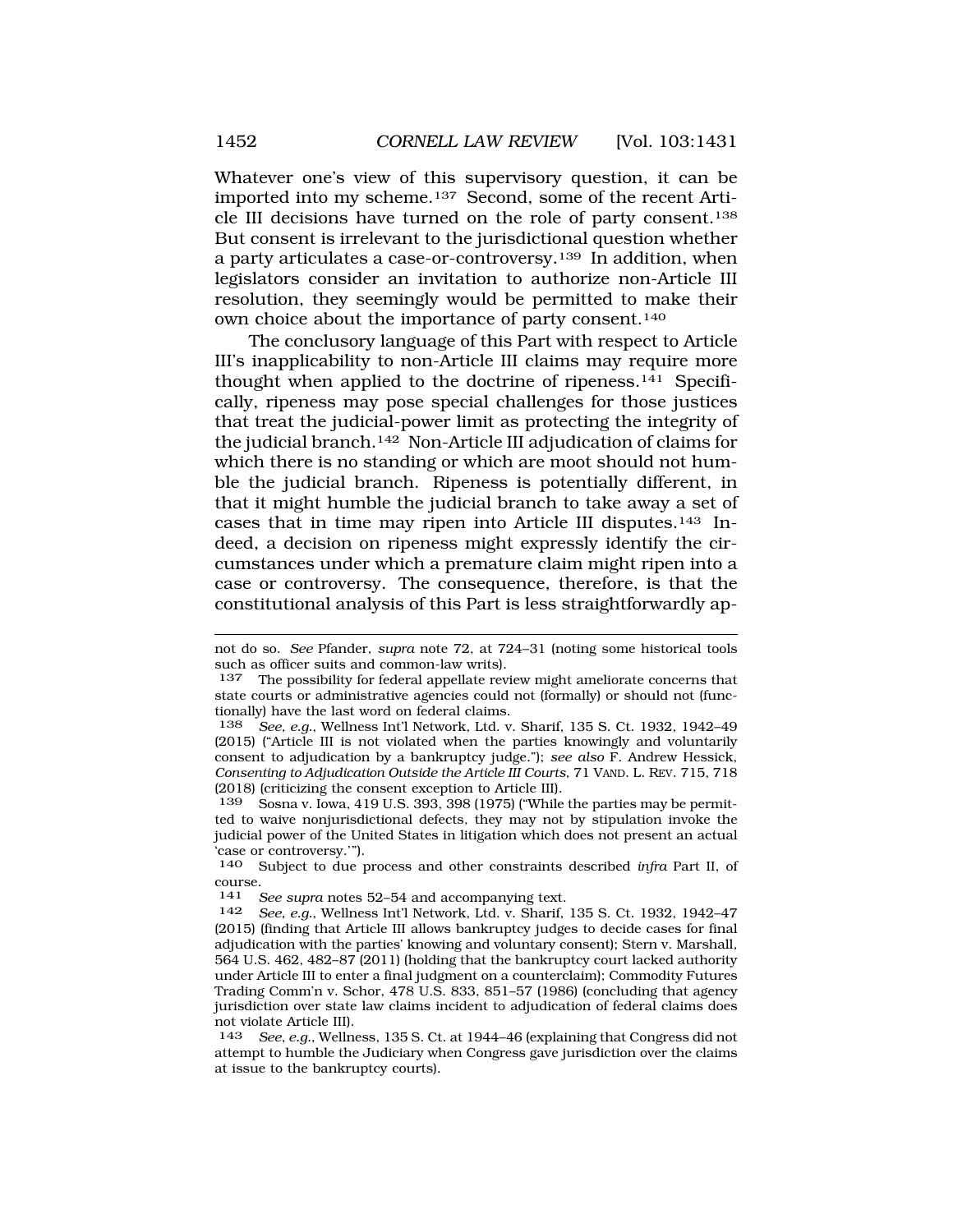plicable to unripe claims in non-Article III federal tribunals. At a minimum, though, *ripe* non-justiciable claims should be possible candidates for non-Article III resolution.<sup>144</sup>

#### II

#### NON-ARTICLE III LIMITS

The previous Part centered on a straightforward idea: if it is not an Article III dispute, then Article III does not place limits on its resolution. This Part briefly turns to an alternative view: if it is not an Article III dispute, what non-Article III limits are relevant?

One potential limit comes from the Constitution's guarantee in the Seventh Amendment that "the right of trial by jury shall be preserved."145 As both a textual and theoretical matter, the jury right is not necessarily limited to suits in federal court, and therefore it could provide a limit with respect to non-Article III adjudication. Current doctrine, however, seems to suggest that the Seventh Amendment in fact provides no limit in these cases. The Supreme Court has held that the Seventh Amendment is not incorporated against the states.<sup>146</sup> Further, although the explanation has not been entirely clear, the Court seems to understand the Seventh Amendment to be inapplicable in non-Article III federal adjudication as well.<sup>147</sup> Even if the Court were to conclude that the Seventh Amendment extends outside of the Article III courts, the cases described here seem like particularly poor candidates for that extension—the Seventh Amendment "preserves" the jury right that existed at common law, and it seems unlikely that the Court would find a preexisting jury right for suits that were not "cases or contro-

In the words of Professor Sward,

The Court has said that the Article III and Seventh Amendment analyses are the same, so that if the public rights doctrine or the balancing test allows Congress to assign a matter to a non-Article III court, it can do so without providing for a jury. The cases, however, are not entirely consistent with that statement.

<sup>144</sup> My own view is that, for ripeness, judicial-power "balancers" might adopt a more fine-grained assessment of the effect of a particular non-Article III federal resolution on the judicial power. Non-balancers would have no obvious reason to treat ripeness differently.

<sup>145</sup> U.S. CONST. amend. VII.<br>146 See Pearson v Yewdall

See Pearson v. Yewdall, 95 U.S. 294, 296 (1877) ("[A]rt. 7 of the amendments to the Constitution of the United States relating to trials by jury applies only to the courts of the United States  $\dots$ .").<br>147 In the words of Professor Sward

Ellen E. Sward, *Legislative Courts, Article III, and the Seventh Amendment*, 77 N.C. L. REV. 1037, 1098 (1999); *see also* Martin H. Redish & Daniel J. La Fave, *Seventh Amendment Right to Jury Trial in Non-Article III Proceedings: A Study in Dysfunctional Constitutional Theory*, 4 WM. & MARY BILL RTS. J. 407, 417–29 (1995).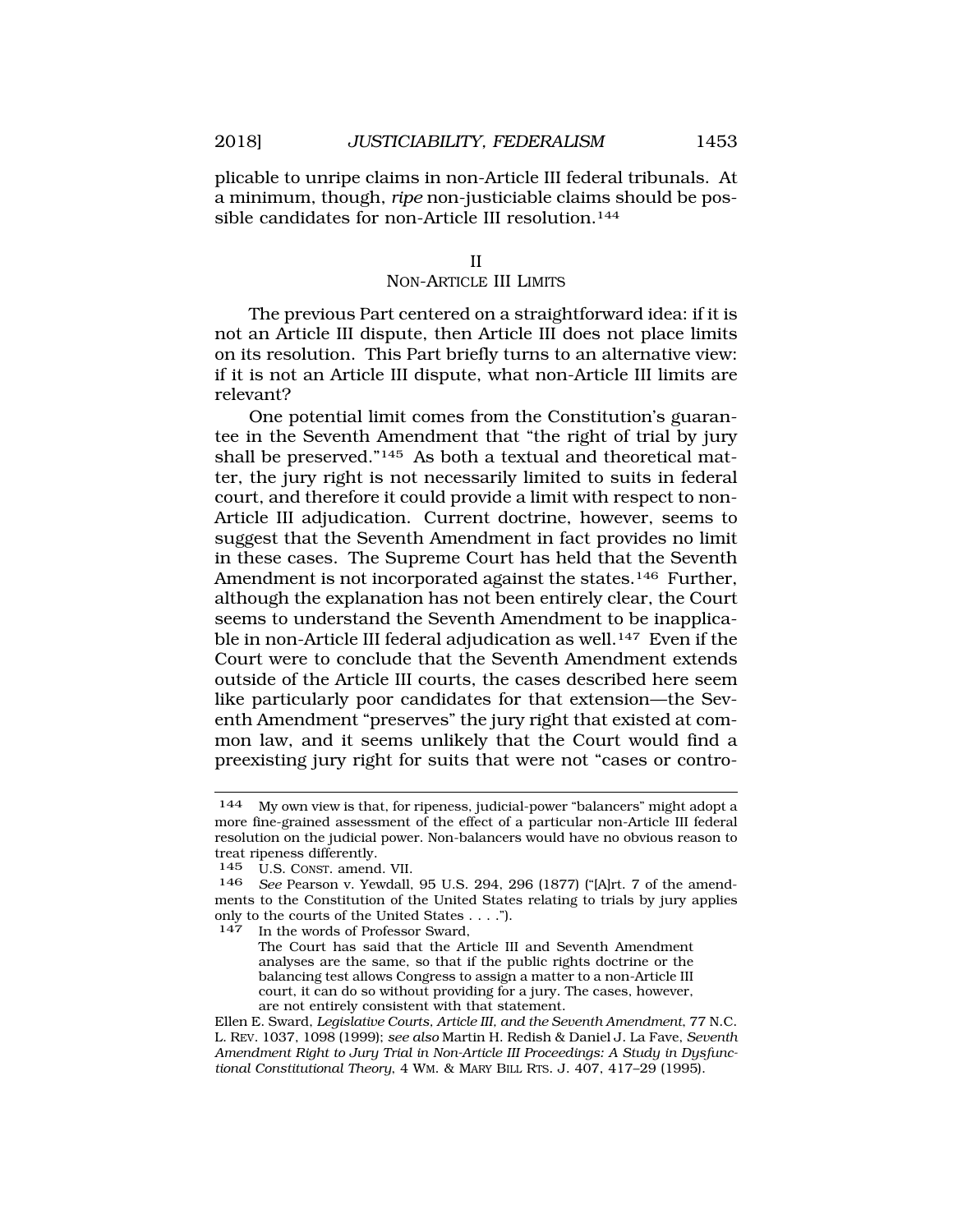versies" within the "judicial power."148 Even if the court were to find such a limit, it still does not require an Article III resolution—Congress could require a jury, and indeed juries in state courts and legislative courts are commonplace.149

While the application of the Seventh Amendment is somewhat tenuous, the Due Process Clause clearly places limits on non-Article III adjudication (including in state courts). This is not the place to articulate every detail of the process due, but I would be remiss if I did not mention the seminal decision in *Mathews v. Eldridge*.150 *Mathews* famously adopted a balancing test for due process, which accounts for three classes of considerations: (i) the private interest; (ii) the risk of erroneous deprivation and the value of additional safeguards; and (iii) the government's interest.151 Certainly, any congressional or state response to a dismissal-as-invitation would need to satisfy due process, but it seems reasonable to expect that (at least eventually) Congress and the states could authorize a satisfactory process.152

Many other constitutional constraints on legislative and executive authority also may be implicated, though those implications are not special to the cases discussed in this Article. Whatever limits are derived from federalism considerations<sup>153</sup> or Congress's enumerated powers,154 those limits apply to these non-Article III adjudications. To the extent that Congress cannot abridge the freedom of speech,155 impose excessive

<sup>148</sup> More likely candidates, I presume, would be cases that fall within Article III but for balancing reasons are permitted in non-Article III tribunals. *See supra*  notes 114–20 and accompanying text.

<sup>149</sup> For example, territorial courts and courts martial may employ juries. Congress also could provide for a jury for policy reasons even if one were not constitutionally required.

<sup>150</sup>  $424$  U.S. 319 (1976).<br>151 *Id* at 335

*Id.* at 335.

<sup>152</sup> Heather Elliott has explored some of the due process issues that may arise for legislative tribunals in *Congress's Inability to Solve Standing Problems*, 91 B.U. L. REV. 159 (2011). My claim here is not that non-Article III tribunals are per se acceptable under the Due Process Clause. But as long as due process does not *require* an "Article III judge," a committed legislature should be able to design tribunals that satisfy constitutional requirements. The contrary approach would be deeply formalist—reading the Due Process Clause as satisfied by an Article III judge only and not by any functional equivalent—and yet untethered from Article III's formal requirement of a "case or controversy."

<sup>153</sup> *E.g.*, U.S. CONST. amend. X.

<sup>154</sup> *E.g.*, U.S. CONST. art. I, § 8, cl. 3 (Commerce Clause).

<sup>155</sup> U.S. CONST. amend. I.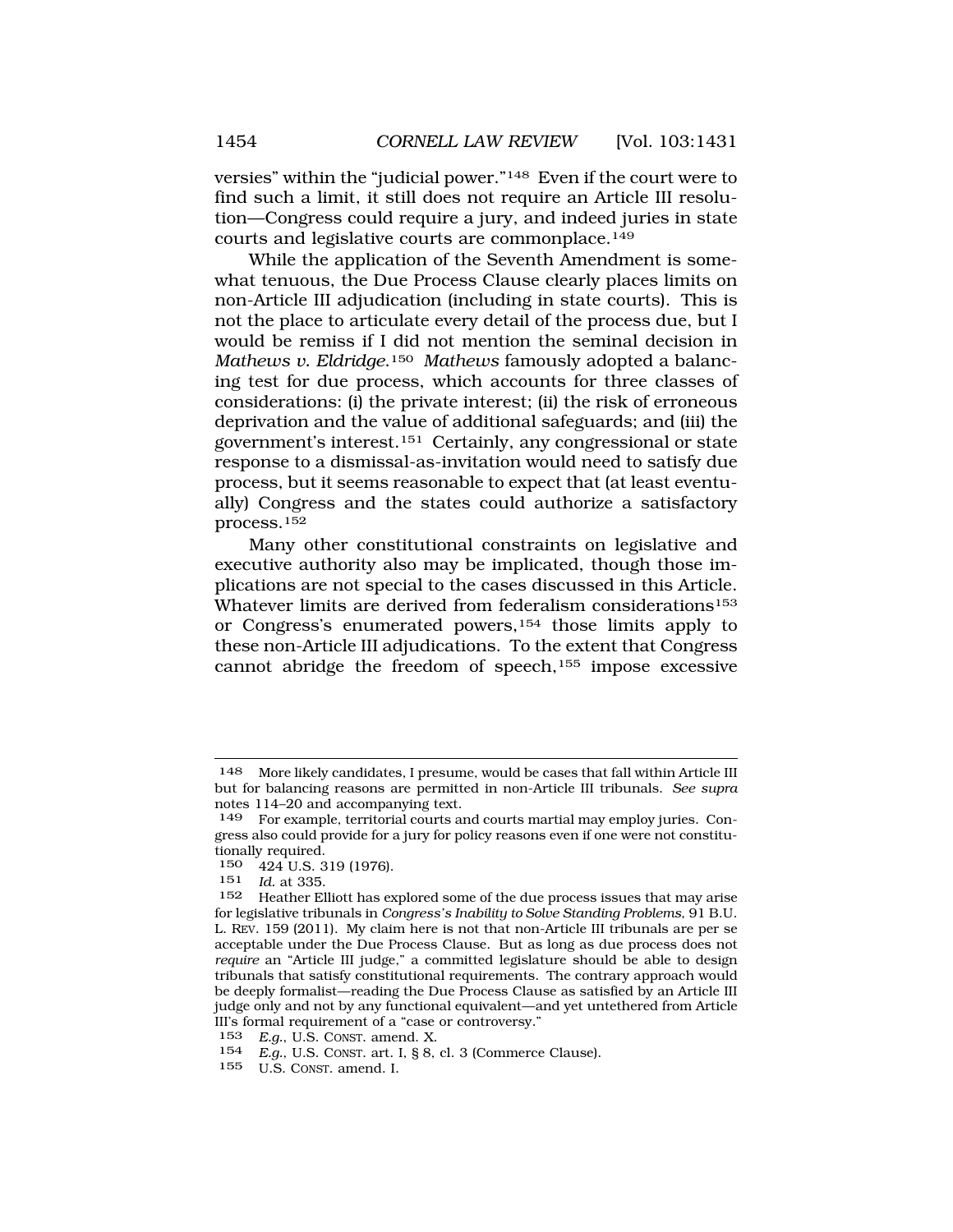fines,  $156$  or deny equal protection of the laws,  $157$  it cannot do so in these cases.158

When state courts are involved, state law also may limit the availability of relief in these cases. The Supreme Court has made clear that states may regulate their courts in certain ways that seemingly reduce court access for federal claims.159 For example, states may have narrower standing doctrines than Article III, and those may apply to some federal claims brought in state court.160 State constitutions, state statutes, and state judicial decisions may create limits both on the availability of state courts and on the acceptable procedures and remedies they may provide. These limits seemingly would apply here too, as long as they do not discriminate against federal actions.161

Layered on top of these legal limits are additional normative or policy constraints.<sup>162</sup> For example, there has been significant criticism of federal law's deference to arbitration agreements because arbitration may undermine some of the important values of public adjudication.163 Something is lost, the line goes, when courts are kept out.164 Without passing

159 *See supra* notes 77–80.

160 *See* Vill. of Arlington Heights v. Metro. Hous. Dev. Corp., 429 U.S. 252, 261–63 (1977).

161 *See, e.g.*, Howlett v. Rose, 496 U.S. 356, 361–65, 375–81 (1990) (holding that a state-law defense is unavailable in a § 1983 action brought in state court if that defense would be unavailable in a federal forum); Haywood v. Drown, 556 U.S. 729 (2009) (declaring a state law unconstitutional because it prohibited an inmate from bringing a § 1983 claim).

162 These constraints, of course, may have more or less constitutional grounding.

163 *See, e.g.*, Einer Elhauge, *How* Italian Colors *Guts Private Antitrust Enforcement by Replacing It with Ineffective Forms of Arbitration*, 38 FORDHAM INT'L L.J. 771 (2015) (contending that recent Supreme Court decisions have replaced private antitrust enforcement with ineffective forms of arbitration); Judith Resnik, *Diffusing Disputes: The Public in the Private of Arbitration, the Private in Courts, and the Erasure of Rights*, 124 YALE L.J. 2804, 2822–25, 2893–900 (2015) (arguing that the Supreme Court's decisions on arbitration have created an unconstitutional system); Judith Resnik, *Fairness in Numbers: A Comment on* AT&T v. Concepcion*,* Wal-Mart v. Dukes*, and* Turner v. Rogers, 125 HARV. L. REV. 78, 82–87, 154–161 (2011) (explaining that recent Supreme Court decisions on arbitration have created due process concerns). "Public" here has at least two meanings: public as in "open to the public" and public as in governmental.

164 *See also* Owen M. Fiss, *Against Settlement*, 93 YALE L.J. 1073, 1075 (1984).

<sup>156</sup> U.S. CONST. amend. VIII.

<sup>157</sup> U.S. CONST. amend. V.<br>158 The Court also has tal

The Court also has taken an expansive view of state sovereign immunity under the Eleventh Amendment, so even though the amendment's text refers to the "judicial power," the Court has refused congressional attempts to abrogate state sovereign immunity in agency adjudication. Fed. Mar. Comm'n v. S.C. State Ports Auth., 535 U.S. 743, 751–54 (2002). These limits apply here as well.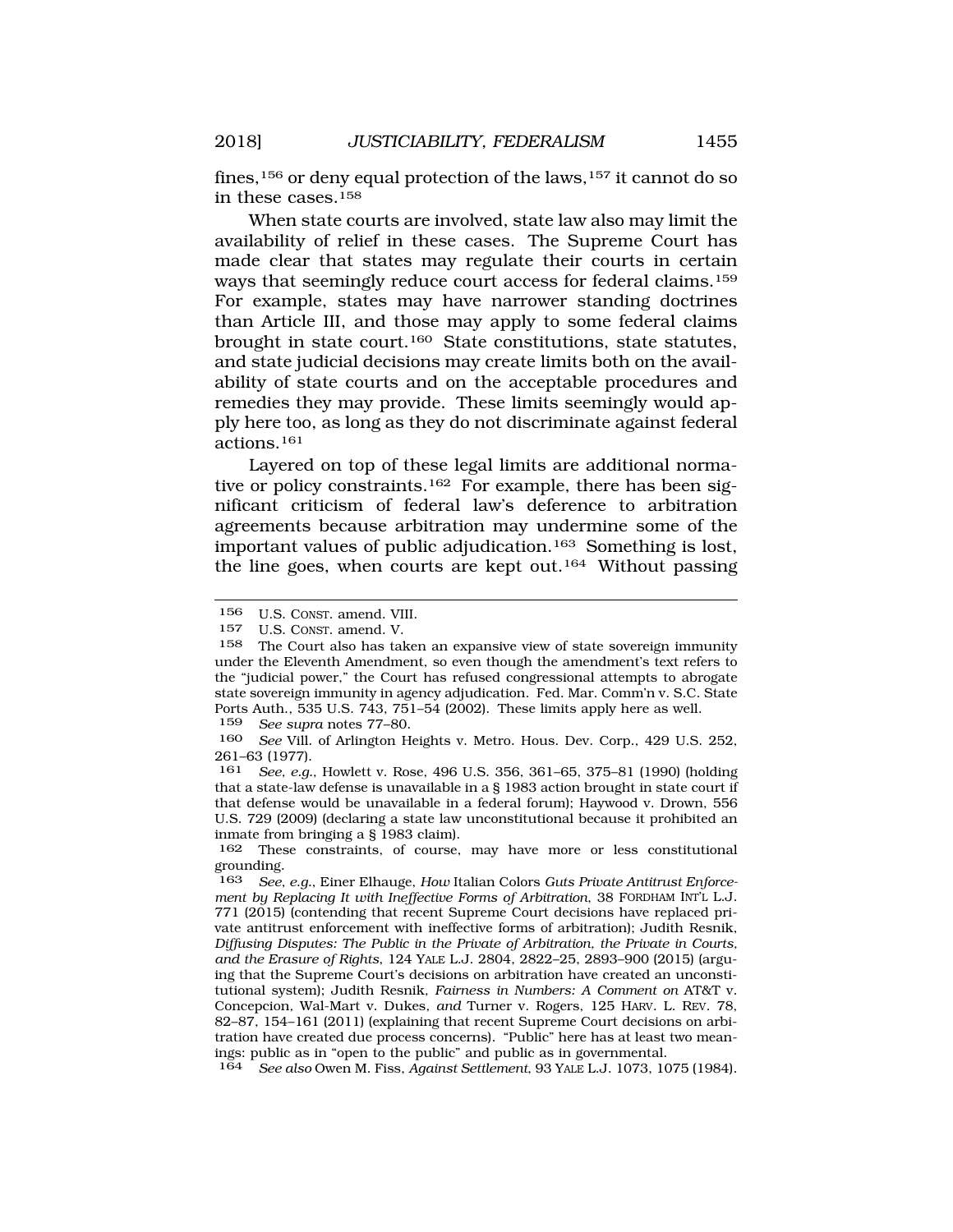judgment on these particular claims, I would simply note that the alternative tribunals discussed here could be designed to accommodate these normative concerns.165 These too are matters that Congress and the states are invited to consider.

Finally, institutional design considerations may augur in favor of administrative tribunals *or* state courts. Any number of considerations could be relevant here, but I will restrict myself to three that seem particularly salient. First, one could imagine Congress concluding that certain topics demand national solutions (e.g., foreign affairs)<sup>166</sup> or subject-matter expertise (e.g., bankruptcy).<sup>167</sup> To the extent that Congress concludes that state-court judges lack the expertise to handle a certain class of disputes, it might seek to make federal administrative resolution the exclusive forum. Second, whether for legal or historical reasons, both federal and state courts are somewhat limited in the form that their proceedings may take. While many bilateral disputes are well within the scope of these procedural forms, Congress might conclude that certain polycentric, policy-laden disputes are better handled within a more flexible process.168 This too could counsel for administrative solutions.

On the other hand, there may be situations in which state options present particular benefits for the regulatory regime. In recent years there has been growing attention on, in the words of a prominent proponent, "federalism as the new nationalism."169 Scholars of this "new new federalism" have observed the increasingly significant role of states in national policy, and they have offered normative support for this development.170 For example, the ability of states to experiment and diversify—and to challenge federal policy preferences—could spur changes in policy at the federal and state levels that redound in favor of deeper enforcement.171 These options could

<sup>165</sup> Indeed, the political branches could make special provision for non-Article III resolution of claims seemingly relegated to ineffective arbitration. *See* Clopton, *Procedural Retrenchment*, *supra* note 81, at 13.

<sup>166 28</sup> U.S.C. § 1330 (2018) (actions against foreign states).

<sup>167 28</sup> U.S.C. § 1334(a) (2018).<br>168 See e.g. Lon Fuller The Fo

<sup>168</sup> *See, e.g.*, Lon Fuller, *The Forms and Limits of Adjudication*, 92 HARV. L. REV. 353, 394–404 (1978) (addressing adjudication in polycentric situations).

<sup>169</sup> *See* Gerken, *supra* note 28, at 1890; Symposium, *Federalism as the New Nationalism*, *supra* note 28.

<sup>170</sup> *See* Gerken, *supra* note 28; Symposium, *Federalism as the New Nationalism*, *supra* note 28. 171 *See* Gerken, *supra* note 28, at 1904; Symposium, *Federalism as the New* 

*Nationalism*, *supra* note 28; *see also* New State Ice Co. v. Liebmann, 285 U.S. 262, 311 (1932) (Brandeis, J., dissenting) ("It is one of the happy incidents of the federal system that a single courageous state may, if its citizens choose, serve as a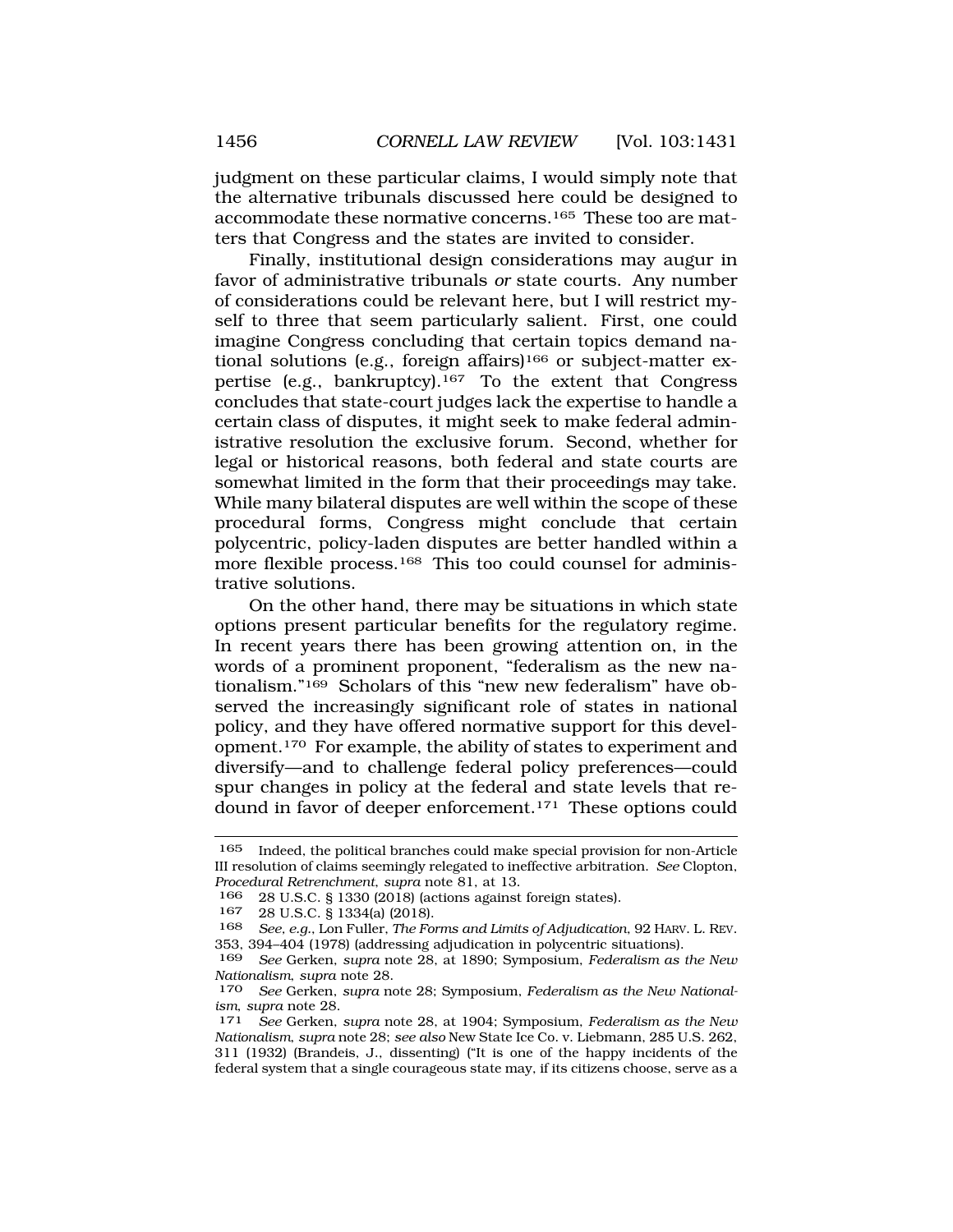become even more important if Congress concludes that the states are better positioned to enforce important federal laws than the current occupants of the federal executive branch.<sup>172</sup>

\*\*\*

In sum, when federal courts find that a dispute is not a case or controversy, Congress should understand that conclusion as an invitation to non-Article III resolution. Of course, such resolution must comply with other constitutional requirements, but it need not rely on the federal courts in the first instance.173 This conclusion is consistent with the underlying logic of Article III's case-or-controversy requirement and vesting of the judicial power. Both of those provisions rely on a deep-rooted principle of the separation of powers, and so it makes sense that the application of Article III conduces to additional space for those separated powers to act. In this light, the next Part looks more closely at how Congress (and the states) may respond to federal-court invitations that take the form of Article III dismissals.

#### III

APPLICATIONS, SMALL AND LARGE

### A. Writ Small: *Spokeo v. Robins*

Spokeo is a "people search engine" that aggregates information about individuals from a range of sources.174 Thomas Robins was one such individual. [Spokeo.com](https://Spokeo.com) reported that Robins held a graduate degree and was wealthy. Both of these statements, according to Robins himself, were untrue.175 Robins sued under the Fair Credit Reporting Act (FCRA),<sup>176</sup> which provides for recovery in cases in which a defendant willfully fails to follow "reasonable procedures to assure maximum possible accuracy" of consumer reports.<sup>177</sup>

laboratory; and try novel social and economic experiments without risk to the rest of the country."); Larry Kramer, *Understanding Federalism*, 47 VAND. L. REV. 1485, 1499 (1994).

<sup>172</sup> *Cf.* FARHANG, *supra* note 49 (making this point for private enforcement).

 $173$  I say "in the first instance" to acknowledge potential requirements for Arti-cle III supervision. See supra note 135 and accompanying text.

<sup>174</sup> See About Us, SPOKEO, <http://spokeo.com/about>[\[https://perma.cc/](https://perma.cc) 6GAR-2Z8Z].

<sup>175</sup> Robins v. Spokeo, Inc., 742 F.3d 409, 411 (9th Cir. 2014), *vacated by* 136 S. Ct. 1540 (2016).

<sup>176</sup>*See id.* at 410; 15 U.S.C. § 1681 (2018)*.* 177 *See* 15 U.S.C. § 1681e(b) (2018).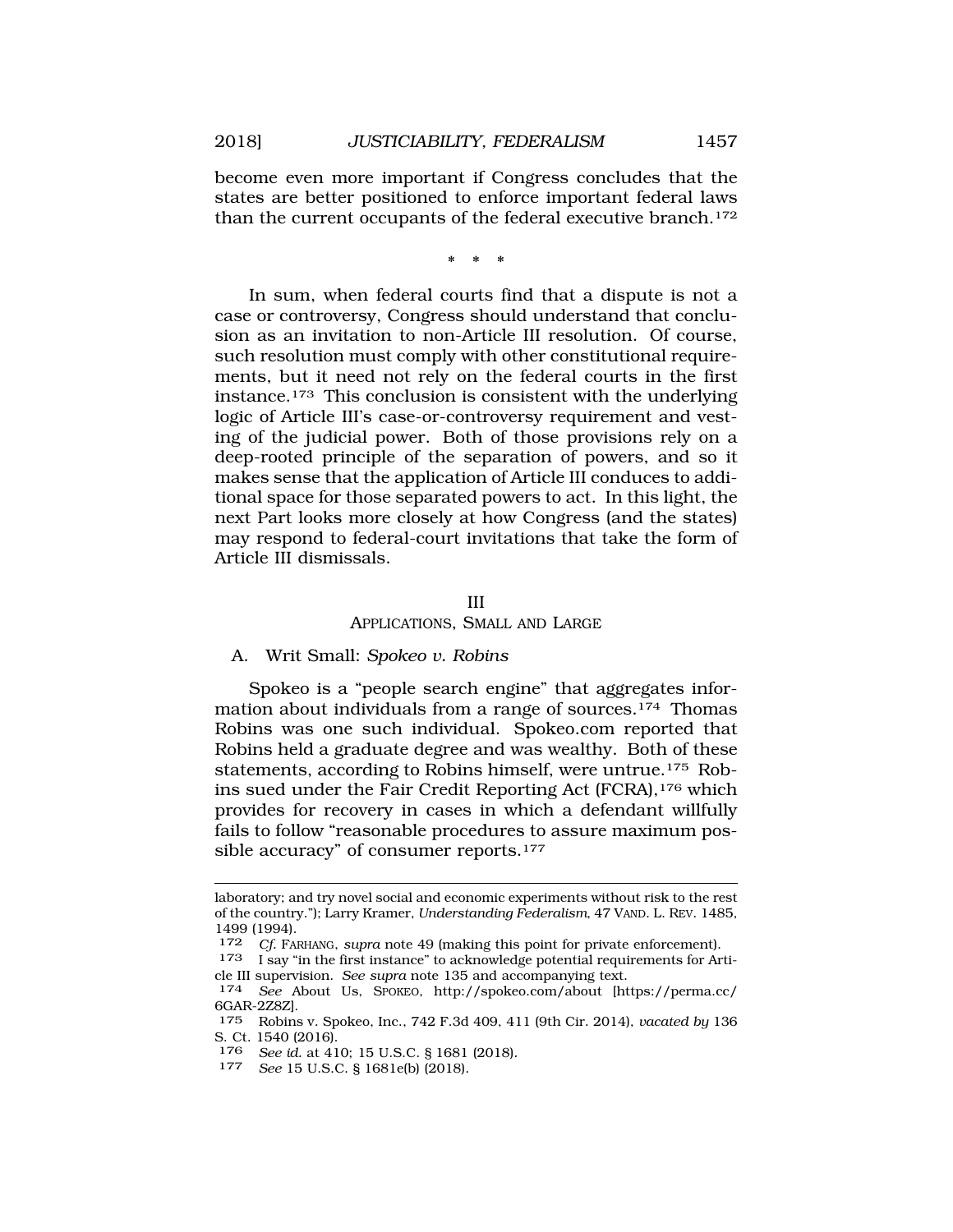A federal district court dismissed Robins's complaint for lack of standing because Robins failed to allege any actual or imminent harm resulting from the alleged statutory violations: "Mere violation of the Fair Credit Reporting Act does not confer Article III standing . . . where no injury in fact is properly pled."178 The Ninth Circuit reversed, but the Supreme Court granted cert to decide "[w]hether Congress may confer Article III standing upon a plaintiff who suffers no concrete harm, and who therefore could not otherwise invoke the jurisdiction of a federal court, by authorizing a private right of action based on a bare violation of a federal statute."179

Following the death of Justice Scalia, the Supreme Court issued an incremental opinion remanding the case for further development about the "concreteness" of Robins's claims.180 The decision confirmed that "Congress cannot erase Article III's standing requirements by statutorily granting the right to sue to a plaintiff who would not otherwise have standing."181 In particular, the Court explained that Congress could not provide standing for a "bare procedural violation" or a deprivation that is not sufficiently "concrete."182 Whatever these phrases mean, the Court emphatically rejected the claim that "a plaintiff automatically satisfies the injury-in-fact requirement whenever a statute grants a person a statutory right and purports to authorize that person to sue to vindicate that right."183

Prior to the final decision, the Chamber of Commerce as *amicus curiae* argued that suits like Robins's must be barred in

180 Spokeo, Inc. v. Robins, 136 S. Ct. 1540, 1545 (2016).

182 *Id.* at 1549–50.

<sup>178</sup> Robins v. Spokeo, Inc., No. CV10-05306 ODW (AGRx), 2011 WL 11562151, at \*1 (C.D. Cal. Sept. 19, 2011).

<sup>179</sup> Spokeo, Inc. v. Robins, 135 S. Ct. 1892 (Apr. 27, 2015) (mem.). An impressive array of amici joined Spokeo seeking reversal. Amicus briefs were filed by *inter alia* the Chamber of Commerce, Pacific Legal Foundation, Washington Legal Foundation, Trans Union LLC, National Association of Home Builders, Ebay Inc., Facebook, Inc., Google Inc., IAC/InterActiveCorp, LinkedIn Corp., Netflix, Inc., Twitter, Inc., Yahoo! Inc., various media organizations (including Time Inc. and National Public Radio Inc.), and eight states (Alabama, Colorado, Michigan, Nebraska, Tennessee, West Virginia, Wisconsin, and Wyoming).

<sup>181</sup> *Id.* at 1547–48 (quoting Raines v. Byrd, 521 U. S. 811, 820 n.3 (1997)). *See also id.* ("In no event . . . may Congress abrogate the Art. III minima") (alteration in original) (quoting Gladstone, Realtors v. Village of Bellwood, 441 U.S. 91, 100 (1979)).

<sup>183</sup> *Id.* at 1549. The Court seems more willing to find Congress-created standing when a state is bringing suit. *See* Massachusetts v. EPA, 549 U.S. 497 (2007); *see also* Richard H. Fallon, Jr., *The Fragmentation of Standing*, 93 TEX. L. REV. 1061 (2015). As noted above, the Supreme Court may refine the *Spokeo* holding further in any number of Article III cases post-*Spokeo*. *See supra* note 23 (collecting cases).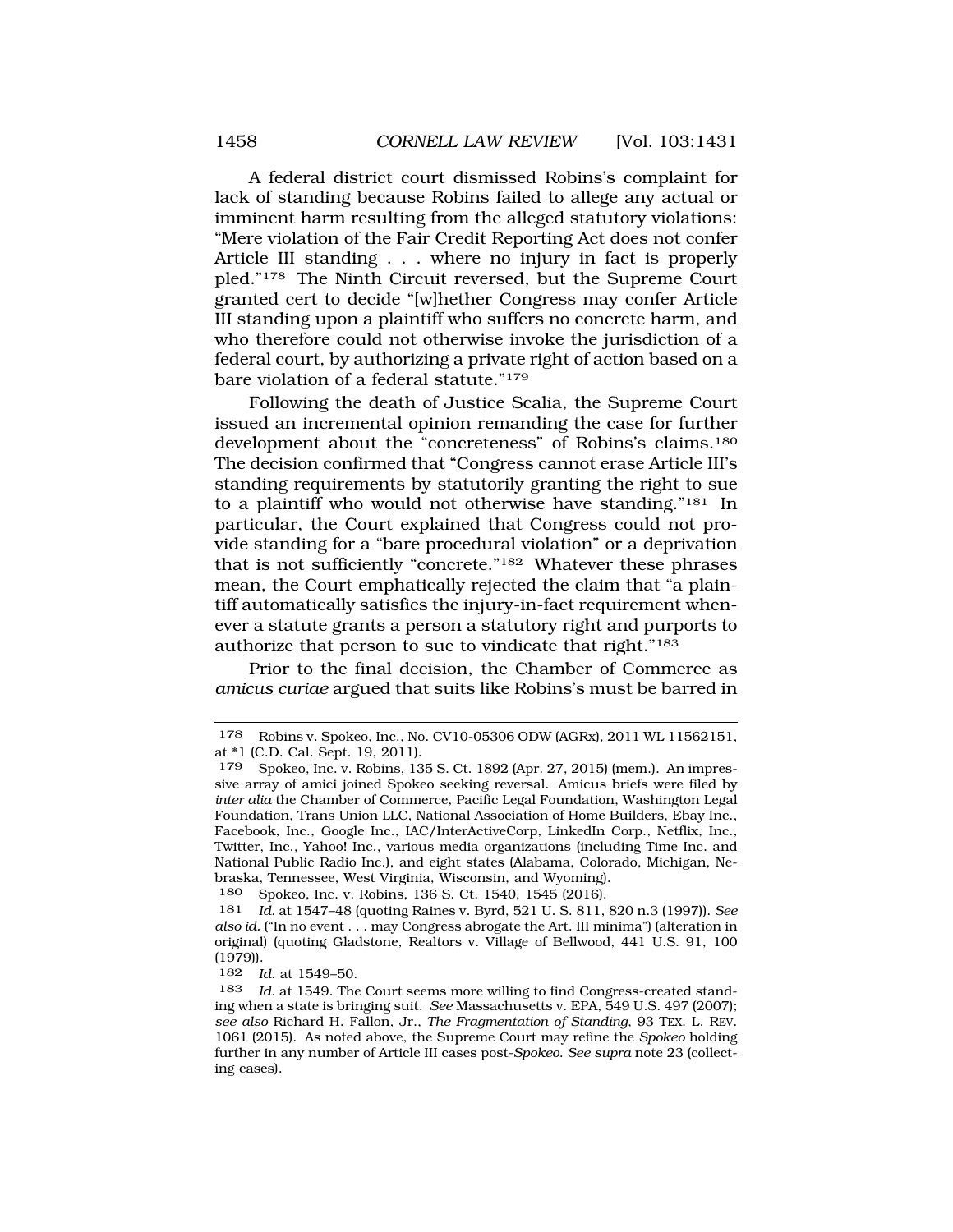order to avoid a flood of "abusive class-action litigation."184 Technology firms like Facebook and Google asked the Supreme Court to dismiss Robins's suit in order to stem the tide of "noinjury suits" and "*in terrorem* settlements" arising from a range of federal statutes.185 But a dismissal of Robins's suit on Article III grounds *cannot* have these effects. An Article III dismissal only bars such suits in Article III courts.186 Even under the statute as written, FCRA cases may be brought in state courts.187 The statute also authorizes administrative proceedings in the Federal Trade Commission (FTC), 188 and those proceedings typically permit intervention by private parties.189

Looking forward, a dismissal in *Spokeo* would be exactly the type of dismissal-as-invitation that this Article imagines. Suppose that the Supreme Court concluded that plaintiffs like Robins cannot pursue statutory damages under the FCRA if they do not plead actual damages. Congress could amend the statute to provide explicitly for a stand-alone administrative remedy in the FTC or in a new tribunal. This delegation would not humble the federal courts because Robins could not have sued in federal court in the first place. Of course, Congress may not want so-called "no-injury plaintiffs" to sue, and in that circumstance Congress would simply decline the Court's invitation. Admittedly, someone supportive of rigorous FCRA enforcement may chafe at this proposal given Congress's recent

<sup>184</sup> Spokeo, Inc. v. Robins, Brief of the Chamber of Commerce of the United States of America, et al., as Amici Curiae in Support of Petitioner, 2015 WL 4148650, at \*12–26 (2015).

<sup>185</sup> Spokeo, Inc. v. Robins, Brief for Amici Curiae Ebay Inc., Facebook, Inc., Google Inc., IAC/InterActiveCorp, LinkedIn Corp., Netflix, Inc., Twitter, Inc., Yahoo! Inc., The Consumer Electronics Association, Digital Content Next, and The Internet Association in Support of Petitioner, 2015 WL 4148654, at \*12–24 (2015) (discussing, *inter alia*, the Wiretap Act, the Stored Communications Act, the Video Privacy Protection Act, and the Telephone Consumer Protection Act).

These claims were not limited to partisan amici. In a symposium hosted by the Vanderbilt Law Review, every contributor argued that a decision for Spokeo would stop plaintiffs like Robins from vindicating their rights. *See* Symposium, *Balancing as Well as Separating Power: Congress's Authority to Recognize New Legal Rights,* 68 VAND. L. REV. EN BANC 181 (2015).

<sup>186</sup> Vanderbilt Law Review contributors acknowledged executive branch enforcement of the FCRA, see Elliott, *supra* note 186, but here I am identifying *private enforcement* in other forums.

<sup>187 15</sup> U.S.C. § 1681p (2018) ("An action to enforce any liability created under this subchapter may be brought in any appropriate United States district court, without regard to the amount in controversy, *or in any other court of competent jurisdiction* . . . .") (emphasis added).

<sup>188 15</sup> U.S.C. § 1681s(a)(1) (2018).

<sup>15</sup> U.S.C. § 45(b) (2018).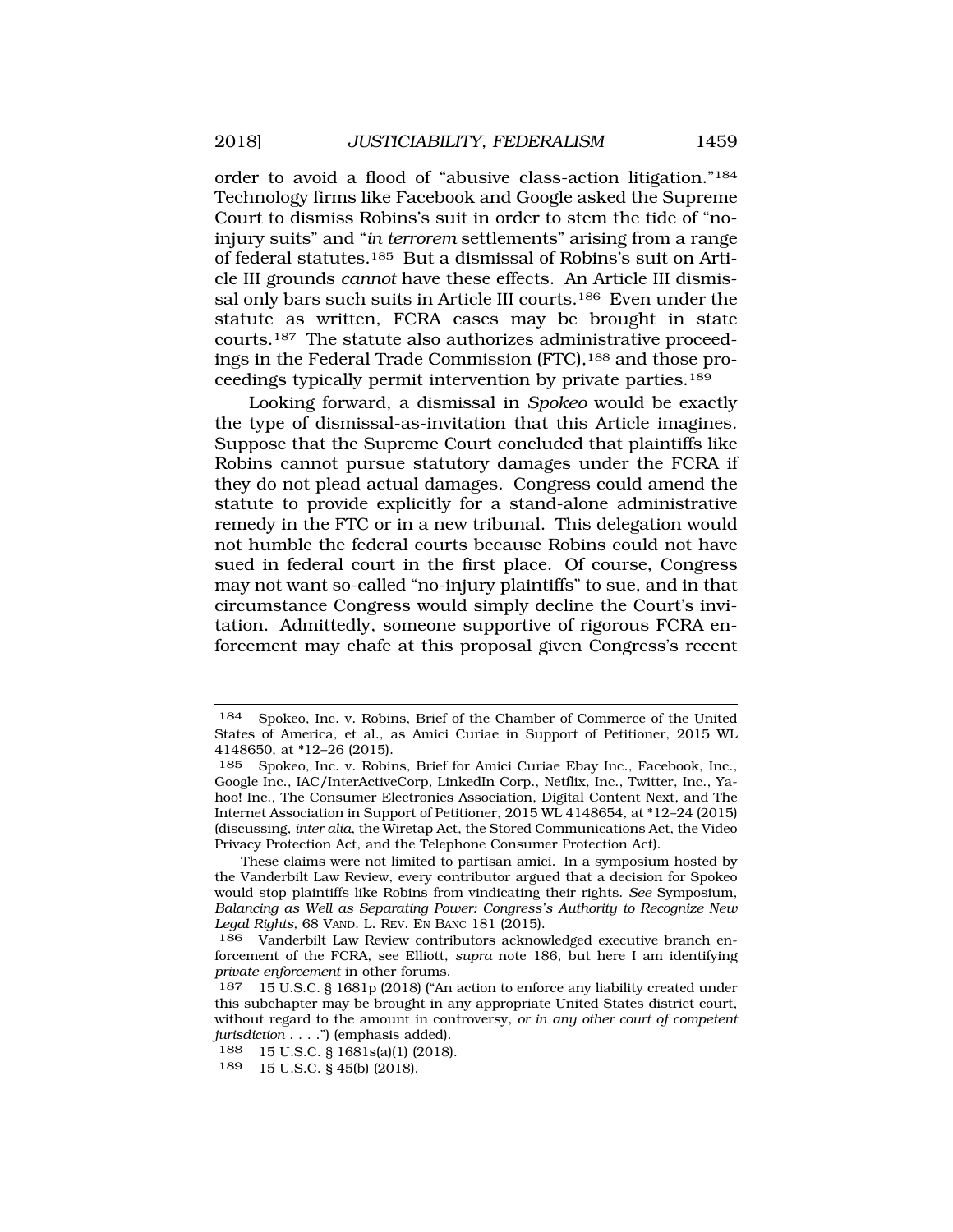track record,190 but this approach gives life to the underlying rationale for the Article III dismissal—the separation of powers commands the court to dismiss the case, yet it also allows those separated powers to do something about it.191

Another prospective solution looks to the states.192 As mentioned above, the FCRA permits enforcement in state courts.193 In states that permit standing for such plaintiffs, suits could proceed apace. In states that do not currently permit these suits, state legislatures could accept the Court's invitation. Their response could take the form of a special standing statute for FCRA claims.194 Or, they could permit private intervention in state attorneys general actions, which are authorized under the current version of the FCRA.195 Again, this approach would not interfere with the federal judicial power, and it could further congressional policy through the states.

The FCRA's state-enforcement provisions also highlight another legislative facet of these issues. When drafting a substantive statute, Congress has the option to declare exclusive federal-court jurisdiction196 or (implicitly or explicitly) provide for concurrent state-court jurisdiction.197 Indeed, Congress seemingly could provide for exclusive jurisdiction in state courts.198 My earlier analysis suggests that Congress's choice

<sup>190</sup> *See, e.g.*, Pew Research Center, Drew Desilver, *In Late Spurt of Activity, Congress Avoids 'Least Productive' Title* (Dec. 29, 2014), [http://pewrsr.ch/](http://pewrsr.ch) 1y13OnQ [\[https://perma.cc/SH2G-JX2G\]](https://perma.cc/SH2G-JX2G) ("Our calculation finds that the 113th [Congress] just barely avoided the dubious title of 'least productive Congress in modern history.'").

<sup>191</sup> *See supra* Part I (exploring separation-of-powers theme).

<sup>192</sup> The suggestion here is congenial with, but distinct from, Justice Brennan's suggestion to use state constitutions to protect individual rights. *See, e.g.*, William J. Brennan, Jr., *State Constitutions and the Protection of Individual Rights*, 90 HARV. L. REV. 489, 495–504 (1977).

<sup>193</sup> *See supra* note 187 and accompanying text.

<sup>194</sup> Some states, for example, have special provisions for the enforcement of environmental law. *See, e.g.*, *supra* note 87 (discussing California's Prop 65).

<sup>195 15</sup> U.S.C. § 1681s(c)(1) (2018).

<sup>196</sup> *See, e.g.*, 28 U.S.C. §§ 1333–1334, 1338 (2018); 15 U.S.C. § 78aa (2018).

<sup>197</sup> *See* Tafflin v. Levitt, 493 U.S. 455, 458–59 (1990) (discussing the "deeply rooted presumption in favor of concurrent state court jurisdiction").

<sup>198</sup> In *Mims v. Arrow Financial Services, LLC*, the Court entertained but ultimately rejected multiple appellate decisions finding that the Telephone Consumer Protection Act (TCPA) provided for exclusive state court jurisdiction. *See* 565 U.S. 368, 386–87 (2012) (citing cases and statutory language). Though the Supreme Court rejected this reading, multiple courts approved of it, and the Supreme Court said nothing to suggest that a statute expressly providing exclusive statecourt jurisdiction would be impermissible. *Id.* Meanwhile, Congress has, in other situations, expressly provided that certain federal-law suits originally filed in state court may not be removed. *See* 28 U.S.C. § 1445(a) (2018) (limiting removal of Federal Employers' Liability Act claims).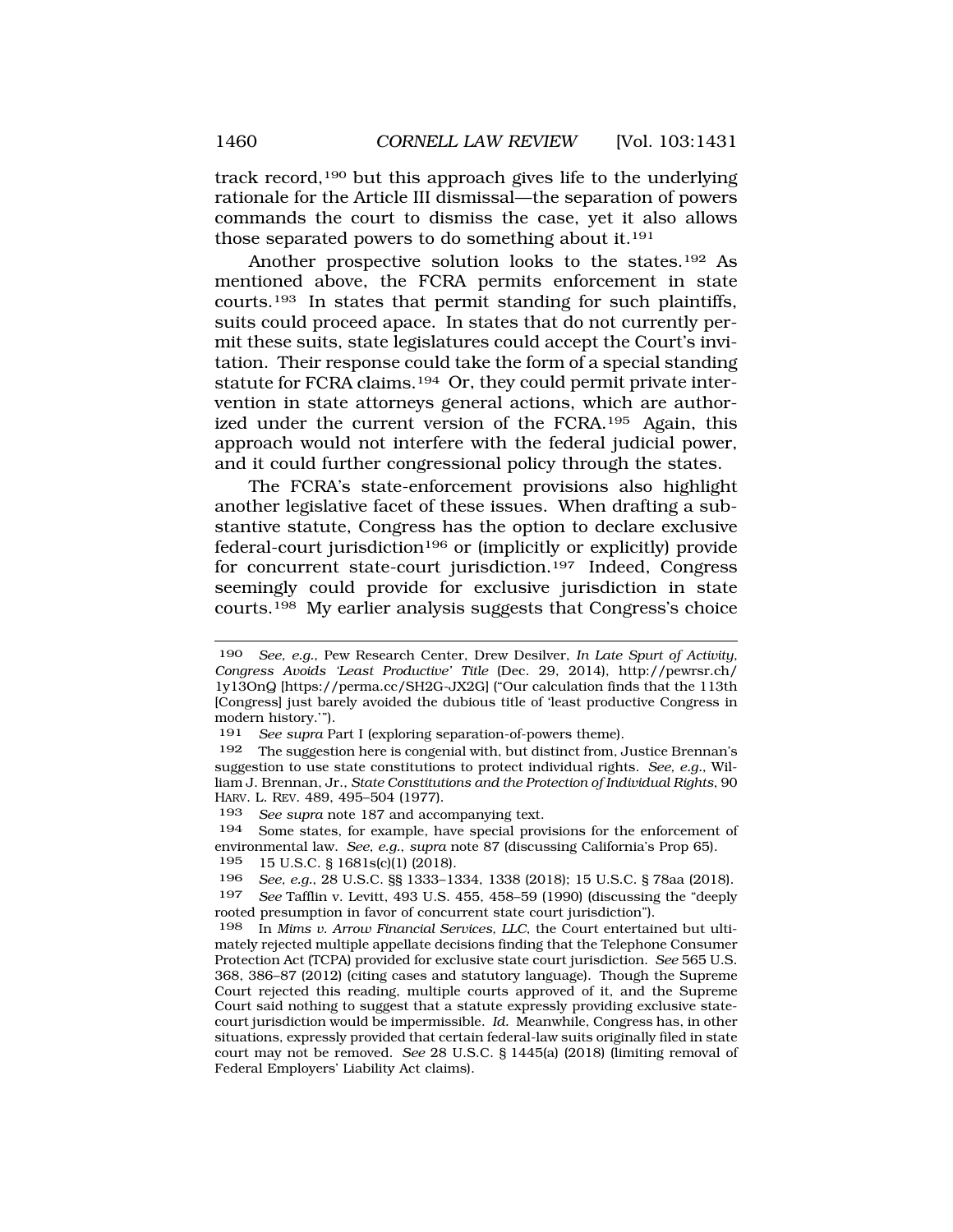could be viewed, in part, as a choice about the applicability of Article III's limits. When electing exclusive federal-court jurisdiction, Congress is opting into Article III. But when electing some state-court jurisdiction, Congress is (at least conditionally) opting out of Article III to the extent that states open their courthouses to non-Article III claims. Thus, in these cases, Congress has implied that Article III is not a necessary condition for enforcement, and instead it has invited states to provide for non-Article III resolution.

## B. Writ Small: *Campbell-Ewald Co. v. Gomez*

"Destined for something big? Do it in the Navy. Get a career. An education. And a chance to serve a greater cause. For a FREE Navy video call [number]."199 On May 11, 2006, Jose Gomez received this unsolicited text message from an automatic dialing service.200 It turns out, though, that the Telephone Consumer Protection Act of 1991 prohibits unsolicited automated text messages to cell phones and provides for statutory damages of \$500 per violation.201 Gomez sued on behalf of himself and other recipients of unsolicited texts, seeking to recover hundreds of millions of dollars. Perhaps thinking it had found a way out, the defendant offered Gomez individually more than three times the statutory penalty, and when he refused, it entered an offer of judgment under Federal Rule 68.202 Then the defendant filed a motion to dismiss the entire class action as non-justiciable because its offer of complete relief to the named plaintiff rendered the case moot.203

The concern with this Rule 68 gambit was that it would allow defendants in class actions to "pick off" named plaintiffs and concomitantly moot claims of unnamed class members.204 Were this permitted, the consequences for private enforcement, particularly in cases with large numbers of plaintiffs seeking small-value recovery, could be significant. The Supreme Court ultimately found that the lawsuit was not moot,205 but its opinion left the door open to other ways that a defendant could pick

<sup>199</sup> *See* Gomez v. Campbell-Ewald Co., 768 F.3d 871, 873 (9th Cir. 2014). 200 *Id.* 

<sup>201</sup> *See* 47 U.S.C. § 227(b) (2018).<br>202 *Comez* 768 F.3d at 874: FED

<sup>202</sup> *Gomez*, 768 F.3d at 874; FED. R. CIV. P. 68.

Id.; *cf.* Genesis Healthcare Corp. v. Symczyk, 569 U.S. 66, 78-79 (2013) (holding that the plaintiff-employee's Fair Labor Standards Act claim was moot after the defendant-employer's offer of judgment in full).

<sup>204</sup> *See Gomez*, 768 F.3d at 875. *See also* Deposit Guar. Nat'l Bank v. Roper, 445 U.S. 326, 340 (1980).

<sup>205</sup> Campbell-Ewald Co. v. Gomez, 136 S. Ct. 663, 674 (2016).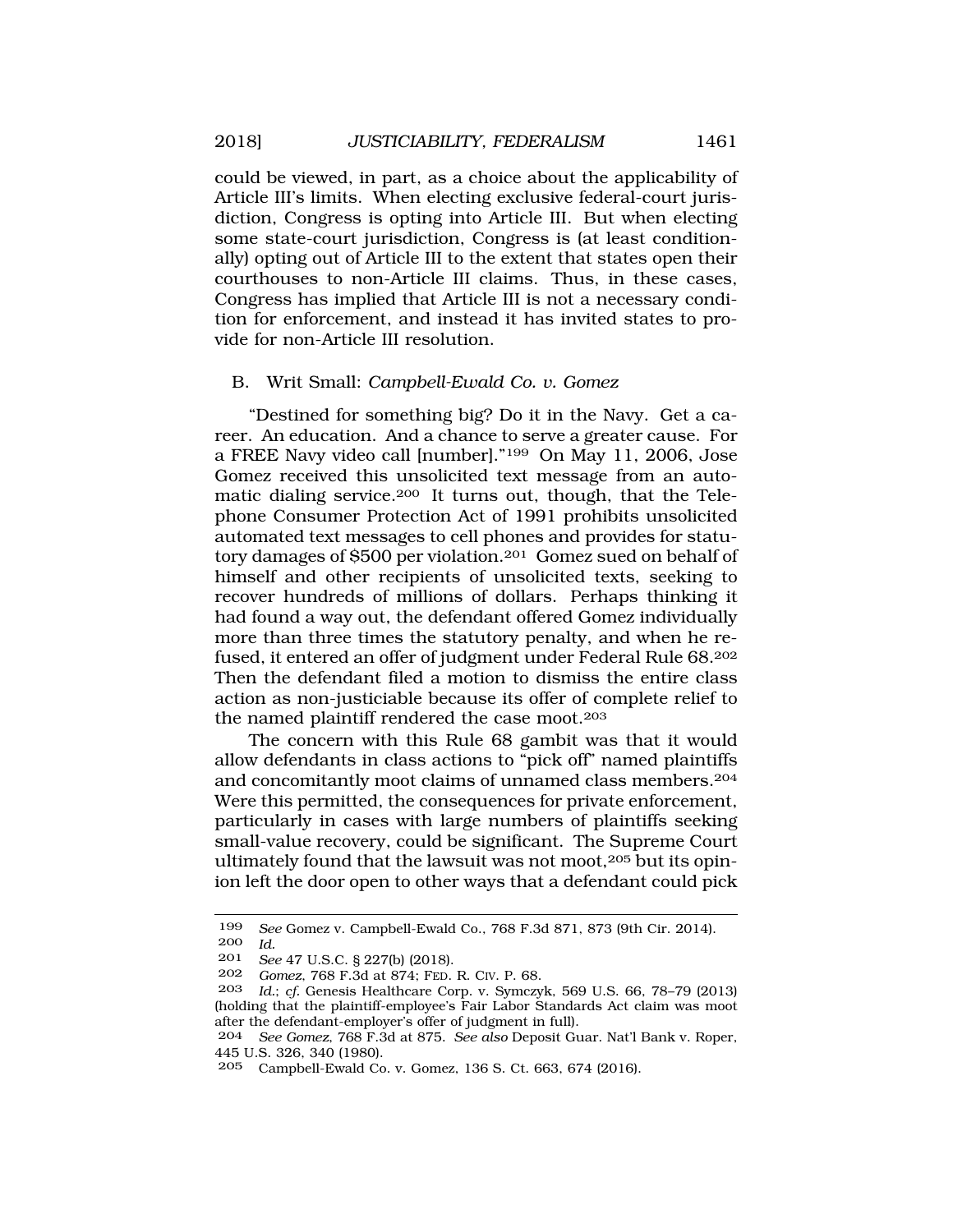off named plaintiffs. The Chief Justice noted that the Court's holding applies only to *offers* of settlement, suggesting that the majority's reasoning would not apply to *payment* of complete relief to a named plaintiff.206 Indeed, the holding might not apply to situations exactly like this case except that the defendant deposited the relevant funds with the district court.207 Perhaps more ominously, the Chief Justice's opinion made several references to the non-justiciability of disputes where the plaintiff "won't take 'yes' for an answer."208 His opinion also seemingly invited further review of cases in which class-action defendants can avoid litigation by rendering the controversies moot.209

Under current law or potentially under future decisions led by the Chief, class-action defendants may be able to moot pending cases. However, as with *Spokeo*, federal and state legislatures are not powerless. Congress could provide for administrative adjudication untethered from the strictures of Article III. Indeed, federal agencies have increasingly turned to class-like mechanisms for dispute resolution,210 and Congress could combine those forms with a relaxed mootness requirement to resurrect cases that might have been picked off. Similarly, states could open their courthouses to these class-action suits.<sup>211</sup> Again, my claim is not that Congress and state legis-

<sup>206</sup> *Id.* at 683 (Roberts, C.J., dissenting).

<sup>207</sup> *Id.* Defendants have tried this technique in a range of cases to mixed success. *See, e.g.*, Fulton Dental, LLC v. Bisco, Inc., 860 F.3d 541, 543 (7th Cir. 2017) (finding the case not moot); Leyse v. Lifetime Ent. Sers., LLC, 679 Fed. App'x. 44, 48 (2d Cir. 2017) (finding the case moot); Conrad v. Boiron, Inc., 869 F.3d 536, 541–42 (7th Cir. 2017) (same). I suspect this is not the last we will hear of this tactic. *See, e.g.*, Petition for Writ of Certiorari, Leyse v. Lifetime Entertainment Services, 2017 WL 3500176 (July 29, 2017).

<sup>208</sup> Campbell-Ewald, 136 S. Ct. at 683 (Roberts, C.J., dissenting). The Chief Justice used similar language at oral argument when he said to counsel for Gomez: "[I]f you're getting everything you want, what is the case or controversy? What is the live dispute in which you have a personal stake? . . . You won't take 'yes' for an answer." Transcript of Oral Argument at 30, 36, Campbell-Ewald Co. v. Gomez, 136 S. Ct. (2015) (No. 14–857).

<sup>209</sup> *Id.*; *cf.* Richard M. Re, *Narrowing Supreme Court Precedent from Below*, 104 GEO. L.J. 921, 966–71 (2016) (discussing Supreme Court signals).

<sup>210</sup> *See generally* Michael D. Sant'Ambrogio & Adam S. Zimmerman, *The Agency Class Action*, 112 COLUM. L. REV. 1992, 2035–48 (2012) (noting examples of agencies using class action-like mechanisms and arguing that agencies should rely on them more).

<sup>211</sup> Although a "putative" class action in state court may be subject to removal under the Class Action Fairness Act (CAFA), a finding of no standing should result in remand (not dismissal). *See* Polo v. Innoventions Int'l, LLC, 833 F.3d 1193 (9th Cir. 2016). If CAFA (or a future CAFA) were understood to bar remand, that result would be consistent with this Article's wider claim regarding legislative authority.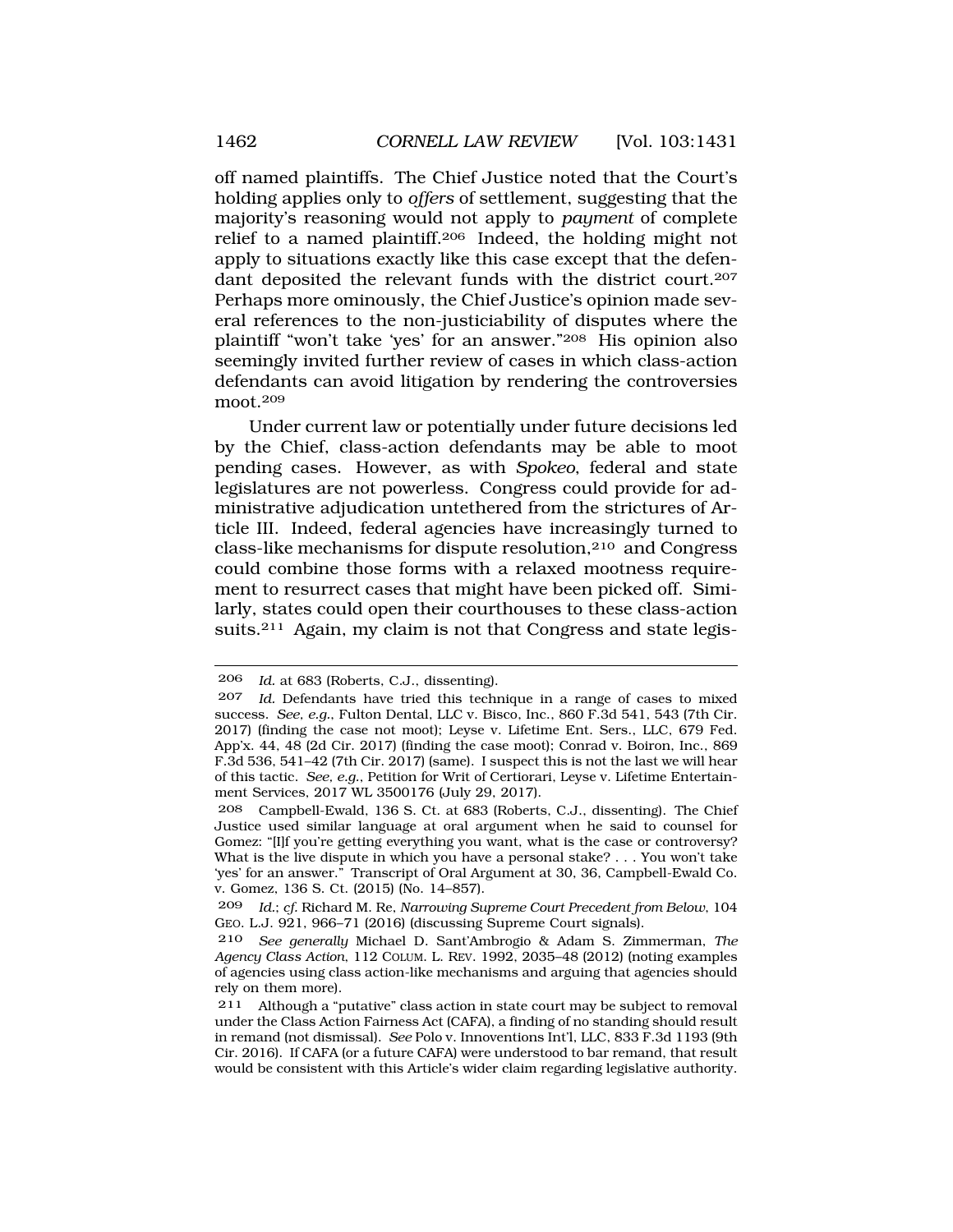latures must respond to every Article III dismissal by providing an alternative forum—only that they could do so.

C. Writ Large: General Statutes

As noted above, in response to a hypothetical dismissal in *Spokeo*, Congress could adopt a non-Article III fix for the FCRA. Yet standing problems are broader than one statute. A decision to find no standing in *Spokeo* (or a case like it) would have consequences for dozens of federal laws.212 Environmental statutes have been particular targets of standing dismissals, 213 and many more statutes rely on private attorneys general for enforcement.214

In *Schor* and again in *Wellness International*, Justices downplayed the worry that Congress could create "a phalanx of non-Article III tribunals equipped to handle the entire business of the Article III courts . . . ."215 This extreme outcome, the majorities argued, would impermissibly intrude on Article III. But what if Congress created a phalanx of non-Article III tribunals equipped to handle everything but the entire business of the Article III courts? What if Congress adopted a statute that read: "For any statute for which there is a private cause of action, a 'bare procedural violation' is sufficient to authorize a claim in any appropriate federal administrative or legislative tribunal"?216

Generalizing arguments made above, no-standing decisions in federal statutory cases could be seen as an invitation for Congress to pass a general no-standing statute.217 Legislating generally, Congress should be able to open administrative

<sup>212</sup> *See, e.g.*, Brief of the Chamber of Commerce, *supra* note 184, at n.3 (collecting statutes).

<sup>213</sup> *See supra* notes 51, 97.

<sup>214</sup> *See supra* note 49 and accompanying text.

<sup>215</sup> Commodity Futures Tr. Comm'n v. Schor, 478 U.S. 833, 855 (1986); Wellness Int'l Network, Ltd. v. Sharif, 135 S. Ct. 1932, 1947 (2015).

<sup>216</sup> Professor Elliott seems to suggest that the answer is yes in theory, but no in practice, because constraining such a tribunal's jurisdiction to cases outside of Article III is untenable. *See* Elliott, *supra* note 26, at 222–24. Here I part company with Professor Elliott. Although I agree that defining the boundary line for non-Article III disputes may not be easy, it is (by definition) symmetrical to defining the boundary line for Article III disputes in federal court. For better or worse, the law of Article III is given. In addition, presumably any such scheme will afford some opportunity—in direct appeal or collateral attack—to challenge the jurisdiction of the first tribunal or to resist an attempt to enforce its judgments.<br>217 One might say that Congress would not need a real or threate

<sup>217</sup> One might say that Congress would not need a real or threatened nostanding decision to create such a statute, but of course it is only through judicial elaboration that terms such as "case or controversy" and "judicial power" acquire useful meaning.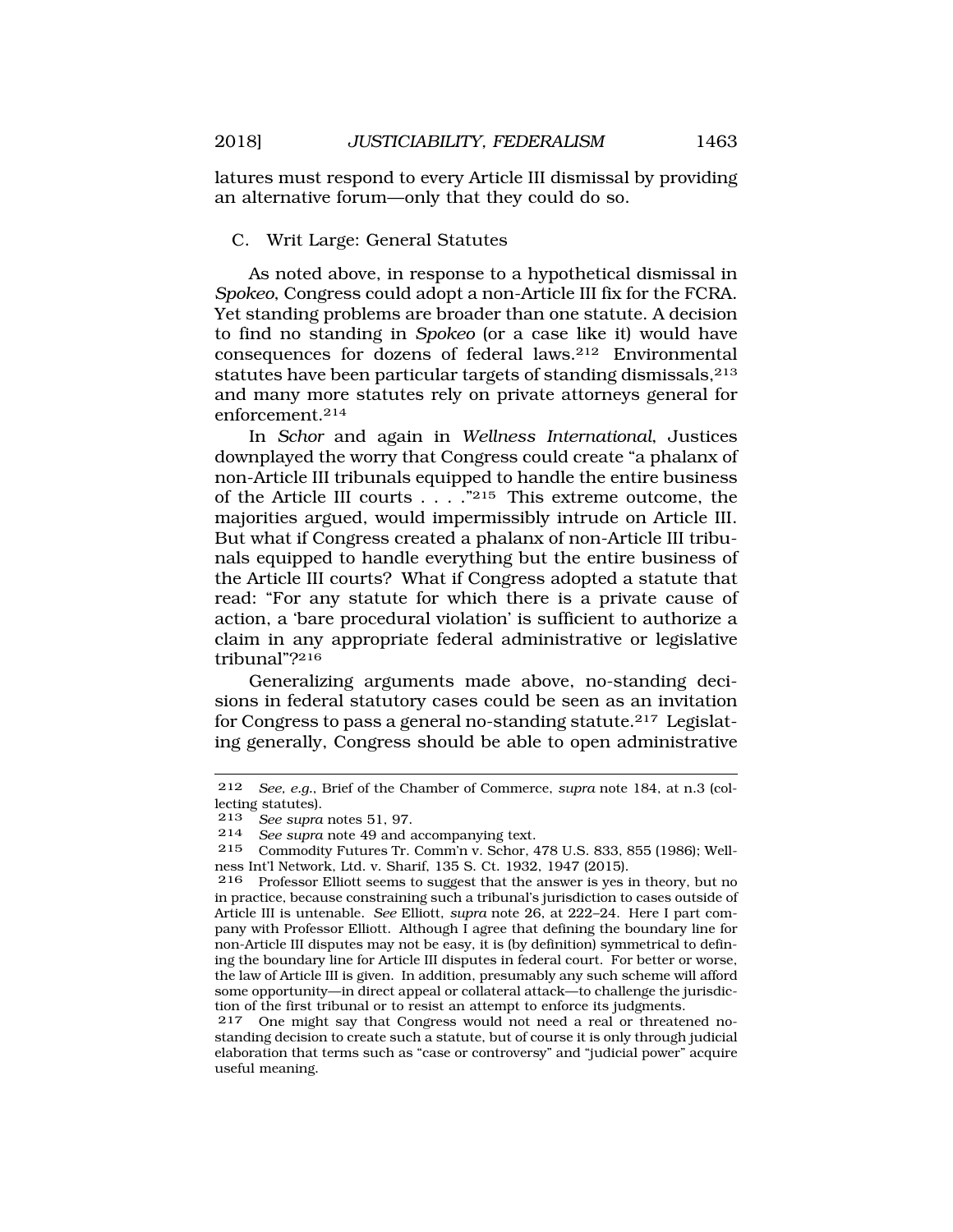or legislative tribunals to all cases for which parties lack Article III standing—subject to other constitutional limits.218 More likely, Congress could create some new form of standing doctrine, broader than Article III, that would permit more capacious private enforcement of federal law. Either way, the new statute could rely on existing tribunals or create a new default tribunal that could handle all claims for which there is not a specialized vehicle.<sup>219</sup>

Independent of any federal statutory response, states also could respond to the federal courts' invitations with general lawmaking.220 A state legislature could pass a statute expressly providing for standing when there is a federal claim but no federal standing. This step would be only somewhat unusual. In many states, the violation of a federal statute that lacks a private cause of action constitutes negligence per se, <sup>221</sup> and in many areas of law, states create statutory causes of action that build on federal standards.222 Here, states would adopt a statute providing for jurisdiction when there is a federal cause of action but no federal-court jurisdiction. Again, a more likely response would provide marginally broader standing than federal courts, but that margin could be important.

To repeat, I am not saying that Congress or the states should take these steps, and I certainly am not predicting that they will. The point is that they can—and any fair evaluation of legislative performance should account for the full range of

<sup>218</sup> *See supra* Part II.

<sup>219</sup> For an example of a federal tribunal with varied jurisdiction, note that the Court of Federal Claims is an Article I court with jurisdiction encompassing contract cases, takings claims, tribal claims, and cases from numerous federal programs. *See generally*, Symposium, 71 GEO. WASH. L. REV. 4 & 5 (2003) (discussing the Court of Federal Claims).

<sup>220</sup> As opposed to non-Article III federal tribunals, these state responses would avoid the concerns raised by Professor Elliott, *supra* note 26, as well as those sounding in "supervisory" requirements. *See* Pfander, *supra* note 72, at 653.

<sup>221</sup> *See, e.g.*, Grable & Sons Metal Prods., Inc. v. Darue Eng'g & Mfg., 545 U.S. 308, 318 (2005) ("The violation of federal statutes and regulations is commonly given negligence per se effect in state tort proceedings.").

<sup>222</sup> *See, e.g.*, Moore v. Chesapeake & Ohio Ry., 291 U.S. 205, 212–16 (1934) (holding that Kentucky's state statute built upon the Federal Safety Appliance Act); Ronald J. Greene, *Hybrid State Law in the Federal Courts*, 83 HARV. L. REV. 289, 297–305 (1969) (describing situations in which state law incorporates federal rights, obligations, or standards); Martin H. Redish, *Supreme Court Review of State Court "Federal" Decisions: A Study in Interactive Federalism*, 19 GA. L. REV. 861, 899–09 (1985) (describing situations where states created causes of action built on federal standards). *See generally* Kevin M. Clermont, *Degrees of Deference: Applying vs. Adopting Another Sovereign's Law*, 103 CORNELL L. REV. 243 (2017) (systematizing the distinction between applying and adopting another state's laws).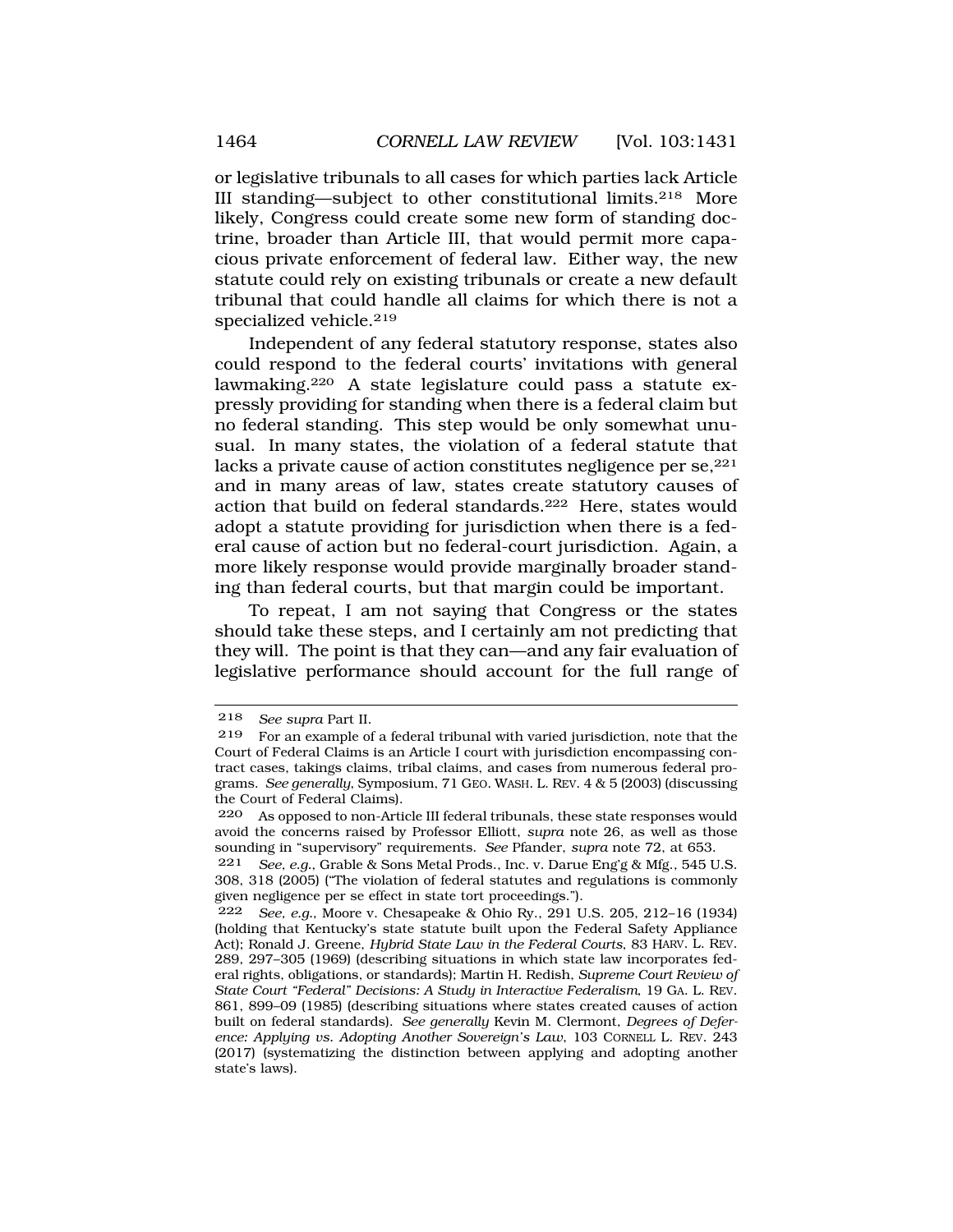potential interventions.223 At the same time, to the extent that Justices consider the dynamic consequences of their rulings, this thesis might be a self-corrective on aggressive uses of justiciability dismissals.

## D. Connections and Consequences

Whether legislative solutions are writ small or writ large, they have important connections with the aforementioned literatures on private enforcement and "new new federalism."

With respect to private enforcement, Sean Farhang has found that private enforcement is a particularly popular legislative strategy when Congress is pro-enforcement and the executive is not.224 In the modern American political system, this describes a Democratic Congress seeking more vigorous enforcement in the face of a Republican executive branch that Congress does not trust to carry out its preferences. If future elections again produced this alignment, the Democratic Congress could pass a "no-standing" bill in order to lock-in its preferences with respect to enforcement.

Burbank and Farhang also found that the Supreme Court, rather than Congress or the Executive, has been the most forceful contributor to a retrenchment in private enforcement.225 The no-standing statute has bite on this dimension as well, as it cuts back on the Supreme Court's ability to restrain private enforcement based on Article III.<sup>226</sup> Indeed, cases not subject to federal-court jurisdiction are also insulated from federal procedural decisions—think *Twombly* and *Iqbal* or *Wal-Mart v. Dukes*227—that do not apply to state courts or administrative agencies.228

Turning to states, a reader might wonder why a state would confer jurisdiction for no-standing federal-law claims when the state could simply create a state-law cause of action instead.229 One reason would be to insure against preemption. Any state

<sup>223</sup> To put it more bluntly, a legislature complaining that the courts are using Article III to interfere with important legislative priorities may have only itself to blame.

<sup>224</sup> FARHANG, *supra* note 49.

<sup>225</sup> *See* BURBANK & FARHANG, *supra* note 49, at 1568–80.

<sup>226</sup> *See supra* notes 218–19 and accompanying text.

<sup>227</sup> Wal-Mart Stores, Inc. v. Dukes, 564 U.S. 338 (2011); Ashcroft v. Iqbal, 556 U.S. 662 (2009); Bell Atl. Corp. v. Twombly, 550 U.S. 544 (2007).

<sup>228</sup> *See* Clopton, *Procedural Retrenchment*, *supra* note 81, at 23 (discussing state courts deviating from federal procedural decisions).

<sup>229</sup> I am assuming that the federal statute creates a cause of action, and the limitations in federal court arise from Article III. If the federal statute provided for administrative resolution only, then it might preempt state-court adjudication.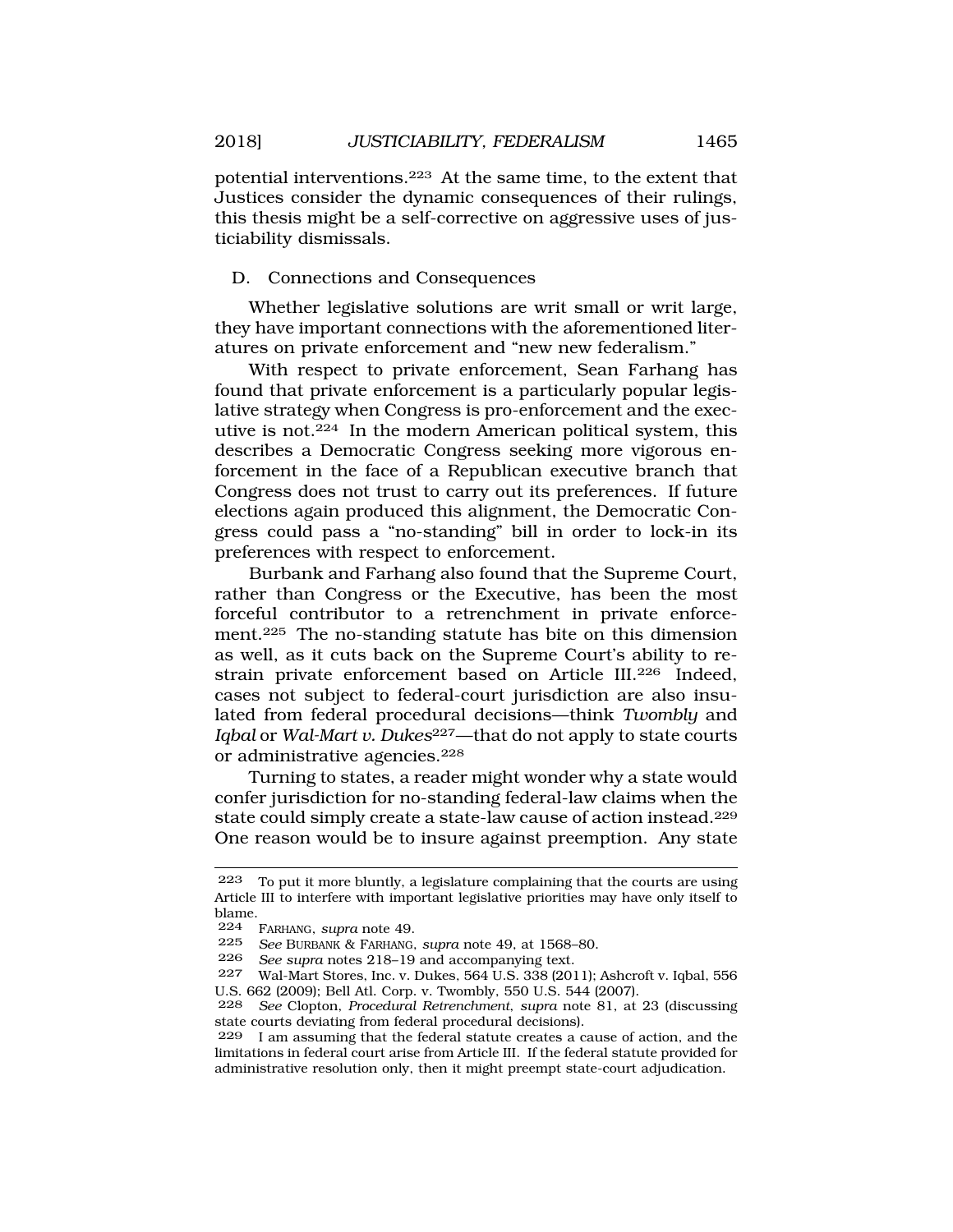law in a field of federal regulation is a potential candidate for preemption,230 which in turn makes it subject to the Supreme Court's whim.231 A state electing to allow federal-law suits would mean that there is no state substantive law to preempt.

Relying on federal law also avoids many challenges arising from the supposed extraterritorial application of state law.232 While state laws reaching outside state borders may raise questions for due process, full faith and credit, or the dormant Commerce Clause,233 applying *federal* laws should create no such problems.<sup>234</sup>

Yet another explanation for this outcome relates to Congress's role as a focal point.235 Particularly when choosing among regulatory standards that seem equally valid, Congress's selection of any particular standard might create a focal point for regulatory activity. This focal point could apply in federal court, state court, and administrative review, and it could apply to private and public enforcement at both the state and federal levels.236 A single focal point reduces transaction costs for regulatees, who would prefer to follow a uniform standard. A focal point also permits formal or informal coordination among various regulatory agents: public and private enforcers, for example, can work complementarily to enforce the same federal standard in multiple forums.237

This arrangement also suggests an intertemporal parallel to Farhang's political story. As noted above, Farhang suggests

<sup>230</sup> By mentioning a "field" I do not mean to limit this analysis to field preemption—once a federal law appears in a field, it could expressly preempt, create a conflict, or occupy the field. *See, e.g.*, HART & WECHSLER, *supra* note 52, at 677–85 (discussing the various ways that federal law may preempt state law).

<sup>231</sup> Indeed, the Roberts Court has at times been aggressive in preempting state law. *See, e.g.*, Brooke D. Coleman, *Civil-izing Federalism*, 89 TUL. L. REV. 307  $\begin{array}{c} (2014) \\ 232 \end{array}$ 

<sup>232</sup> *See, e.g.*, Allan Erbsen, *Horizontal Federalism*, 93 MINN. L. REV. 493 (2008); Katherine Florey, *State Courts, State Territory, State Power: Reflections on the Extraterritoriality Principle in Choice of Law and Legislation*, 84 NOTRE DAME L. REV. 1057 (2009); Heather K. Gerken, *The Taft Lecture: Living Under Someone Else's Law*, 84 U. CIN. L. REV. 377 (2016).

<sup>233</sup> *See, e.g.*, Allstate Ins. v. Hague, 449 U.S. 302 (1981) (addressing due process and full faith and credit in horizontal choice of law); Edgar v. MITE Corp., 457 U.S. 624 (1982) (dormant Commerce Clause).

<sup>234</sup> Other constitutional limits would still apply. *See, e.g.*, Bristol-Myers Squibb Co. v. Superior Court of Cal., 137 S. Ct. 1773 (2017) (limiting constitutional personal jurisdiction of state courts).<br>235 See Thomas C. SCHELLING THE STRATE

See THOMAS C. SCHELLING, THE STRATEGY OF CONFLICT (1963).

<sup>236</sup> *See, e.g.*, Clopton, *Redundant Enforcement*, *supra* note 49; Margaret H. Lemos, *Aggregate Litigation Goes Public: Representative Suits by State Attorneys General*, 126 HARV. L. REV. 486 (2012); Margaret H. Lemos, *State Enforcement of Federal Law*, 86 N.Y.U. L. REV. 698 (2011).

<sup>237</sup> *See* Clopton, *Redundant Enforcement*, *supra* note 49, at 312.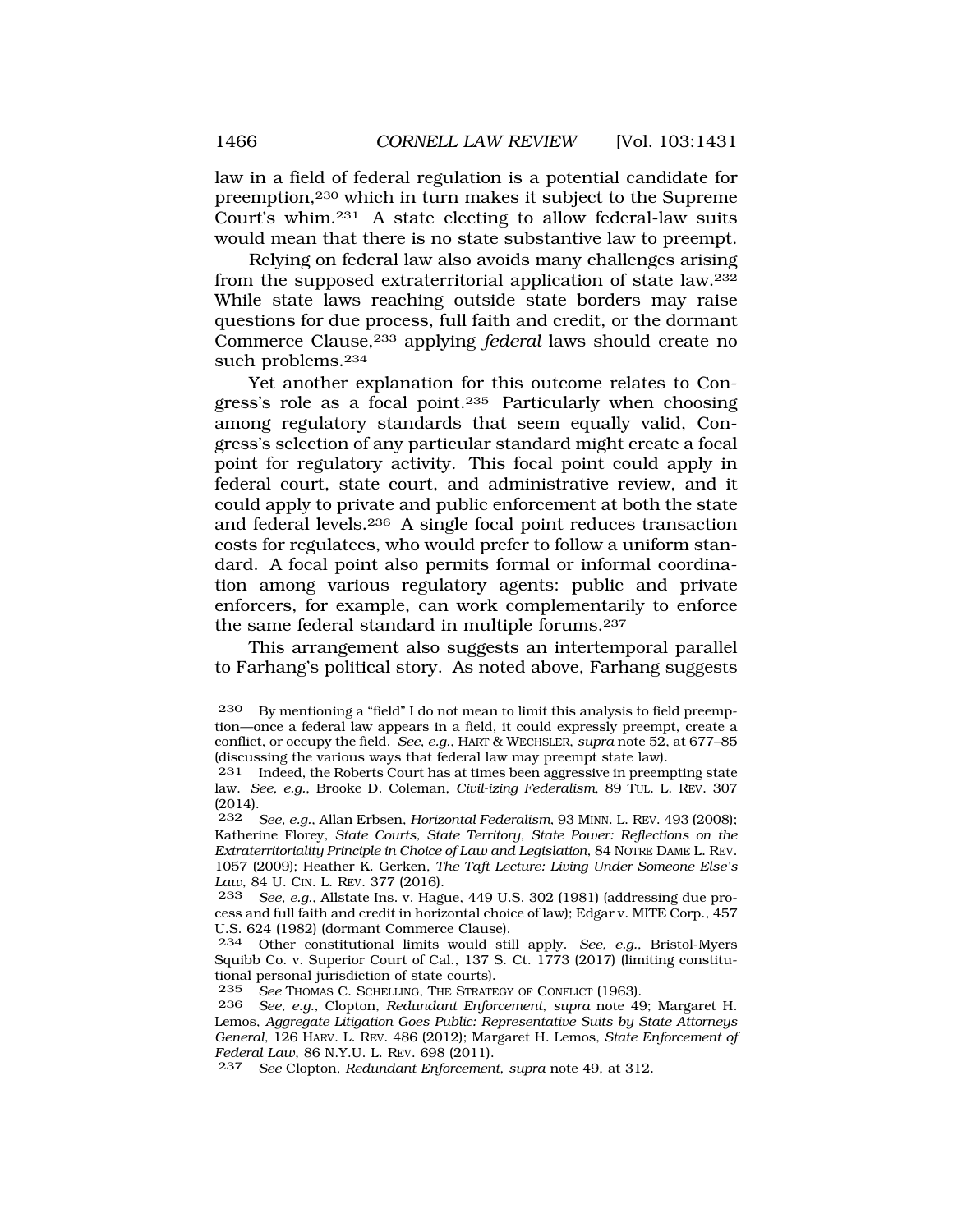that a pro-enforcement Congress might turn to private enforcement when it is dubious of an anti-enforcement executive.238 In addition, a pro-enforcement Congress could see the creation of focal points as insurance against future anti-enforcement federal courts239 because these focal points would allow proenforcement states to pick up the slack if the federal courts interfered.240

The reliance on states also connects with work by Heather Gerken and others on new new federalism.241 By involving the states, Congress is inviting states not only to provide outlets for federal claims, but also to participate in the policy-making dialogue. State choices can influence current and future congressional priorities, and recognition of the importance of state legislation might give states further leverage in the national policy-making process.

Importantly, this is all about legislators: Congress and state legislatures make the major policy decisions, and Article III's case-or-controversy requirement does not tell us anything about what the substantive law should say or who should have primary responsibility for enforcing it.

#### CONCLUSION

Article III is a sword and shield. Federal courts use the sword of Article III to knock down attempts by Congress to usurp the judicial power of the United States, while the same federal courts use the shield of Article III to close their doors to suits that are unripe, moot, or brought without standing.

This sword-shield view tells us what to do inside of Article III. When a federal court definitively declares a dispute to be outside of Article III, then the Article III dismissal is neither a sword nor a shield, but a beacon. The dismissal tells Congress to "look here"—this is a dispute that the federal courts cannot hear, and if you want this matter resolved, you are free to use non-Article III means to do so. Such a dismissal also tells state

<sup>238</sup> *See* FARHANG, *supra* note 49, at 3.

<sup>239</sup> On this point, the future may be sooner than we might have expected. *See, e.g.*, Ronald A. Klain, *The One Area Where Trump Has Been Wildly Successful*, WASH. POST (July 19, 2017), (<https://www.washingtonpost.com/opinions/the>one-area-where-trump-has-been-wildly-successful/2017/07/19/5bc5c7ee-6be7 -11e7-b9e2-205be768a7e5\_story.html?utm\_term=.497ea25eddcf [\[http://perma](http://perma) .cc/WST-MTKK] (observing that President Trump "is on pace to more than double the number of federal judges nominated by any president in his first year" and

that "Trump's picks are astoundingly young"). 240 Professor Schapiro suggested a similar federal–state dialogue, though his arguments differ from those presented here. *See* Schapiro, *supra* note 8. 241 *See supra* note 28 (collecting sources).